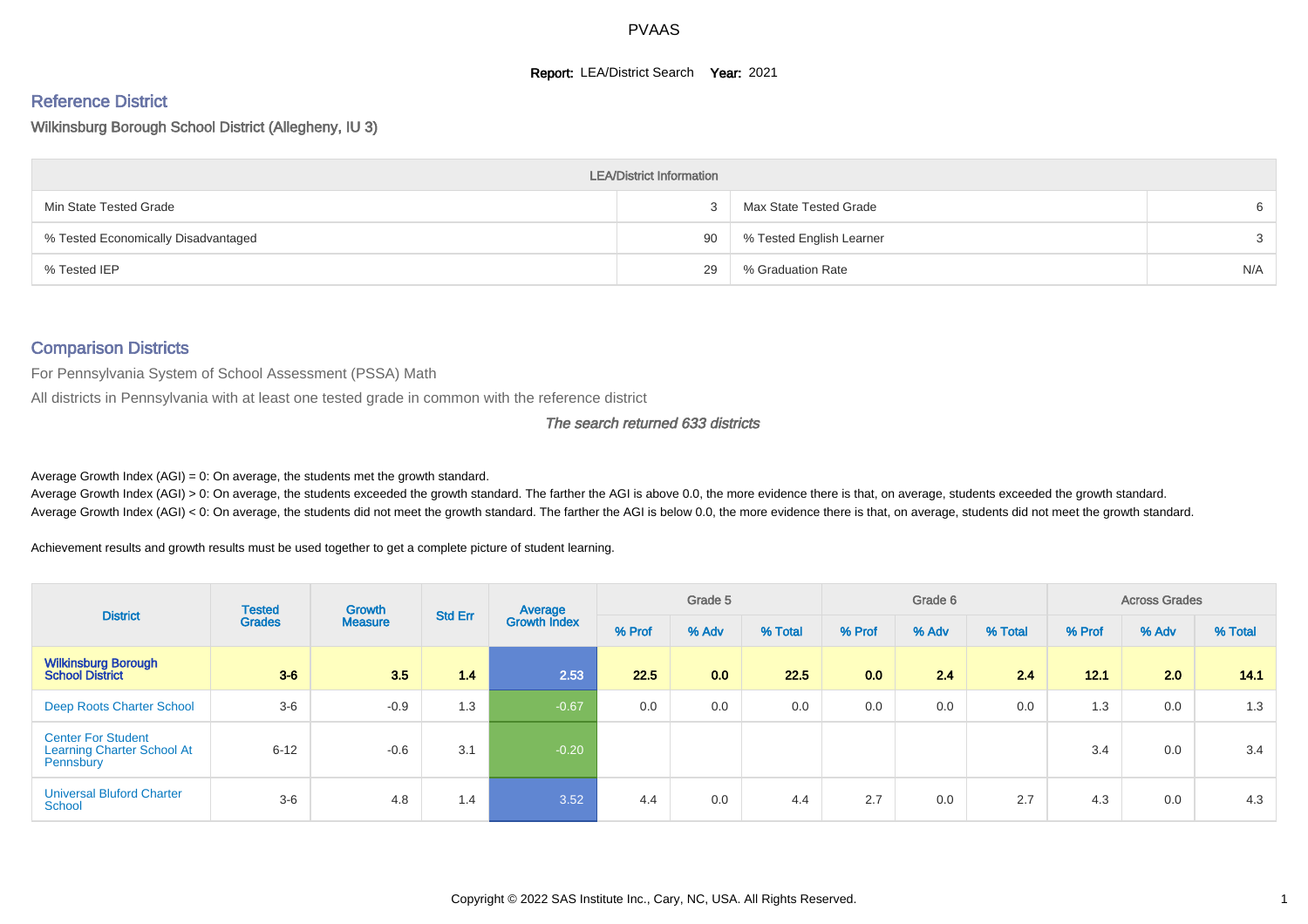|                                                                                    | <b>Tested</b> | <b>Growth</b>  |                |                                |        | Grade 5 |         |         | Grade 6 |         |        | <b>Across Grades</b> |         |
|------------------------------------------------------------------------------------|---------------|----------------|----------------|--------------------------------|--------|---------|---------|---------|---------|---------|--------|----------------------|---------|
| <b>District</b>                                                                    | <b>Grades</b> | <b>Measure</b> | <b>Std Err</b> | <b>Average</b><br>Growth Index | % Prof | % Adv   | % Total | % Prof  | % Adv   | % Total | % Prof | % Adv                | % Total |
| <b>Wilkinsburg Borough</b><br>School District                                      | $3-6$         | 3.5            | 1.4            | 2.53                           | 22.5   | 0.0     | 22.5    | 0.0     | 2.4     | 2.4     | 12.1   | 2.0                  | 14.1    |
| <b>Easton Arts Academy</b><br><b>Elementary Charter School</b>                     | $3-5$         | 4.8            | 2.4            | 1.94                           | 4.2    | 16.7    | 20.8    |         |         |         | 12.6   | 3.9                  | 16.5    |
| <b>Global Leadership</b><br><b>Academy Charter School</b><br>Southwest at Huey     | $3-8$         | 1.0            | 1.7            | 0.56                           | 0.0    | 0.0     | 0.0     | $0.0\,$ | 0.0     | 0.0     | 0.0    | 0.0                  | 0.0     |
| <b>Montessori Regional</b><br><b>Charter School</b>                                | $3-6$         | $-2.6$         | 1.1            | $-2.40$                        | 15.0   | 5.0     | 20.0    | 5.1     | 1.7     | 6.8     | 11.1   | 6.3                  | 17.3    |
| <b>Urban Academy Of Greater</b><br><b>Pittsburgh Charter School</b>                | $3-5$         | $-7.6$         | 1.9            | $-4.05$                        | 2.7    | 0.0     | 2.7     |         |         |         | 7.3    | 0.0                  | 7.3     |
| <b>MaST Community Charter</b><br><b>School III</b>                                 | $3-6$         | $-3.6$         | 0.8            | $-4.68$                        | 3.8    | 0.0     | 3.8     | 6.8     | 1.5     | 8.3     | 8.3    | 2.2                  | 10.5    |
| <b>Vida Charter School</b>                                                         | $3-6$         | 10.1           | 1.8            | 5.60                           | 23.1   | 19.2    | 42.3    | 16.7    | 11.1    | 27.8    | 20.4   | 7.8                  | 28.2    |
| <b>Lehigh Valley Dual</b><br>Language Charter School                               | $3-8$         | 3.1            | 2.3            | 1.31                           | 0.0    | 0.0     | 0.0     | 7.7     | 0.0     | 7.7     | 4.2    | 0.0                  | 4.2     |
| <b>West Philadelphia</b><br><b>Achievement Charter</b><br><b>Elementary School</b> | $3-5$         | 4.2            | 1.6            | 2.63                           | 6.7    | 0.0     | 6.7     |         |         |         | 2.8    | 0.5                  | 3.2     |
| <b>Baden Academy Charter</b><br><b>School</b>                                      | $3-6$         | 0.1            | 1.1            | 0.05                           | 20.6   | 4.8     | 25.4    | 22.4    | 8.6     | 31.0    | 20.8   | 6.4                  | 27.2    |
| <b>Mastery Charter School -</b><br><b>Clymer Elementary</b>                        | $3-6$         | 1.9            | 1.5            | 1.23                           | 0.0    | 0.0     | 0.0     | 3.8     | 0.0     | 3.8     | 2.6    | 0.8                  | $3.4\,$ |
| <b>Keystone Education Center</b><br><b>Charter School</b>                          | $3 - 12$      | $-4.8$         | 3.2            | $-1.50$                        |        |         |         |         |         |         | 0.0    | 0.0                  | $0.0\,$ |
| <b>Premier Arts And Science</b><br><b>Charter School</b>                           | $3-5$         | $-0.1$         | 2.0            | $-0.05$                        | 0.0    | 0.0     | 0.0     |         |         |         | 3.8    | 1.0                  | 4.8     |
| <b>Lincoln Charter School</b>                                                      | $3-5$         | $-2.5$         | 1.4            | $-1.78$                        | 1.3    | 1.3     | 2.6     |         |         |         | 3.6    | 0.8                  | 4.4     |
| <b>Inquiry Charter School</b>                                                      | $3-5$         | $-6.8$         | 2.1            | $-3.27$                        | 8.8    | 2.9     | 11.8    |         |         |         | 11.1   | 2.8                  | 13.9    |
| <b>Mastery Charter School -</b><br><b>Smedley Campus</b>                           | $3-6$         | $-0.6$         | 1.2            | $-0.51$                        | 1.9    | 0.0     | 1.9     | 3.5     | 0.0     | 3.5     | 3.5    | 0.0                  | 3.5     |
| Gettysburg Montessori<br><b>Charter School</b>                                     | $3-6$         | 5.4            | 1.9            | 2.75                           | 19.0   | 19.0    | 38.1    | 11.1    | 0.0     | 11.1    | 19.2   | 9.6                  | 28.7    |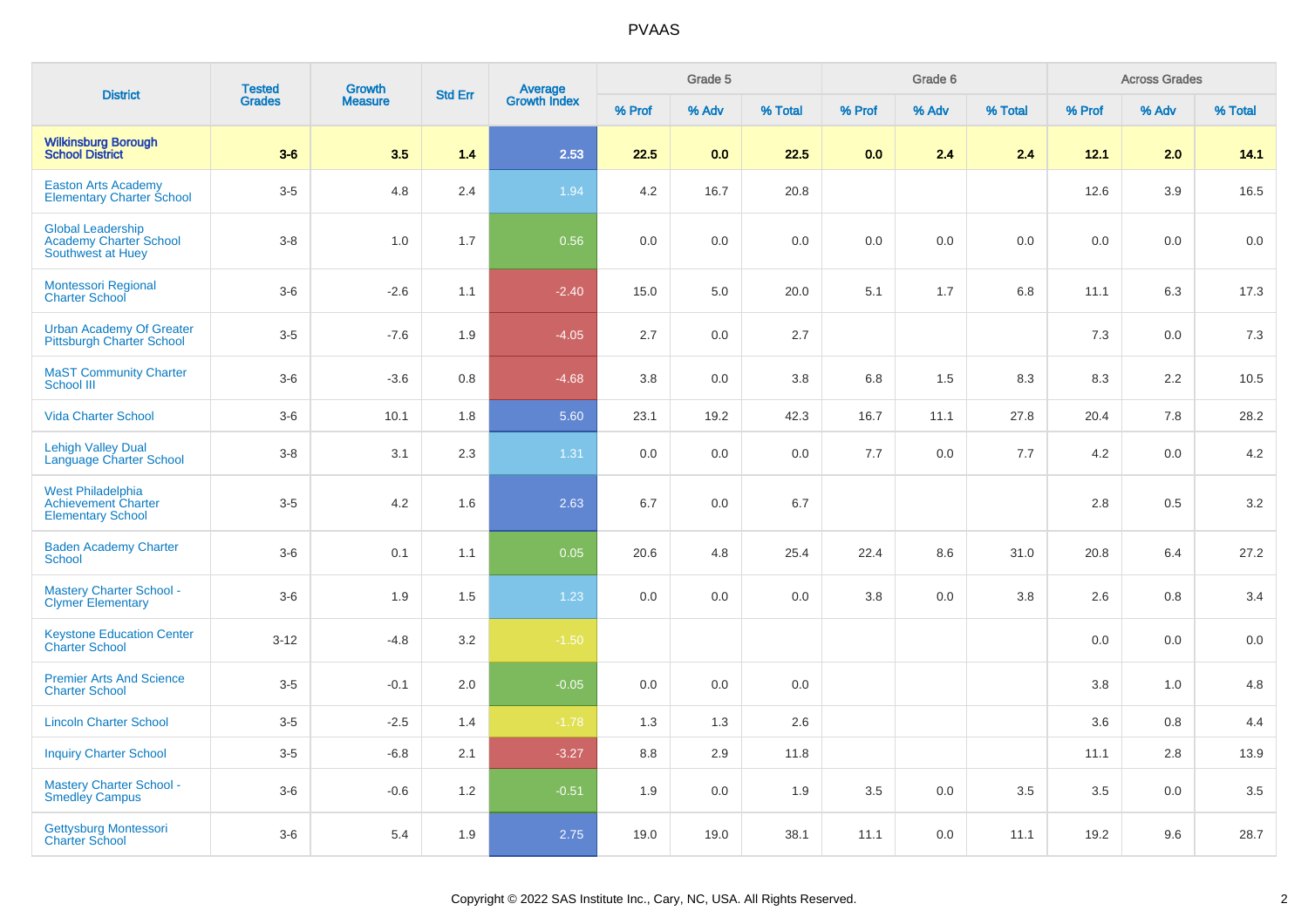| <b>District</b>                                                | <b>Tested</b> | Growth  | <b>Std Err</b> |                                |        | Grade 5 |         |         | Grade 6 |         |        | <b>Across Grades</b> |         |
|----------------------------------------------------------------|---------------|---------|----------------|--------------------------------|--------|---------|---------|---------|---------|---------|--------|----------------------|---------|
|                                                                | <b>Grades</b> | Measure |                | <b>Average</b><br>Growth Index | % Prof | % Adv   | % Total | % Prof  | % Adv   | % Total | % Prof | % Adv                | % Total |
| <b>Wilkinsburg Borough</b><br><b>School District</b>           | $3-6$         | 3.5     | 1.4            | 2.53                           | 22.5   | 0.0     | 22.5    | 0.0     | 2.4     | 2.4     | 12.1   | 2.0                  | 14.1    |
| <b>Duquesne City School</b><br><b>District</b>                 | $3-8$         | $1.2$   | 1.3            | 0.92                           | 6.0    | 2.0     | 8.0     | 5.6     | 0.0     | 5.6     | 3.4    | 1.7                  | 5.0     |
| <b>Bucks County Montessori</b><br><b>Charter School</b>        | $3-6$         | 9.5     | 1.8            | 5.15                           | 16.1   | 25.8    | 41.9    | 42.9    | 28.6    | 71.4    | 33.0   | 29.8                 | 62.8    |
| <b>Arts Academy Elementary</b><br><b>Charter School</b>        | $3-5$         | 1.7     | 1.9            | 0.91                           | 5.3    | 0.0     | 5.3     |         |         |         | 5.1    | 0.0                  | $5.1$   |
| <b>Wilkinsburg Borough<br/>School District</b>                 | $3-6$         | 3.5     | 1.4            | 2.53                           | 22.5   | 0.0     | 22.5    | 0.0     | 2.4     | 2.4     | 12.1   | 2.0                  | 14.1    |
| <b>Mastery Charter School</b><br><b>John Wister Elementary</b> | $3-5$         | 3.9     | 2.6            | 1.52                           | 5.0    | 0.0     | 5.0     |         |         |         | 2.9    | $0.0\,$              | 2.9     |
| <b>Seven Generations Charter</b><br><b>School</b>              | $3-5$         | 2.5     | 2.0            | 1.26                           | 24.3   | 5.4     | 29.7    |         |         |         | 25.6   | 5.6                  | 31.2    |
| <b>Fell Charter School</b>                                     | $3-8$         | 1.1     | 2.2            | 0.51                           | 25.0   | 0.0     | 25.0    | 6.7     | 0.0     | 6.7     | 17.1   | 4.0                  | 21.0    |
| <b>Gillingham Charter School</b>                               | $3 - 11$      | $-5.9$  | 2.0            | $-3.00$                        | 9.1    | 0.0     | 9.1     | 0.0     | 0.0     | 0.0     | 4.4    | 1.4                  | 5.8     |
| <b>Mastery Charter School-</b><br>Mann Campus                  | $3-6$         | 1.8     | 1.6            | 1.13                           | 4.0    | 4.0     | 8.0     | 5.4     | 2.7     | 8.1     | 2.2    | 1.4                  | 3.6     |
| <b>Innovative Arts Academy</b><br><b>Charter School</b>        | $6 - 11$      | $-1.5$  | 0.8            | $-1.78$                        |        |         |         | $0.0\,$ | 0.0     | 0.0     | 1.4    | 0.0                  | 1.4     |
| <b>Roberto Clemente Charter</b><br><b>School</b>               | $3 - 12$      | $-4.0$  | 0.9            | $-4.42$                        | 5.6    | 0.0     | 5.6     | 0.0     | 0.0     | 0.0     | 3.0    | 0.0                  | $3.0\,$ |
| John B. Stetson Charter<br><b>School</b>                       | $5-8$         | 0.5     | 0.6            | 0.78                           | 1.6    | 0.0     | 1.6     | 0.8     | 0.0     | 0.8     | 0.4    | 0.0                  | 0.4     |
| La Academia Partnership<br><b>Charter School</b>               | $6 - 11$      | $-5.6$  | 1.8            | $-3.02$                        |        |         |         | 0.0     | 0.0     | 0.0     | 0.0    | 0.0                  | 0.0     |
| <b>Propel Charter School -</b><br><b>Braddock Hills</b>        | $3 - 11$      | $-2.4$  | 0.8            | $-3.18$                        | 1.8    | 1.8     | 3.5     | 1.7     | 0.0     | 1.7     | 1.9    | 0.6                  | 2.5     |
| <b>Propel Charter School-</b><br>Pitcairn                      | $3-8$         | $-5.7$  | 1.1            | $-5.23$                        | 0.0    | 0.0     | 0.0     | 7.4     | 0.0     | 7.4     | 5.5    | 0.0                  | 5.5     |
| <b>Lindley Academy Charter</b><br>School At Birney             | $3-8$         | $-3.0$  | 0.7            | $-4.25$                        | 1.3    | 0.0     | 1.3     | 2.6     | 0.0     | 2.6     | 1.0    | 0.3                  | 1.3     |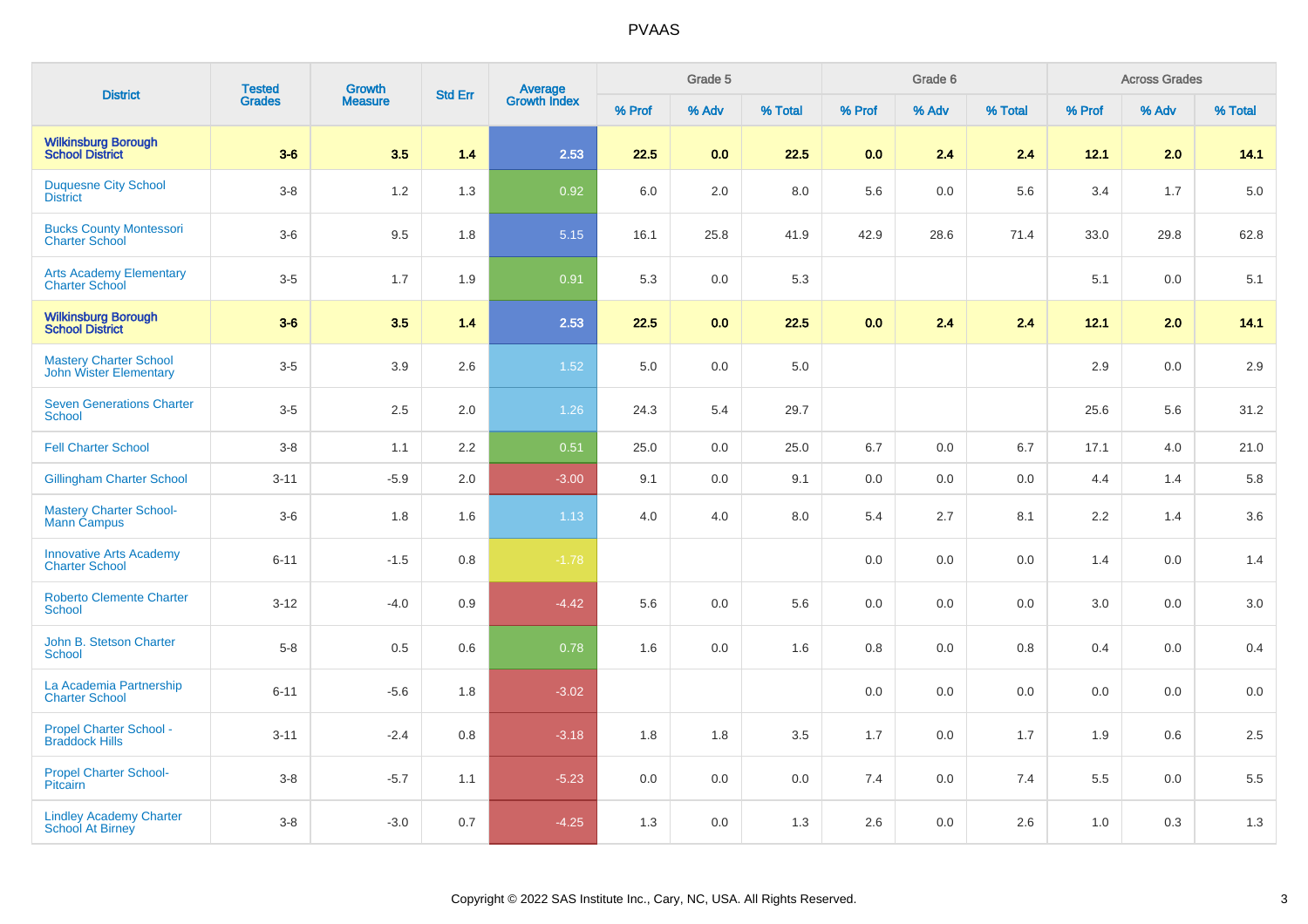| <b>District</b>                                                      | <b>Tested</b> | <b>Growth</b>  |                |                                |        | Grade 5 |         |        | Grade 6 |         |        | <b>Across Grades</b> |         |
|----------------------------------------------------------------------|---------------|----------------|----------------|--------------------------------|--------|---------|---------|--------|---------|---------|--------|----------------------|---------|
|                                                                      | <b>Grades</b> | <b>Measure</b> | <b>Std Err</b> | <b>Average</b><br>Growth Index | % Prof | % Adv   | % Total | % Prof | % Adv   | % Total | % Prof | % Adv                | % Total |
| <b>Wilkinsburg Borough<br/>School District</b>                       | $3-6$         | 3.5            | $1.4$          | 2.53                           | 22.5   | 0.0     | 22.5    | 0.0    | 2.4     | 2.4     | 12.1   | 2.0                  | 14.1    |
| Urban Pathways 6-12<br><b>Charter School</b>                         | $6 - 11$      | $-1.8$         | 1.6            | $-1.10$                        |        |         |         | 0.0    | 0.0     | 0.0     | 0.0    | 0.0                  | 0.0     |
| <b>Chester-Upland School</b><br><b>District</b>                      | $3 - 11$      | 0.1            | 0.7            | 0.10                           | 3.7    | 0.0     | 3.7     | 2.6    | 1.3     | 3.9     | 3.1    | 0.4                  | 3.4     |
| <b>Community Academy Of</b><br>Philadelphia Charter School           | $3 - 11$      | $-5.7$         | 0.9            | $-6.09$                        | 4.9    | 2.4     | 7.3     | 0.0    | 0.0     | 0.0     | 2.4    | 1.0                  | 3.5     |
| <b>Global Leadership</b><br><b>Academy Charter School</b>            | $3-8$         | $-3.1$         | 1.9            | $-1.63$                        | 0.0    | $0.0\,$ | 0.0     |        |         |         | 2.5    | $0.0\,$              | $2.5\,$ |
| <b>Monessen City School</b><br><b>District</b>                       | $3 - 10$      | $-1.5$         | 1.1            | $-1.40$                        | 5.3    | 0.0     | 5.3     | 2.6    | 0.0     | 2.6     | 3.9    | 0.6                  | 4.4     |
| <b>Propel Charter School-</b><br><b>Northside</b>                    | $3 - 8$       | $-1.6$         | 0.9            | $-1.74$                        | 0.0    | 0.0     | 0.0     | 2.4    | 0.0     | 2.4     | 0.4    | 0.0                  | 0.4     |
| <b>Sto-Rox School District</b>                                       | $3 - 10$      | $-0.5$         | 0.9            | $-0.51$                        | 4.4    | 1.1     | 5.4     | 1.2    | 0.0     | 1.2     | 2.8    | 0.5                  | 3.3     |
| <b>Universal Institute Charter</b><br>School                         | $3-8$         | $-2.3$         | 0.7            | $-3.43$                        | 1.5    | 0.0     | 1.5     | 1.3    | 0.0     | 1.3     | 1.7    | 0.2                  | 2.0     |
| Aspira Bilingual Cyber<br><b>Charter School</b>                      | $3 - 11$      | 4.2            | 1.5            | 2.84                           |        |         |         | 0.0    | 0.0     | 0.0     | 1.6    | 0.0                  | 1.6     |
| <b>Mastery Charter School-</b><br>Francis D. Pastorius<br>Elementary | $3 - 8$       | 0.3            | 1.3            | 0.24                           | 3.8    | 0.0     | 3.8     | 3.7    | 0.0     | 3.7     | 3.1    | 0.0                  | 3.1     |
| <b>KIPP West Philadelphia</b><br><b>Charter School</b>               | $3-8$         | $-2.0$         | 1.2            | $-1.14$                        | 3.2    | 0.0     | 3.2     | 0.0    | 0.0     | 0.0     | 2.6    | 0.0                  | 2.6     |
| <b>Memphis Street Academy</b><br>Charter School @ JP Jones           | $5-8$         | 0.7            | 0.7            | 0.92                           | 0.0    | 3.2     | 3.2     | 0.0    | 0.0     | 0.0     | 0.0    | 0.6                  | 0.6     |
| <b>Erie Rise Leadership</b><br><b>Academy Charter School</b>         | $3-8$         | $-0.6$         | 1.1            | $-0.50$                        | 6.9    | $0.0\,$ | 6.9     | 0.0    | 0.0     | 0.0     | 1.6    | 1.0                  | $2.6\,$ |
| <b>Belmont Charter School</b>                                        | $3 - 10$      | $-0.8$         | 0.8            | $-0.98$                        | 1.6    | 0.0     | 1.6     | 4.0    | 0.0     | 4.0     | 2.8    | 0.6                  | 3.4     |
| <b>Mastery Charter School -</b><br><b>Pickett Campus</b>             | $6 - 10$      | 1.2            | 1.1            | 1.12                           |        |         |         | 0.0    | 0.0     | 0.0     | 0.9    | 0.0                  | 0.9     |
| <b>Mastery Charter School -</b><br><b>Harrity Campus</b>             | $3-8$         | $-0.7$         | 1.1            | $-0.69$                        | 4.6    | 4.6     | 9.1     | 2.3    | 0.0     | 2.3     | 5.5    | 1.0                  | $6.5\,$ |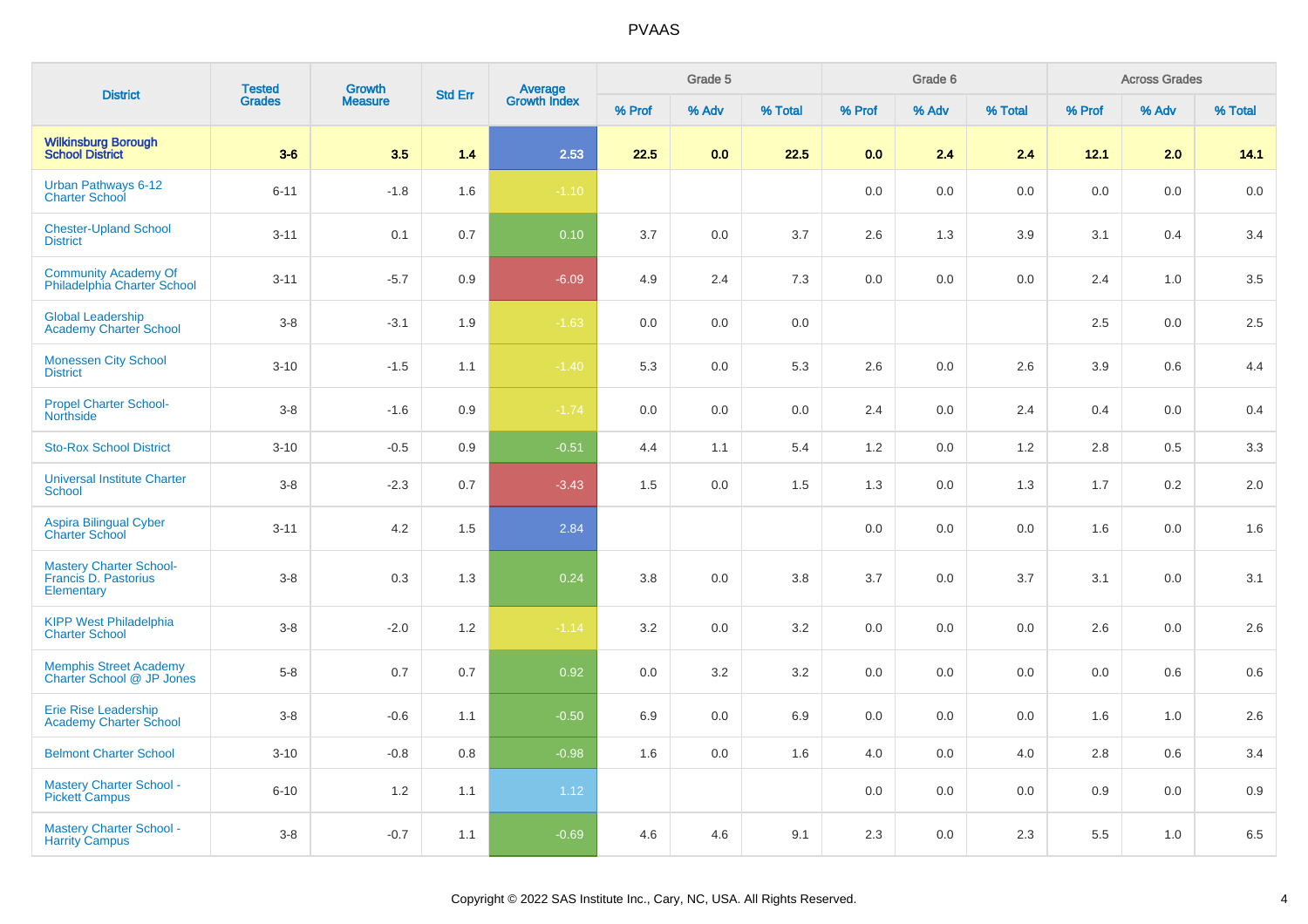| <b>District</b>                                                                  | <b>Tested</b> | <b>Growth</b>  | <b>Std Err</b> |                                |         | Grade 5 |         |         | Grade 6 |         |         | <b>Across Grades</b> |         |
|----------------------------------------------------------------------------------|---------------|----------------|----------------|--------------------------------|---------|---------|---------|---------|---------|---------|---------|----------------------|---------|
|                                                                                  | <b>Grades</b> | <b>Measure</b> |                | <b>Average</b><br>Growth Index | % Prof  | % Adv   | % Total | % Prof  | % Adv   | % Total | % Prof  | % Adv                | % Total |
| <b>Wilkinsburg Borough<br/>School District</b>                                   | $3-6$         | 3.5            | 1.4            | 2.53                           | 22.5    | 0.0     | 22.5    | 0.0     | 2.4     | 2.4     | 12.1    | 2.0                  | 14.1    |
| <b>Russell Byers Charter</b><br><b>School</b>                                    | $3-8$         | 1.5            | 0.8            | 1.85                           | 3.6     | $0.0\,$ | 3.6     | $0.0\,$ | 0.0     | $0.0\,$ | 3.2     | 1.9                  | 5.2     |
| <b>Frederick Douglass Mastery</b><br>Charter School                              | $3-8$         | $-1.0$         | 1.2            | $-0.83$                        | 4.8     | 0.0     | 4.8     | 0.0     | 0.0     | 0.0     | 1.5     | 0.8                  | 2.3     |
| <b>Alliance For Progress</b><br><b>Charter School</b>                            | $3-8$         | $-5.0$         | 1.1            | $-4.56$                        | 0.0     | 0.0     | 0.0     | 0.0     | 0.0     | 0.0     | 0.6     | 0.0                  | 0.6     |
| <b>Harmony Area School</b><br><b>District</b>                                    | $3 - 10$      | 0.9            | 1.7            | 0.55                           | 31.2    | 6.2     | 37.5    | 41.7    | 4.2     | 45.8    | 27.4    | 7.4                  | 34.7    |
| <b>Steelton-Highspire School</b><br><b>District</b>                              | $3 - 11$      | 2.5            | 0.7            | 3.67                           | 2.9     | 0.0     | 2.9     | 0.0     | 0.0     | 0.0     | $0.8\,$ | 0.4                  | 1.3     |
| <b>Mckeesport Area School</b><br><b>District</b>                                 | $3 - 12$      | $-0.2$         | 0.5            | $-0.34$                        | 8.9     | 3.0     | 11.9    | 3.9     | 0.0     | 3.9     | $7.7\,$ | 2.1                  | 9.7     |
| <b>First Philadelphia</b><br><b>Preparatory Charter School</b>                   | $3-8$         | $-2.3$         | 0.6            | $-3.62$                        | 1.2     | 0.0     | 1.2     | 1.1     | 0.0     | 1.1     | 2.4     | 0.0                  | 2.4     |
| <b>Clairton City School District</b>                                             | $3 - 11$      | 0.5            | 0.8            | 0.57                           | 6.1     | 2.0     | 8.2     | 1.5     | 0.0     | 1.5     | 3.5     | 0.3                  | 3.8     |
| <b>Perseus House Charter</b><br><b>School Of Excellence</b>                      | $6 - 11$      | $-4.8$         | 1.1            | $-4.24$                        |         |         |         | 0.0     | 0.0     | $0.0\,$ | 1.4     | $0.0\,$              | 1.4     |
| <b>Reading School District</b>                                                   | $3 - 11$      | 0.0            | 0.4            | 0.03                           | 3.8     | 1.2     | 5.0     | 1.5     | $0.2\,$ | 1.8     | 3.6     | 1.1                  | 4.7     |
| <b>Rochester Area School</b><br><b>District</b>                                  | $3 - 11$      | $-1.6$         | 0.9            | $-1.84$                        | 27.1    | 6.2     | 33.3    | 24.5    | 3.8     | 28.3    | 20.6    | 7.5                  | 28.1    |
| The Philadelphia Charter<br>School for Arts and<br><b>Sciences at HR Edmunds</b> | $3-8$         | 1.7            | 0.6            | 2.75                           | 6.4     | 0.0     | 6.4     | $0.0\,$ | 0.0     | 0.0     | 2.1     | 0.2                  | 2.3     |
| <b>Universal Daroff Charter</b><br><b>School</b>                                 | $3-8$         | 6.1            | $0.8\,$        | 7.55                           | 1.6     | 1.6     | 3.2     | 0.0     | 0.0     | 0.0     | 2.2     | 0.3                  | 2.5     |
| <b>Farrell Area School District</b>                                              | $3 - 11$      | 5.3            | 1.0            | 5.51                           | 15.6    | 0.0     | 15.6    | 17.1    | 0.0     | 17.1    | 12.3    | 1.5                  | 13.8    |
| <b>Widener Partnership</b><br><b>Charter School</b>                              | $3 - 7$       | 2.8            | 1.0            | 2.65                           | $0.0\,$ | 0.0     | $0.0\,$ | 2.5     | 0.0     | 2.5     | 1.4     | 0.5                  | 1.9     |
| <b>People For People Charter</b><br><b>School</b>                                | $3-12$        | $-1.1$         | 1.0            | $-1.12$                        | 0.0     | 0.0     | 0.0     | 0.0     | 0.0     | 0.0     | 1.3     | 0.0                  | 1.3     |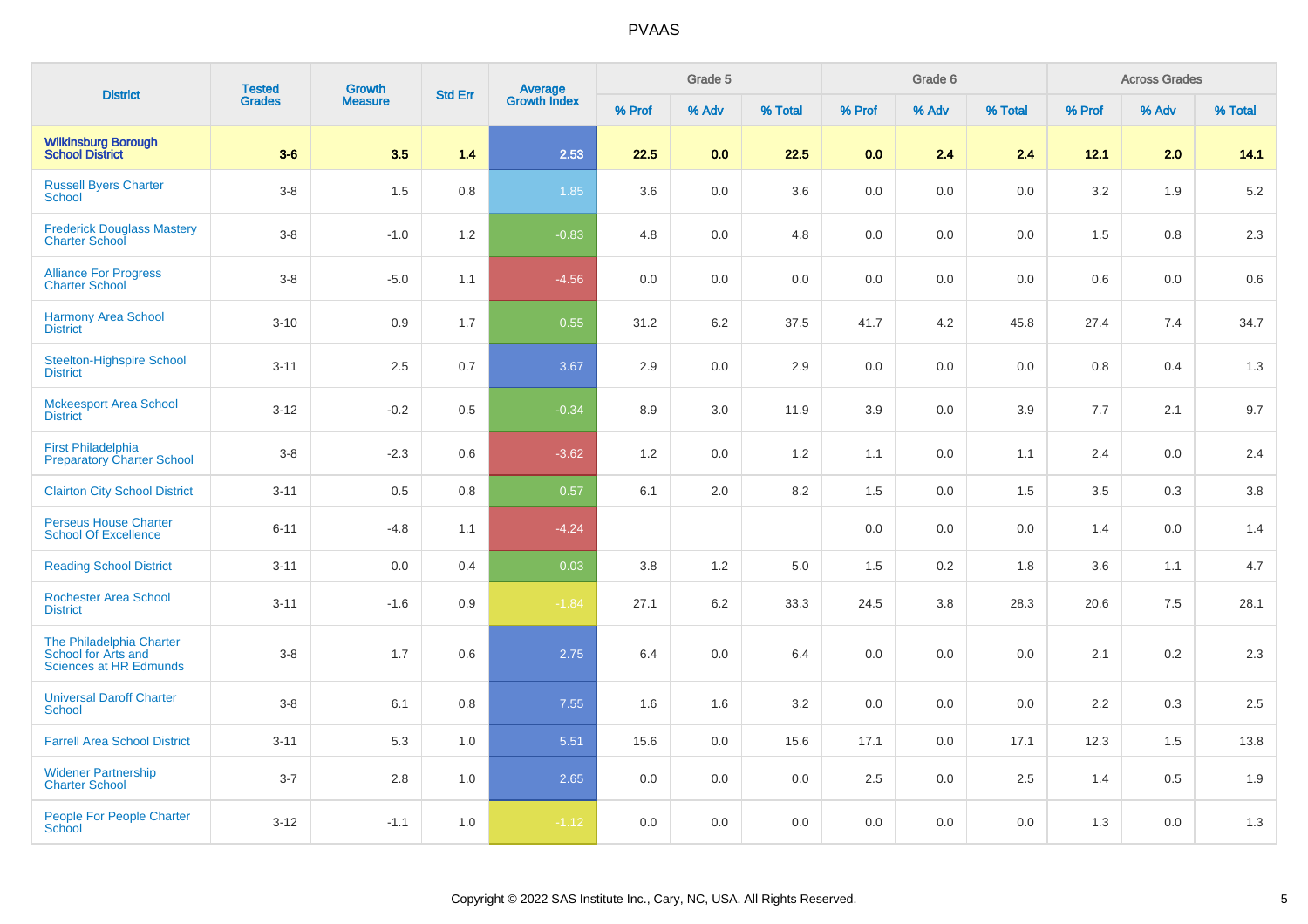| <b>District</b>                                               | <b>Tested</b> | <b>Growth</b>  | <b>Std Err</b> |                                |        | Grade 5 |         |         | Grade 6 |         |        | <b>Across Grades</b> |         |
|---------------------------------------------------------------|---------------|----------------|----------------|--------------------------------|--------|---------|---------|---------|---------|---------|--------|----------------------|---------|
|                                                               | <b>Grades</b> | <b>Measure</b> |                | <b>Average</b><br>Growth Index | % Prof | % Adv   | % Total | % Prof  | % Adv   | % Total | % Prof | % Adv                | % Total |
| <b>Wilkinsburg Borough</b><br><b>School District</b>          | $3-6$         | 3.5            | 1.4            | 2.53                           | 22.5   | 0.0     | 22.5    | 0.0     | 2.4     | 2.4     | 12.1   | 2.0                  | 14.1    |
| <b>Allentown City School</b><br><b>District</b>               | $3 - 12$      | $-4.5$         | 0.3            | $-13.48$                       |        |         |         | 2.0     | 0.7     | 2.8     | 4.3    | 1.1                  | 5.4     |
| <b>Esperanza Cyber Charter</b><br>School                      | $3 - 11$      | 0.4            | 1.3            | 0.31                           | 0.0    | $0.0\,$ | 0.0     | $0.0\,$ | 0.0     | 0.0     | 1.6    | 0.0                  | 1.6     |
| <b>KIPP Philadelphia Charter</b><br>School                    | $3-8$         | $0.0\,$        | 0.9            | 0.03                           | 2.0    | 0.0     | 2.0     | 0.0     | 0.0     | 0.0     | 3.6    | 0.0                  | $3.6\,$ |
| <b>Richard Allen Preparatory</b><br><b>Charter School</b>     | $5-8$         | 0.8            | 0.7            | 1.20                           | 0.0    | 0.0     | 0.0     | 1.0     | 0.0     | 1.0     | 1.1    | 0.3                  | 1.4     |
| <b>Propel Charter School-</b><br>Homestead                    | $3 - 11$      | $-2.7$         | 1.0            | $-2.78$                        | 2.7    | 0.0     | 2.7     | 0.0     | 5.4     | 5.4     | 2.7    | 1.4                  | 4.1     |
| <b>Freire Charter School</b>                                  | $5 - 11$      | 1.2            | 0.6            | 1.92                           | 0.0    | 0.0     | 0.0     | 1.5     | 0.0     | 1.5     | 3.3    | 0.0                  | $3.3\,$ |
| <b>Propel Charter School-</b><br><b>Montour</b>               | $3 - 10$      | $-2.8$         | 0.7            | $-3.84$                        | 4.9    | 1.6     | 6.6     | 4.6     | 0.0     | 4.6     | 4.8    | 1.6                  | 6.4     |
| <b>York City School District</b>                              | $3 - 12$      | 1.6            | 0.3            | 5.37                           | 2.5    | 1.0     | 3.5     | 2.0     | 0.2     | 2.2     | 2.8    | 0.6                  | 3.4     |
| <b>Boys Latin Of Philadelphia</b><br><b>Charter School</b>    | $6 - 12$      | 0.1            | 0.8            | 0.12                           |        |         |         | 0.0     | 0.0     | 0.0     | 1.5    | 0.0                  | 1.5     |
| <b>Hazleton Area School</b><br><b>District</b>                | $3 - 11$      | $-0.5$         | 0.4            | $-1.13$                        | 5.8    | 1.7     | 7.5     | $5.2\,$ | 1.1     | 6.3     | 6.4    | 1.2                  | $7.7\,$ |
| Pan American Academy<br>Charter School                        | $3 - 8$       | $0.3\,$        | 0.8            | 0.43                           | 1.7    | 0.0     | 1.7     | 2.3     | 0.0     | 2.3     | 2.4    | 0.3                  | 2.7     |
| <b>Greater Nanticoke Area</b><br><b>School District</b>       | $3 - 12$      | $-0.5$         | 0.6            | $-0.92$                        | 13.6   | 2.7     | 16.4    | 2.6     | 0.0     | 2.6     | 7.6    | 2.0                  | 9.6     |
| <b>Mastery Charter School-</b><br><b>Cleveland Elementary</b> | $3-8$         | $-1.3$         | 1.2            | $-1.10$                        | 3.8    | 7.7     | 11.5    | 5.9     | 0.0     | 5.9     | 2.4    | 1.8                  | 4.3     |
| <b>Manchester Academic</b><br><b>Charter School</b>           | $3 - 8$       | 0.6            | 1.1            | 0.58                           | 3.6    | 0.0     | 3.6     | 3.4     | 0.0     | 3.4     | 4.9    | 0.5                  | 5.4     |
| <b>Universal Vare Charter</b><br><b>School</b>                | $6 - 8$       | 1.8            | 1.3            | 1.37                           |        |         |         | 0.0     | 6.2     | 6.2     | 4.7    | 0.9                  | 5.7     |
| <b>William Penn School</b><br><b>District</b>                 | $3 - 12$      | 1.5            | 0.5            | 3.33                           | 7.8    | 1.9     | 9.7     | 2.2     | 0.0     | 2.2     | 6.3    | 1.6                  | 7.9     |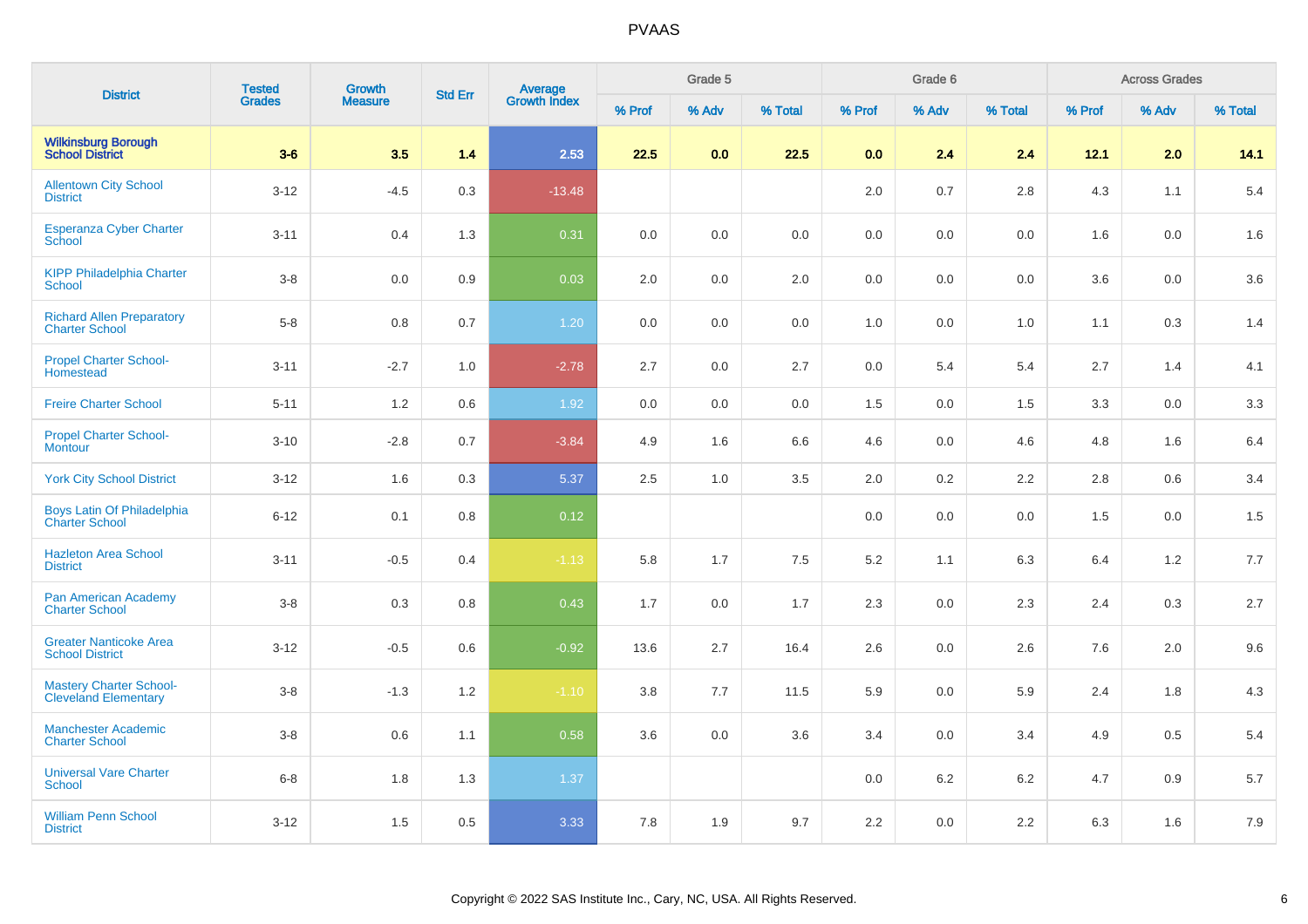| <b>District</b>                                           | <b>Tested</b> | <b>Growth</b>  | <b>Std Err</b> |                         |        | Grade 5 |         |         | Grade 6 |         |        | <b>Across Grades</b> |         |
|-----------------------------------------------------------|---------------|----------------|----------------|-------------------------|--------|---------|---------|---------|---------|---------|--------|----------------------|---------|
|                                                           | <b>Grades</b> | <b>Measure</b> |                | Average<br>Growth Index | % Prof | % Adv   | % Total | % Prof  | % Adv   | % Total | % Prof | % Adv                | % Total |
| <b>Wilkinsburg Borough</b><br><b>School District</b>      | $3-6$         | 3.5            | 1.4            | 2.53                    | 22.5   | 0.0     | 22.5    | 0.0     | 2.4     | 2.4     | 12.1   | 2.0                  | 14.1    |
| <b>Wissahickon Charter</b><br><b>School</b>               | $3-8$         | $-0.8$         | 0.7            | $-1.27$                 | 0.0    | 0.0     | 0.0     | $2.4\,$ | 0.0     | 2.4     | 4.0    | 0.2                  | 4.2     |
| <b>Harrisburg City School</b><br><b>District</b>          | $3 - 11$      | 1.3            | 0.3            | 3.72                    | 2.0    | 0.8     | 2.8     | 2.0     | 1.0     | 3.0     | 2.7    | 0.7                  | 3.4     |
| <b>Penn Hills School District</b>                         | $3 - 11$      | $-4.0$         | 0.5            | $-8.42$                 | 4.7    | 1.8     | 6.4     | 2.7     | 0.7     | 3.4     | 6.8    | 2.1                  | 8.9     |
| <b>Southeast Delco School</b><br><b>District</b>          | $3 - 10$      | $-0.4$         | 0.6            | $-0.73$                 | 3.3    | 1.7     | 5.0     | 1.8     | 0.0     | 1.8     | 5.7    | 0.7                  | 6.3     |
| <b>Morrisville Borough School</b><br><b>District</b>      | $3 - 11$      | $-6.7$         | 0.9            | $-7.61$                 | 9.8    | 0.0     | 9.8     | 1.9     | 0.0     | 1.9     | 5.1    | 0.6                  | 5.7     |
| <b>Bethlehem-Center School</b><br><b>District</b>         | $3 - 10$      | $-6.4$         | 0.7            | $-8.62$                 | 5.6    | 1.4     | 6.9     | 0.0     | 0.0     | 0.0     | 9.6    | 3.9                  | 13.6    |
| <b>Lebanon School District</b>                            | $3 - 11$      | 0.1            | 0.3            | 0.17                    | 10.8   | 2.5     | 13.2    | 5.4     | 1.6     | 7.0     | 7.2    | 1.6                  | 8.8     |
| Esperanza Academy<br>Charter School                       | $4 - 11$      | 2.8            | 0.5            | 5.89                    |        |         |         | 1.5     | 0.0     | 1.5     | 1.8    | 0.0                  | 1.8     |
| <b>Chester Community Charter</b><br><b>School</b>         | $3-8$         | 3.5            | 0.6            | 6.06                    | 0.7    | 0.7     | 1.5     | 3.6     | 0.0     | 3.6     | 2.1    | 0.4                  | 2.5     |
| <b>New Kensington-Arnold</b><br><b>School District</b>    | $3 - 11$      | $-1.9$         | 0.6            | $-3.06$                 | 9.1    | 0.9     | 10.0    | 12.5    | 5.8     | 18.3    | 11.4   | 2.6                  | 14.0    |
| Young Scholars Charter<br>School                          | $6 - 8$       | 2.6            | 0.8            | 3.07                    |        |         |         | 1.8     | 0.0     | 1.8     | 2.0    | 0.0                  | 2.0     |
| <b>Mcguffey School District</b>                           | $3 - 11$      | $-2.0$         | 0.6            | $-3.48$                 | 25.9   | 2.8     | 28.7    | 13.7    | 2.0     | 15.7    | 17.6   | 5.0                  | 22.6    |
| <b>Propel Charter School-</b><br>Hazelwood                | $3-8$         | $-1.6$         | 1.2            | $-1.32$                 | 3.4    | 0.0     | 3.4     | 0.0     | 0.0     | 0.0     | 0.6    | 0.6                  | 1.3     |
| <b>Scranton School District</b>                           | $3 - 12$      | $-3.3$         | 0.5            | $-7.11$                 | 10.4   | 0.8     | 11.2    | 2.1     | 1.3     | 3.4     | 7.0    | 1.7                  | 8.6     |
| <b>Allegheny-Clarion Valley</b><br><b>School District</b> | $3 - 10$      | 0.1            | 0.9            | 0.15                    | 19.5   | 7.3     | 26.8    | 14.6    | 1.8     | 16.4    | 14.2   | 8.1                  | 22.3    |
| <b>Shenandoah Valley School</b><br><b>District</b>        | $3 - 11$      | $-5.1$         | 0.8            | $-6.16$                 | 11.9   | 3.0     | 14.9    | 19.6    | 2.0     | 21.6    | 12.0   | 3.5                  | 15.5    |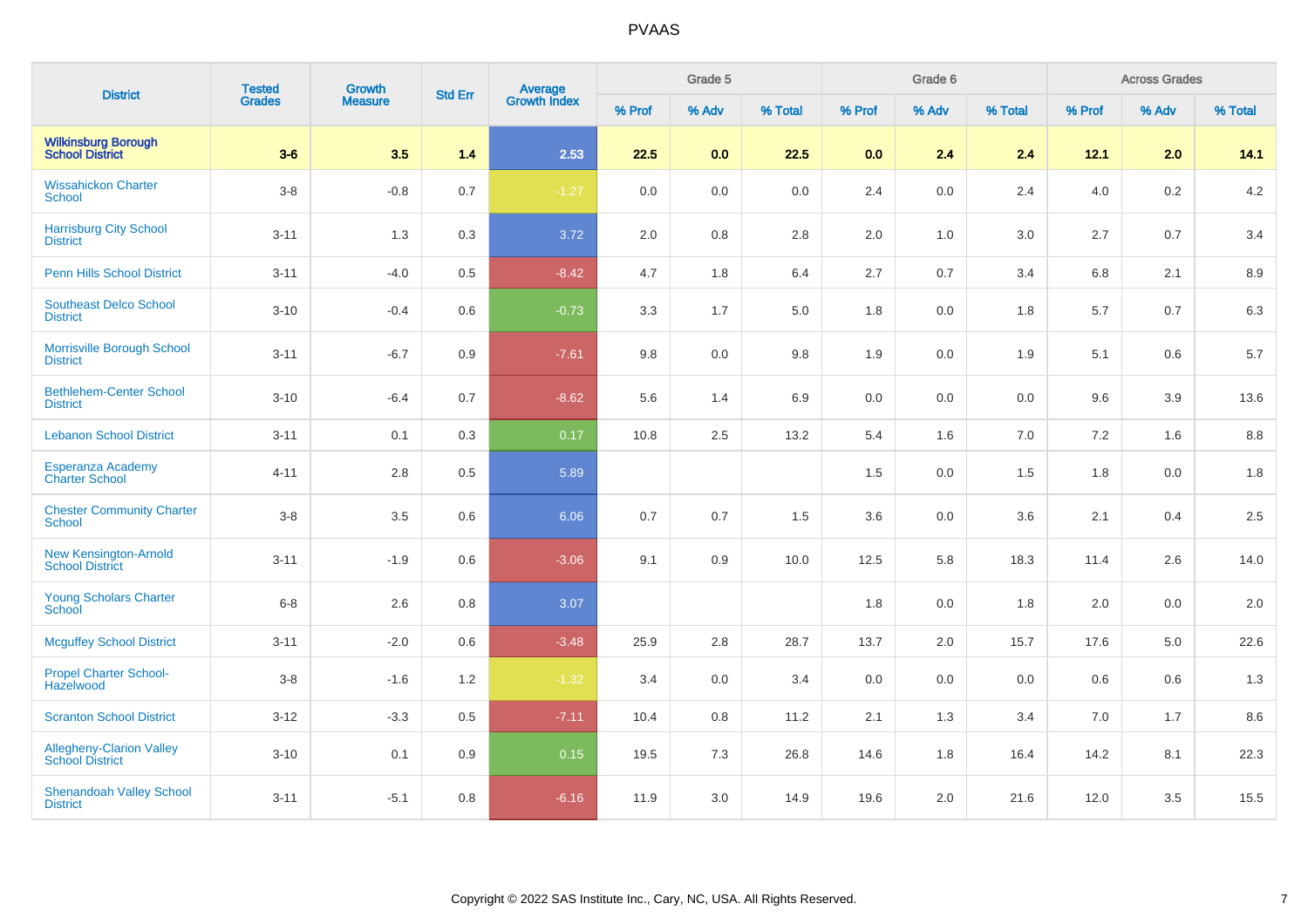| <b>District</b>                                                  | <b>Tested</b> | Growth         |                |                         |         | Grade 5 |         |        | Grade 6 |         |         | <b>Across Grades</b> |         |
|------------------------------------------------------------------|---------------|----------------|----------------|-------------------------|---------|---------|---------|--------|---------|---------|---------|----------------------|---------|
|                                                                  | <b>Grades</b> | <b>Measure</b> | <b>Std Err</b> | Average<br>Growth Index | % Prof  | % Adv   | % Total | % Prof | % Adv   | % Total | % Prof  | % Adv                | % Total |
| <b>Wilkinsburg Borough</b><br><b>School District</b>             | $3-6$         | 3.5            | 1.4            | 2.53                    | 22.5    | 0.0     | 22.5    | 0.0    | 2.4     | 2.4     | 12.1    | 2.0                  | 14.1    |
| <b>Southwest Leadership</b><br><b>Academy Charter School</b>     | $3-8$         | 0.7            | 1.0            | 0.69                    | 2.2     | 0.0     | 2.2     | 2.9    | 0.0     | 2.9     | 5.7     | 1.5                  | 7.2     |
| <b>Lancaster School District</b>                                 | $3 - 12$      | $-3.2$         | 0.3            | $-11.85$                | $8.8\,$ | 3.0     | 11.8    | 3.9    | 0.8     | 4.7     | 7.4     | 1.9                  | 9.3     |
| <b>Antietam School District</b>                                  | $3 - 10$      | $-2.5$         | 0.8            | $-3.00$                 | 9.4     | 1.6     | 10.9    | 10.0   | 3.3     | 13.3    | 8.3     | 1.2                  | $9.5\,$ |
| <b>Mastery Charter School -</b><br><b>Hardy Williams</b>         | $3 - 11$      | $-0.1$         | 1.2            | $-0.05$                 | 4.9     | 0.0     | 4.9     | 11.4   | 2.9     | 14.3    | 6.9     | 0.6                  | 7.5     |
| <b>Independence Charter</b><br><b>School West</b>                | $3 - 7$       | $-1.0$         | 1.7            | $-0.57$                 | 0.0     | 0.0     | 0.0     | 16.7   | 0.0     | 16.7    | $6.2\,$ | 1.8                  | $8.0\,$ |
| Pennsylvania Distance<br><b>Learning Charter School</b>          | $3 - 12$      | $-1.7$         | 0.7            | $-2.55$                 | 6.5     | 0.0     | 6.5     | 1.3    | 0.0     | 1.3     | 5.4     | 0.4                  | 5.8     |
| <b>Vision Academy Charter</b><br><b>School</b>                   | $3-8$         | 1.7            | 1.1            | 1.45                    | 11.1    | 0.0     | 11.1    | 0.0    | 0.0     | 0.0     | 6.4     | 1.6                  | 8.0     |
| <b>Pottstown School District</b>                                 | $3 - 12$      | $-5.0$         | 0.5            | $-9.86$                 | 6.0     | 3.6     | 9.5     | 2.1    | 0.0     | 2.1     | 6.5     | 1.2                  | 7.7     |
| <b>Burgettstown Area School</b><br><b>District</b>               | $3 - 11$      | $-6.3$         | 0.7            | $-8.88$                 | 16.9    | 2.6     | 19.5    | 15.4   | 0.0     | 15.4    | 15.1    | 3.7                  | 18.9    |
| <b>Carmichaels Area School</b><br><b>District</b>                | $3 - 10$      | $-5.5$         | 0.7            | $-7.62$                 | 13.8    | 1.2     | 15.0    | 1.5    | 0.0     | 1.5     | 11.3    | 2.2                  | 13.4    |
| <b>Lincoln Leadership</b><br>Academy Charter School              | $3-12$        | $-1.2$         | 0.9            | $-1.38$                 | 0.0     | 0.0     | 0.0     | 2.0    | 0.0     | 2.0     | 3.8     | 0.7                  | 4.4     |
| <b>Chester Charter Scholars</b><br><b>Academy Charter School</b> | $3-12$        | $-3.3$         | 0.8            | $-3.92$                 | 0.0     | 0.0     | 0.0     | 2.1    | 0.0     | 2.1     | 1.8     | 0.4                  | 2.2     |
| <b>Laboratory Charter School</b>                                 | $3-8$         | $-0.7$         | 1.1            | $-0.61$                 | 3.2     | 0.0     | 3.2     | 2.3    | 0.0     | 2.3     | 5.3     | 0.0                  | 5.3     |
| <b>West Mifflin Area School</b><br><b>District</b>               | $3 - 12$      | $-8.5$         | 0.5            | $-17.73$                | 18.4    | 5.7     | 24.1    | 6.8    | 0.7     | 7.4     | 11.1    | 2.8                  | 13.9    |
| <b>Tacony Academy Charter</b><br>School                          | $3 - 11$      | $-3.3$         | 0.8            | $-4.26$                 | 4.1     | 1.4     | 5.5     | 2.9    | 0.0     | 2.9     | 5.0     | 1.0                  | 6.0     |
| <b>Weatherly Area School</b><br><b>District</b>                  | $3 - 11$      | $-6.9$         | 1.1            | $-6.25$                 | 26.9    | 7.7     | 34.6    | 12.1   | 0.0     | 12.1    | 15.1    | 4.0                  | 19.1    |
| <b>Aliquippa School District</b>                                 | $3 - 11$      | 0.1            | 0.8            | 0.06                    | 1.5     | 0.0     | 1.5     | 0.0    | 1.6     | 1.6     | 2.0     | 0.5                  | 2.6     |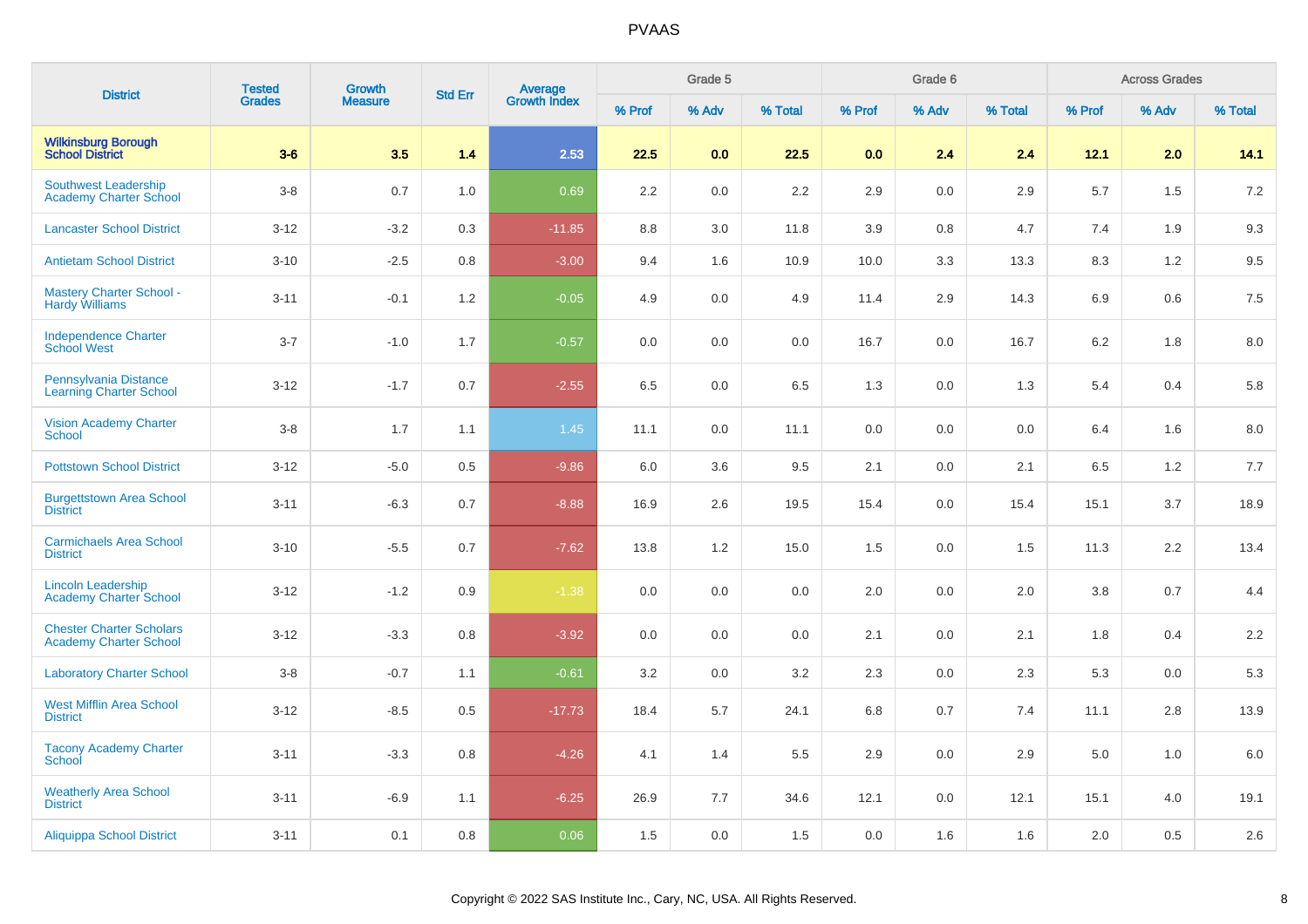| <b>District</b>                                                 | <b>Tested</b> | <b>Growth</b>  | <b>Std Err</b> |                                |        | Grade 5 |         |         | Grade 6 |         |         | <b>Across Grades</b> |         |
|-----------------------------------------------------------------|---------------|----------------|----------------|--------------------------------|--------|---------|---------|---------|---------|---------|---------|----------------------|---------|
|                                                                 | <b>Grades</b> | <b>Measure</b> |                | <b>Average</b><br>Growth Index | % Prof | % Adv   | % Total | % Prof  | % Adv   | % Total | % Prof  | % Adv                | % Total |
| <b>Wilkinsburg Borough</b><br><b>School District</b>            | $3-6$         | 3.5            | 1.4            | 2.53                           | 22.5   | 0.0     | 22.5    | 0.0     | 2.4     | 2.4     | 12.1    | 2.0                  | 14.1    |
| Antonia Pantoja Community<br><b>Charter School</b>              | $3-8$         | $-3.9$         | $0.8\,$        | $-4.62$                        | 1.5    | $0.0\,$ | 1.5     | 0.0     | 0.0     | 0.0     | 1.8     | 0.9                  | 2.8     |
| <b>Mastery Charter School -</b><br><b>Thomas Campus</b>         | $3 - 10$      | 1.5            | 0.9            | 1.70                           | 10.8   | 0.0     | 10.8    | 7.1     | 2.4     | 9.5     | 8.6     | 0.8                  | 9.4     |
| <b>Hanover Area School</b><br><b>District</b>                   | $3 - 11$      | $-2.5$         | 0.9            | $-2.86$                        | 3.4    | 3.4     | 6.8     | 10.0    | 4.0     | 14.0    | 7.4     | 1.9                  | 9.3     |
| <b>Tri-Valley School District</b>                               | $3 - 10$      | $-6.5$         | 0.8            | $-7.94$                        | 13.2   | 2.4     | 15.7    | 13.2    | 0.0     | 13.2    | 15.8    | 3.7                  | 19.4    |
| Mariana Bracetti Academy<br><b>Charter School</b>               | $3 - 10$      | $-3.1$         | 0.9            | $-3.58$                        | 8.6    | 0.0     | 8.6     | 2.2     | 0.0     | 2.2     | 4.4     | 0.0                  | 4.4     |
| <b>Robert Benjamin Wiley</b><br><b>Community Charter School</b> | $3-8$         | 2.8            | 0.8            | 3.35                           | 7.0    | 2.3     | 9.3     | $0.0\,$ | 0.0     | 0.0     | 5.7     | 1.7                  | 7.4     |
| <b>Greater Johnstown School</b><br><b>District</b>              | $3 - 11$      | $-1.7$         | 0.5            | $-3.51$                        | 5.9    | 0.7     | 6.6     | 4.8     | 0.0     | 4.8     | $6.8\,$ | 1.2                  | 8.0     |
| Insight PA Cyber Charter<br><b>School</b>                       | $3 - 11$      | $-6.7$         | 1.5            | $-4.37$                        | 5.6    | 11.1    | 16.7    | 0.0     | 0.0     | 0.0     | 9.0     | 3.7                  | 12.7    |
| <b>Erie City School District</b>                                | $3 - 12$      | $-1.7$         | 0.3            | $-6.47$                        | 7.6    | 2.4     | 10.0    | 2.9     | 0.5     | 3.4     | 6.4     | 1.4                  | 7.8     |
| <b>Uniontown Area School</b><br><b>District</b>                 | $3 - 11$      | $-4.0$         | 0.6            | $-6.62$                        | 17.1   | 3.8     | 21.0    | 18.7    | 3.7     | 22.4    | 15.0    | 4.4                  | 19.3    |
| <b>Columbia Borough School</b><br><b>District</b>               | $3 - 12$      | $-4.8$         | 0.7            | $-6.40$                        | 15.1   | 1.4     | 16.4    | 1.4     | 0.0     | 1.4     | 8.7     | 1.4                  | 10.0    |
| <b>Cornell School District</b>                                  | $3 - 11$      | $-3.1$         | 1.1            | $-2.94$                        | 10.0   | 6.7     | 16.7    | 14.0    | 0.0     | 14.0    | 12.2    | 2.8                  | 15.0    |
| <b>Mahanoy Area School</b><br><b>District</b>                   | $3 - 10$      | $-0.3$         | 0.8            | $-0.36$                        | 7.3    | $0.0\,$ | 7.3     | 4.0     | 0.0     | $4.0\,$ | 10.4    | 0.8                  | 11.1    |
| <b>Sugar Valley Rural Charter</b><br>School                     | $3 - 11$      | $-0.5$         | 1.0            | $-0.55$                        | 26.3   | 5.3     | 31.6    | 8.3     | 0.0     | 8.3     | 16.0    | 2.8                  | 18.9    |
| <b>Brownsville Area School</b><br><b>District</b>               | $3 - 12$      | $-0.6$         | 0.7            | $-0.90$                        | 17.3   | 4.0     | 21.3    | 7.2     | 1.2     | 8.4     | 10.2    | 1.5                  | 11.7    |
| <b>Sharon City School District</b>                              | $3 - 11$      | $-0.3$         | 0.5            | $-0.53$                        | 14.1   | 2.1     | 16.2    | 13.9    | 4.1     | 18.0    | 12.0    | 2.8                  | 14.8    |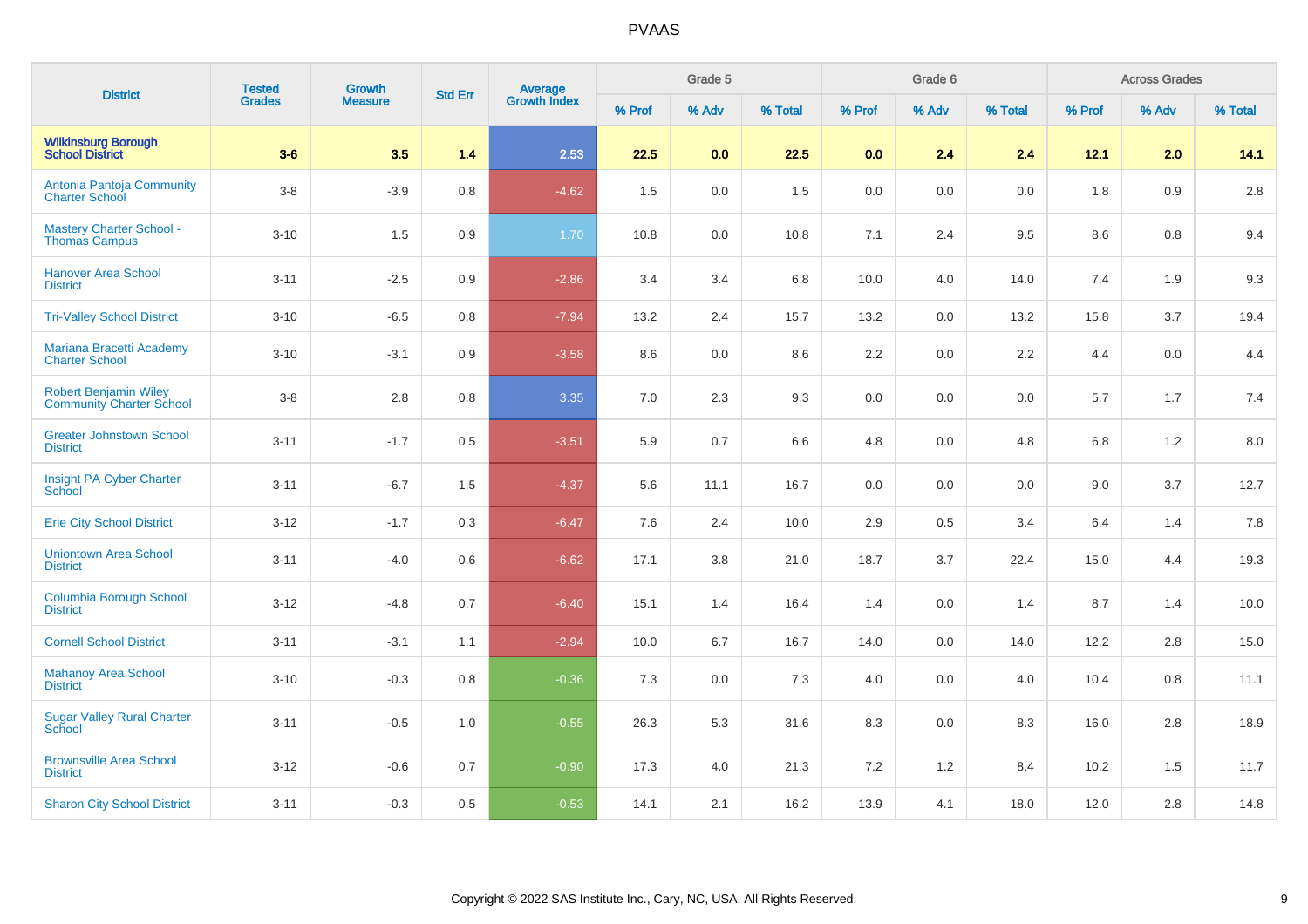| <b>District</b>                                                      | <b>Tested</b> | <b>Growth</b>  | <b>Std Err</b> | Average<br>Growth Index |        | Grade 5 |         |        | Grade 6 |         |        | <b>Across Grades</b> |         |
|----------------------------------------------------------------------|---------------|----------------|----------------|-------------------------|--------|---------|---------|--------|---------|---------|--------|----------------------|---------|
|                                                                      | <b>Grades</b> | <b>Measure</b> |                |                         | % Prof | % Adv   | % Total | % Prof | % Adv   | % Total | % Prof | % Adv                | % Total |
| <b>Wilkinsburg Borough<br/>School District</b>                       | $3-6$         | 3.5            | 1.4            | 2.53                    | 22.5   | 0.0     | 22.5    | 0.0    | 2.4     | 2.4     | 12.1   | 2.0                  | 14.1    |
| <b>Wilkes-Barre Area School</b><br><b>District</b>                   | $3 - 11$      | $-0.9$         | 0.5            | $-2.00$                 | 8.1    | 1.7     | 9.8     | 10.1   | 4.4     | 14.5    | 9.8    | 3.0                  | 12.7    |
| <b>Pittston Area School District</b>                                 | $3 - 11$      | $-8.4$         | 0.8            | $-11.15$                | 5.7    | 0.0     | 5.7     | 4.2    | 0.0     | 4.2     | 10.7   | 3.8                  | 14.4    |
| Leechburg Area School<br><b>District</b>                             | $3 - 11$      | $-3.5$         | 0.9            | $-3.84$                 | 15.6   | 2.2     | 17.8    | 16.2   | 5.4     | 21.6    | 22.5   | 5.9                  | 28.5    |
| <b>Muhlenberg School District</b>                                    | $3 - 10$      | $-7.3$         | 0.4            | $-19.08$                | 8.1    | 0.5     | 8.5     | 2.5    | 0.8     | 3.4     | 7.0    | 1.0                  | 8.0     |
| <b>Discovery Charter School</b>                                      | $3-8$         | 2.6            | 0.9            | 2.98                    | 8.5    | 2.1     | 10.6    | 0.0    | 0.0     | 0.0     | 5.2    | 1.1                  | $6.2\,$ |
| Agora Cyber Charter<br>School                                        | $3 - 11$      | $-0.3$         | 0.6            | $-0.46$                 | 9.8    | 2.0     | 11.8    | 7.8    | 0.7     | 8.5     | 9.7    | 2.4                  | 12.1    |
| <b>Arts Academy Charter</b><br>School                                | $5-8$         | $-7.7$         | 1.1            | $-6.85$                 | 7.7    | 0.0     | 7.7     | 2.4    | 0.0     | 2.4     | 4.4    | 0.0                  | 4.4     |
| <b>Upper Darby School District</b>                                   | $3 - 12$      | $-0.4$         | 0.3            | $-1.42$                 | 12.6   | 3.0     | 15.6    | 6.9    | 0.7     | 7.6     | 10.5   | 2.2                  | 12.8    |
| <b>West Oak Lane Charter</b><br><b>School</b>                        | $3-8$         | 0.7            | 0.7            | 0.93                    | 2.6    | 1.3     | 3.8     | 6.1    | 0.0     | 6.1     | 6.1    | 0.7                  | 6.8     |
| <b>Carbondale Area School</b><br><b>District</b>                     | $3 - 10$      | 1.1            | 0.6            | 1.72                    | 10.3   | 1.2     | 11.5    | 4.2    | 0.0     | 4.2     | 9.4    | 0.8                  | 10.1    |
| Susquehanna Township<br><b>School District</b>                       | $3 - 12$      | $-3.4$         | 0.5            | $-7.32$                 | 13.7   | 3.7     | 17.4    | 3.0    | 0.5     | 3.5     | 11.5   | 3.0                  | 14.4    |
| <b>Bristol Township School</b><br><b>District</b>                    | $3 - 11$      | $-4.1$         | 0.4            | $-11.39$                | 12.4   | 2.9     | 15.3    | 2.7    | 0.7     | 3.4     | 10.6   | 2.1                  | 12.7    |
| <b>Universal Alcorn Charter</b><br><b>School</b>                     | $3-8$         | $-0.7$         | 0.8            | $-0.87$                 | 7.7    | 1.9     | 9.6     | 3.9    | 0.0     | 3.9     | 6.4    | 1.7                  | 8.1     |
| <b>Howard Gardner Multiple</b><br><b>Intelligence Charter School</b> | $3 - 8$       | $-3.7$         | 1.1            | $-3.28$                 | 16.7   | 6.7     | 23.3    | 9.4    | 0.0     | 9.4     | 14.7   | 3.5                  | 18.2    |
| <b>Provident Charter School</b>                                      | $3-8$         | 3.6            | 1.0            | 3.60                    | 4.4    | 2.2     | 6.5     | 10.5   | 0.0     | 10.5    | 9.2    | 2.5                  | 11.7    |
| <b>Northwest Area School</b><br><b>District</b>                      | $3 - 10$      | 0.9            | 0.8            | 1.12                    | 17.3   | 1.9     | 19.2    | 19.3   | 3.5     | 22.8    | 13.2   | 1.5                  | 14.8    |
| <b>New Castle Area School</b><br><b>District</b>                     | $3 - 12$      | $-0.5$         | 0.4            | $-1.11$                 | 4.3    | 0.5     | 4.8     | 3.3    | 1.9     | $5.2\,$ | 4.4    | 1.1                  | 5.5     |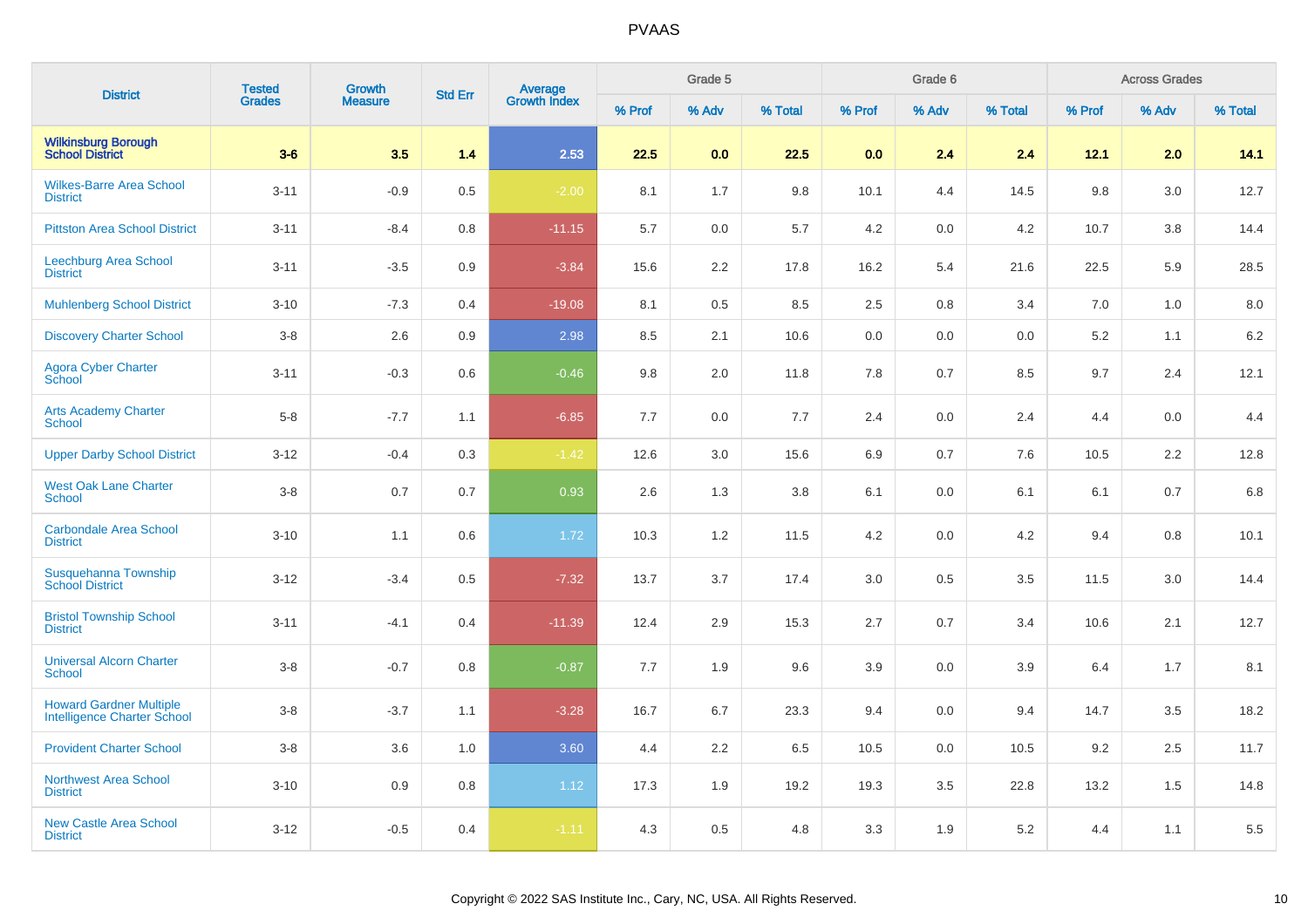| <b>District</b>                                                     | <b>Tested</b> | <b>Growth</b>  | <b>Std Err</b> |                         |        | Grade 5 |         |        | Grade 6 |         |         | <b>Across Grades</b> |         |
|---------------------------------------------------------------------|---------------|----------------|----------------|-------------------------|--------|---------|---------|--------|---------|---------|---------|----------------------|---------|
|                                                                     | <b>Grades</b> | <b>Measure</b> |                | Average<br>Growth Index | % Prof | % Adv   | % Total | % Prof | % Adv   | % Total | % Prof  | % Adv                | % Total |
| <b>Wilkinsburg Borough</b><br><b>School District</b>                | $3-6$         | 3.5            | 1.4            | 2.53                    | 22.5   | 0.0     | 22.5    | 0.0    | 2.4     | 2.4     | 12.1    | 2.0                  | 14.1    |
| <b>Brentwood Borough School</b><br><b>District</b>                  | $3 - 11$      | $-2.3$         | 0.7            | $-3.25$                 | 25.6   | 4.6     | 30.2    | 8.5    | 2.4     | 11.0    | 19.6    | $5.3\,$              | 24.9    |
| <b>Lehigh Valley Academy</b><br><b>Regional Charter School</b>      | $3 - 11$      | $-3.0$         | 0.5            | $-5.67$                 | 22.5   | $7.5\,$ | 30.0    | 16.4   | 3.1     | 19.5    | 17.4    | 4.4                  | 21.8    |
| <b>Williams Valley School</b><br><b>District</b>                    | $3 - 11$      | 0.1            | 0.8            | 0.08                    | 31.8   | 6.8     | 38.6    | 5.2    | 0.0     | 5.2     | 12.8    | 1.6                  | 14.4    |
| <b>Fannett-Metal School</b><br><b>District</b>                      | $3 - 11$      | $-2.4$         | 1.0            | $-2.30$                 | 17.2   | 6.9     | 24.1    | 10.3   | 0.0     | 10.3    | 15.5    | 5.8                  | 21.3    |
| <b>Big Beaver Falls Area</b><br><b>School District</b>              | $3 - 11$      | $-1.7$         | 0.6            | $-2.82$                 | 19.6   | 2.0     | 21.6    | 5.4    | 0.9     | 6.4     | 12.5    | 1.1                  | 13.6    |
| <b>Ringgold School District</b>                                     | $3 - 11$      | $-4.9$         | 0.5            | $-10.49$                | 13.5   | 1.8     | 15.3    | 5.7    | 0.0     | 5.7     | 12.7    | 1.7                  | 14.4    |
| <b>North Schuylkill School</b><br><b>District</b>                   | $3 - 11$      | 0.5            | 0.5            | 1.05                    | 8.2    | 3.0     | 11.2    | 4.8    | 0.8     | 5.6     | 12.1    | 4.1                  | 16.1    |
| <b>Apollo-Ridge School District</b>                                 | $3 - 12$      | $-2.9$         | 0.7            | $-4.18$                 | 18.8   | 0.0     | 18.8    | 12.0   | $1.2$   | 13.2    | 14.8    | 3.0                  | 17.7    |
| <b>Cameron County School</b><br><b>District</b>                     | $3 - 12$      | 1.0            | 1.0            | 1.04                    | 48.4   | $0.0\,$ | 48.4    | 29.0   | 2.6     | 31.6    | 30.3    | 6.8                  | 37.2    |
| <b>Ad Prima Charter School</b>                                      | $3-8$         | 1.5            | 0.8            | 2.00                    | 8.3    | 0.0     | 8.3     | 15.7   | 0.0     | 15.7    | 10.9    | 0.7                  | 11.6    |
| <b>School Lane Charter</b><br><b>School</b>                         | $3 - 11$      | $-4.8$         | 0.7            | $-6.68$                 | 26.9   | 7.5     | 34.3    | 11.9   | 1.7     | 13.6    | 21.0    | 6.5                  | 27.5    |
| <b>Young Scholars of Greater</b><br><b>Allegheny Charter School</b> | $3-8$         | $-1.4$         | 1.6            | $-0.85$                 | 10.0   | 0.0     | 10.0    | 6.2    | $0.0\,$ | $6.2\,$ | $6.6\,$ | $0.0\,$              | 6.6     |
| <b>Clearfield Area School</b><br><b>District</b>                    | $3 - 10$      | $-3.9$         | 0.5            | $-7.29$                 | 16.5   | 3.3     | 19.8    | 4.7    | 1.6     | 6.3     | 12.1    | 2.5                  | 14.6    |
| <b>Coatesville Area School</b><br><b>District</b>                   | $3 - 11$      | $-0.5$         | 0.4            | $-1.37$                 | 14.8   | 4.8     | 19.6    | 8.5    | 0.0     | 8.5     | 10.9    | 3.9                  | 14.8    |
| Northwood Academy<br><b>Charter School</b>                          | $3-8$         | $-3.7$         | 0.7            | $-5.33$                 | 6.6    | 1.3     | 7.9     | 5.2    | 0.0     | $5.2\,$ | 6.3     | 0.9                  | 7.2     |
| <b>Northgate School District</b>                                    | $3 - 11$      | $-1.8$         | 0.8            | $-2.25$                 | 19.6   | 7.8     | 27.4    | 15.2   | 1.7     | 17.0    | 15.8    | 4.3                  | 20.1    |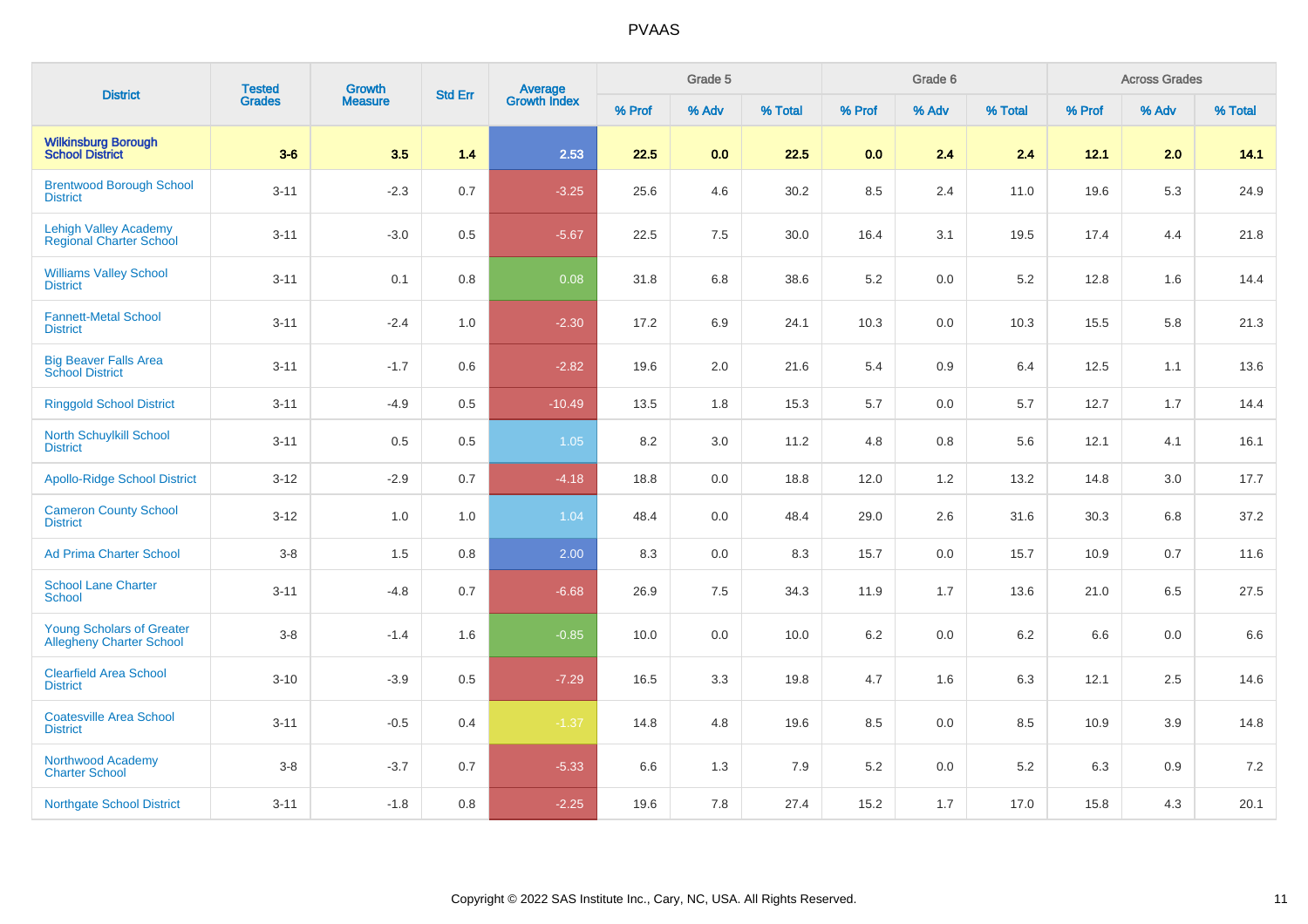| <b>District</b>                                      | <b>Tested</b> | <b>Growth</b>  | <b>Std Err</b> |                                |        | Grade 5 |         |        | Grade 6 |         |        | <b>Across Grades</b> |         |
|------------------------------------------------------|---------------|----------------|----------------|--------------------------------|--------|---------|---------|--------|---------|---------|--------|----------------------|---------|
|                                                      | <b>Grades</b> | <b>Measure</b> |                | <b>Average</b><br>Growth Index | % Prof | % Adv   | % Total | % Prof | % Adv   | % Total | % Prof | % Adv                | % Total |
| <b>Wilkinsburg Borough<br/>School District</b>       | $3-6$         | 3.5            | 1.4            | 2.53                           | 22.5   | 0.0     | 22.5    | 0.0    | 2.4     | 2.4     | 12.1   | 2.0                  | 14.1    |
| Southern Tioga School<br><b>District</b>             | $3 - 11$      | 0.3            | 0.6            | 0.47                           | 23.7   | 1.0     | 24.7    | 17.9   | 1.9     | 19.8    | 18.0   | 4.1                  | 22.1    |
| <b>Collegium Charter School</b>                      | $3 - 10$      | $-1.0$         | 0.4            | $-2.20$                        | 15.6   | 3.0     | 18.6    | 10.6   | 1.1     | 11.6    | 14.4   | 3.4                  | 17.8    |
| <b>Purchase Line School</b><br><b>District</b>       | $3-12$        | 1.0            | 0.8            | 1.21                           | 28.8   | 7.7     | 36.5    | 6.1    | 3.0     | 9.1     | 16.1   | 3.3                  | 19.4    |
| <b>Minersville Area School</b><br><b>District</b>    | $3 - 11$      | $-0.9$         | 0.7            | $-1.19$                        | 9.6    | 4.1     | 13.7    | 20.8   | 2.6     | 23.4    | 15.1   | 3.2                  | 18.3    |
| <b>Tidioute Community</b><br><b>Charter School</b>   | $3 - 11$      | $-0.3$         | 1.4            | $-0.19$                        | 15.4   | 0.0     | 15.4    | 27.8   | 0.0     | 27.8    | 16.0   | 1.6                  | 17.6    |
| South Allegheny School<br><b>District</b>            | $3 - 11$      | $-5.4$         | 0.9            | $-5.93$                        | 25.9   | 1.7     | 27.6    | 2.0    | 2.0     | 4.1     | 16.9   | 2.7                  | 19.6    |
| <b>Union School District</b>                         | $3 - 12$      | 3.8            | 1.0            | 3.85                           | 18.2   | 0.0     | 18.2    | 22.0   | 14.6    | 36.6    | 18.6   | 7.7                  | 26.3    |
| <b>Norristown Area School</b><br><b>District</b>     | $3-12$        | $-2.3$         | 0.4            | $-6.00$                        | 10.2   | 0.6     | 10.8    | 9.0    | 1.1     | 10.0    | 11.0   | 1.9                  | 13.0    |
| <b>Northern Lebanon School</b><br><b>District</b>    | $3 - 11$      | $-3.8$         | 0.5            | $-7.72$                        | 30.5   | 8.6     | 39.1    | 12.8   | 0.8     | 13.6    | 19.9   | 7.9                  | 27.9    |
| <b>Commodore Perry School</b><br><b>District</b>     | $3 - 11$      | $-5.2$         | 1.1            | $-4.77$                        | 38.7   | 9.7     | 48.4    | 9.7    | 0.0     | 9.7     | 20.6   | 7.2                  | 27.8    |
| <b>Wyoming Valley West</b><br><b>School District</b> | $3 - 11$      | $-0.6$         | 0.5            | $-1.38$                        | 9.2    | 2.7     | 11.9    | 13.8   | 2.1     | 15.9    | 11.8   | 2.4                  | 14.3    |
| <b>MaST Community Charter</b><br>School II           | $3 - 10$      | $-8.4$         | 0.7            | $-7.90$                        | 5.0    | 2.0     | 6.9     | 7.2    | 1.0     | 8.2     | 12.6   | 3.2                  | 15.8    |
| <b>Canton Area School District</b>                   | $3 - 11$      | $-0.5$         | 0.8            | $-0.61$                        | 34.6   | 11.5    | 46.2    | 32.3   | 3.2     | 35.5    | 23.4   | 6.2                  | 29.6    |
| <b>Greenwood School District</b>                     | $3 - 11$      | 3.3            | 0.8            | 4.02                           | 30.3   | 13.6    | 43.9    | 32.1   | 7.6     | 39.6    | 28.8   | 15.4                 | 44.2    |
| <b>Shamokin Area School</b><br><b>District</b>       | $3 - 11$      | $-2.1$         | 0.5            | $-3.92$                        | 17.1   | 4.3     | 21.4    | 8.8    | 2.9     | 11.8    | 12.1   | 4.8                  | 16.9    |
| Southern Huntingdon<br><b>County School District</b> | $3 - 11$      | $-2.5$         | 0.7            | $-3.63$                        | 18.8   | 10.1    | 29.0    | 9.0    | 1.3     | 10.3    | 15.5   | 3.9                  | 19.4    |
| <b>Chichester School District</b>                    | $3 - 11$      | $-3.7$         | 0.7            | $-5.34$                        | 6.7    | 1.1     | 7.9     | 6.8    | 2.7     | 9.5     | 9.0    | 3.2                  | 12.2    |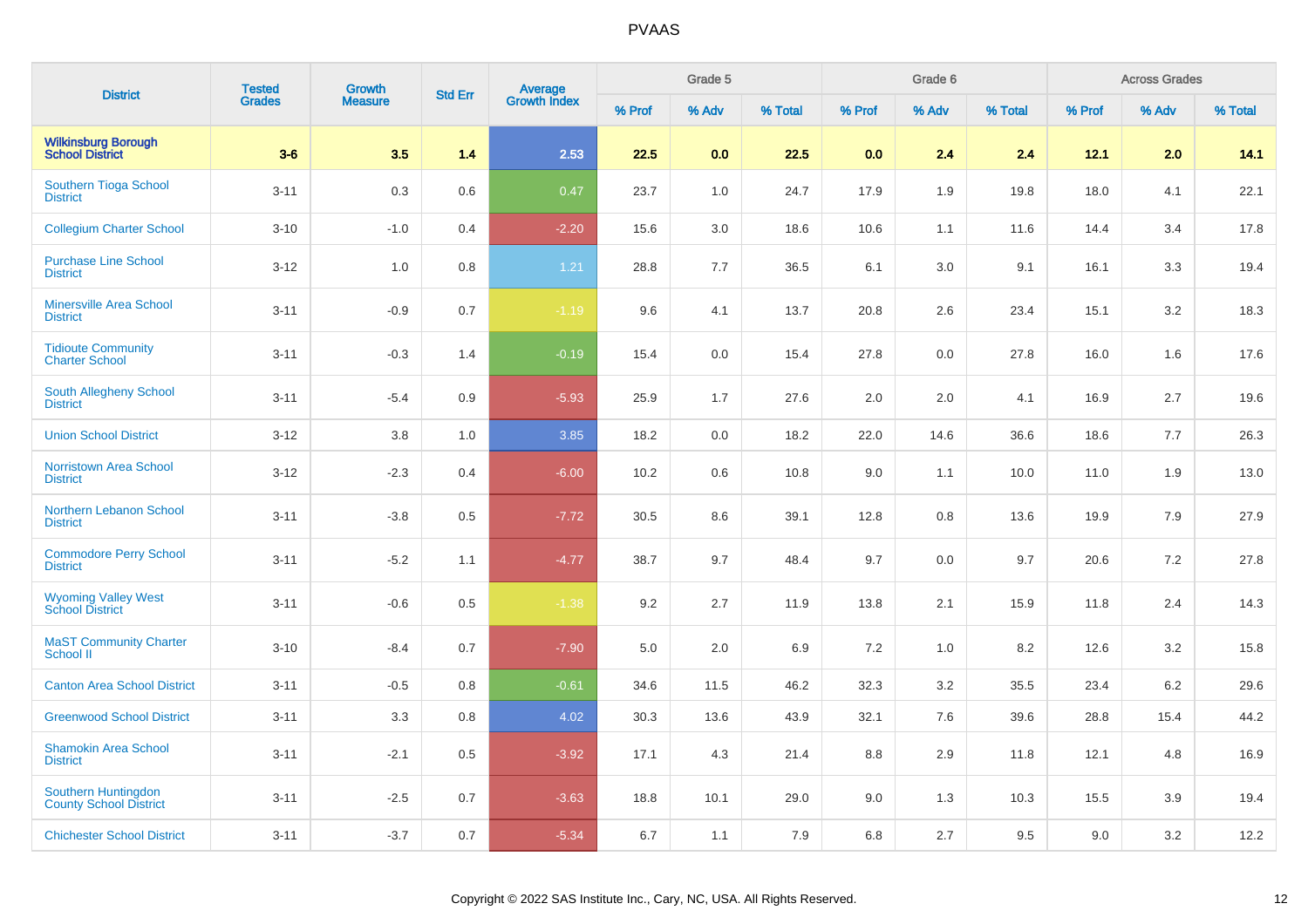| <b>District</b>                                      | <b>Tested</b> |                   | <b>Std Err</b> |                                |        | Grade 5 |         |        | Grade 6 |         |        | <b>Across Grades</b> |         |
|------------------------------------------------------|---------------|-------------------|----------------|--------------------------------|--------|---------|---------|--------|---------|---------|--------|----------------------|---------|
|                                                      | Grades        | Growth<br>Measure |                | <b>Average</b><br>Growth Index | % Prof | % Adv   | % Total | % Prof | % Adv   | % Total | % Prof | % Adv                | % Total |
| <b>Wilkinsburg Borough</b><br><b>School District</b> | $3-6$         | 3.5               | 1.4            | 2.53                           | 22.5   | 0.0     | 22.5    | 0.0    | 2.4     | 2.4     | 12.1   | 2.0                  | 14.1    |
| <b>Dunmore School District</b>                       | $3 - 11$      | $-0.4$            | 0.7            | $-0.67$                        | 26.4   | 9.7     | 36.1    | 20.9   | 2.2     | 23.1    | 18.9   | 6.1                  | 25.0    |
| <b>Woodland Hills School</b><br><b>District</b>      | $3 - 12$      | $-6.1$            | 0.5            | $-11.93$                       | 5.7    | 5.1     | 10.8    | 4.8    | 1.4     | 6.2     | 7.9    | 2.7                  | 10.6    |
| <b>Connellsville Area School</b><br><b>District</b>  | $3 - 11$      | $-3.8$            | 0.4            | $-10.18$                       | 19.0   | 7.5     | 26.5    | 10.8   | 3.6     | 14.3    | 15.5   | 4.5                  | 20.0    |
| <b>New Brighton Area School</b><br><b>District</b>   | $3 - 11$      | $-2.4$            | 0.6            | $-3.88$                        | 18.0   | 1.1     | 19.1    | 7.9    | 0.0     | 7.9     | 11.1   | 1.9                  | 13.0    |
| <b>Belle Vernon Area School</b><br><b>District</b>   | $3 - 11$      | $-1.7$            | 0.6            | $-2.77$                        | 22.5   | 6.3     | 28.8    | 27.6   | 7.8     | 35.3    | 22.3   | 6.8                  | 29.0    |
| <b>Valley View School District</b>                   | $3 - 11$      | $-2.3$            | 0.8            | $-3.04$                        | 26.2   | 0.9     | 27.1    | 5.8    | $1.2$   | 6.9     | 18.2   | 2.7                  | 20.9    |
| <b>Southeastern Greene</b><br><b>School District</b> | $3 - 10$      | $-11.8$           | 1.0            | $-11.73$                       | 34.5   | 13.8    | 48.3    | 32.4   | 2.9     | 35.3    | 26.6   | 12.9                 | 39.5    |
| <b>Charleroi School District</b>                     | $3 - 11$      | $-4.8$            | 0.6            | $-7.70$                        | 10.8   | 1.0     | 11.8    | 13.1   | 0.0     | 13.1    | 12.5   | 2.4                  | 14.9    |
| Penn Cambria School<br><b>District</b>               | $3 - 11$      | $-1.7$            | 0.6            | $-2.92$                        | 23.8   | 1.8     | 25.7    | 20.6   | 2.0     | 22.6    | 18.9   | 3.5                  | 22.5    |
| <b>Ligonier Valley School</b><br><b>District</b>     | $3 - 11$      | $-3.6$            | 0.7            | $-5.49$                        | 14.6   | 3.7     | 18.3    | 16.5   | 0.0     | 16.5    | 17.2   | 2.9                  | 20.0    |
| <b>Wyoming Area School</b><br><b>District</b>        | $3 - 10$      | $-7.7$            | 0.6            | $-12.89$                       | 22.1   | 8.8     | 31.0    | 4.8    | 1.0     | 5.8     | 14.1   | 4.3                  | 18.4    |
| <b>Propel Charter School -</b><br>East               | $3 - 8$       | $-4.2$            | 1.0            | $-4.26$                        | 2.5    | 0.0     | 2.5     | 11.4   | 0.0     | 11.4    | 9.4    | 0.5                  | 9.9     |
| <b>North Star School District</b>                    | $3 - 11$      | $-2.8$            | 0.7            | $-3.98$                        | 12.5   | 12.5    | 25.0    | 23.4   | 4.7     | 28.1    | 22.6   | 10.0                 | 32.6    |
| <b>Oil City Area School District</b>                 | $3 - 11$      | $-3.7$            | 0.5            | $-6.90$                        | 15.5   | 2.8     | 18.3    | 7.9    | 0.8     | 8.7     | 13.2   | 2.5                  | 15.8    |
| <b>Warren County School</b><br><b>District</b>       | $3 - 11$      | 2.7               | 0.4            | 7.14                           | 21.0   | 7.4     | 28.4    | 15.7   | 3.7     | 19.3    | 17.7   | 4.3                  | 22.0    |
| <b>Pittsburgh School District</b>                    | $3 - 11$      | $-4.7$            | 0.2            | $-25.88$                       | 9.1    | 3.8     | 13.0    | 9.4    | 2.2     | 11.5    | 10.0   | 3.5                  | 13.5    |
| Ambridge Area School<br><b>District</b>              | $3 - 12$      | $-3.4$            | 0.6            | $-6.08$                        | 17.8   | 5.1     | 22.9    | 13.2   | 0.9     | 14.2    | 15.7   | 5.2                  | 20.8    |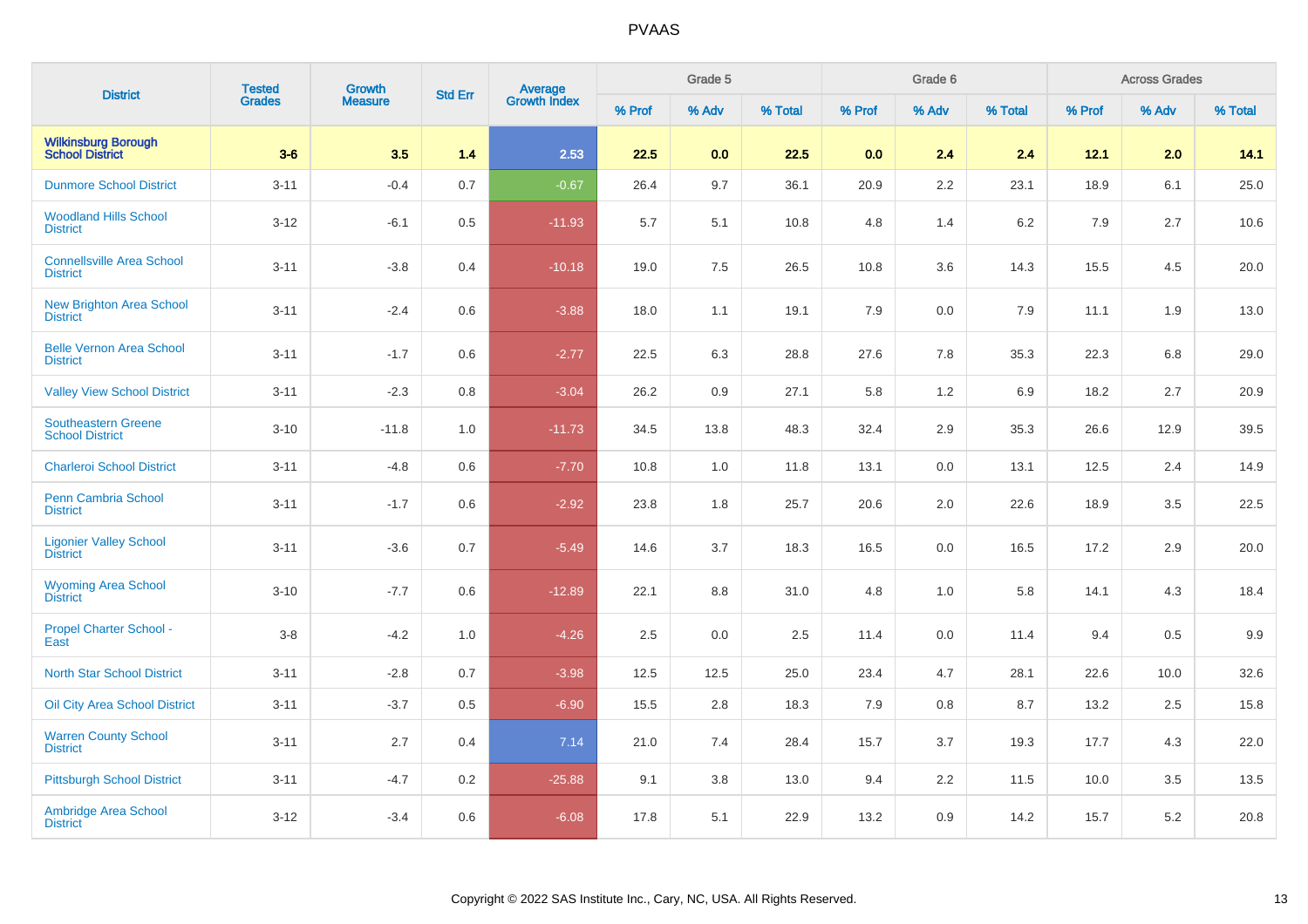| <b>District</b>                                         | <b>Tested</b> | <b>Growth</b>  | <b>Std Err</b> | Average<br>Growth Index |        | Grade 5 |         |        | Grade 6 |         |        | <b>Across Grades</b> |         |
|---------------------------------------------------------|---------------|----------------|----------------|-------------------------|--------|---------|---------|--------|---------|---------|--------|----------------------|---------|
|                                                         | <b>Grades</b> | <b>Measure</b> |                |                         | % Prof | % Adv   | % Total | % Prof | % Adv   | % Total | % Prof | % Adv                | % Total |
| <b>Wilkinsburg Borough</b><br><b>School District</b>    | $3-6$         | 3.5            | 1.4            | 2.53                    | 22.5   | 0.0     | 22.5    | 0.0    | 2.4     | 2.4     | 12.1   | 2.0                  | 14.1    |
| East Stroudsburg Area<br><b>School District</b>         | $3 - 11$      | $-4.6$         | 0.5            | $-9.94$                 | 19.0   | 5.3     | 24.3    | 8.8    | 1.6     | 10.4    | 16.0   | 4.5                  | 20.5    |
| <b>York Academy Regional</b><br><b>Charter School</b>   | $3 - 11$      | $-4.4$         | 0.8            | $-5.58$                 | 10.0   | 11.7    | 21.7    | 13.6   | 6.8     | 20.3    | 18.4   | 9.5                  | 27.9    |
| <b>Panther Valley School</b><br><b>District</b>         | $3 - 12$      | 0.8            | 0.6            | 1.32                    | 11.5   | 1.9     | 13.5    | 10.2   | 1.7     | 11.9    | 12.1   | 1.6                  | 13.6    |
| <b>Halifax Area School District</b>                     | $3 - 11$      | 0.1            | 0.7            | 0.13                    | 26.8   | 14.1    | 40.8    | 18.5   | 3.7     | 22.2    | 17.3   | 7.4                  | 24.8    |
| <b>Eugenio Maria De Hostos</b><br><b>Charter School</b> | $3-8$         | $-1.0$         | 1.4            | $-0.70$                 | 13.0   | 0.0     | 13.0    | 5.6    | 5.6     | 11.1    | 9.3    | 3.4                  | 12.7    |
| <b>Propel Charter School-</b><br><b>Mckeesport</b>      | $3 - 8$       | $-3.2$         | 1.0            | $-3.30$                 | 5.6    | 0.0     | 5.6     | 2.7    | 0.0     | 2.7     | 5.4    | 2.3                  | 7.7     |
| <b>Carlynton School District</b>                        | $3 - 11$      | $-1.3$         | 0.7            | $-1.90$                 | 16.3   | 10.9    | 27.2    | 35.7   | 7.1     | 42.9    | 20.9   | 6.7                  | 27.6    |
| <b>Moniteau School District</b>                         | $3 - 11$      | $-2.7$         | 0.7            | $-3.99$                 | 32.5   | 8.4     | 41.0    | 22.9   | 8.4     | 31.3    | 23.7   | 9.2                  | 32.9    |
| <b>Maritime Academy Charter</b><br>School               | $3 - 10$      | $-3.7$         | 0.6            | $-5.88$                 | 3.5    | 1.2     | 4.7     | 1.2    | 3.6     | 4.8     | 4.6    | 2.1                  | 6.7     |
| <b>Whitehall-Coplay School</b><br><b>District</b>       | $3 - 11$      | $-3.3$         | 0.4            | $-8.97$                 | 23.4   | 6.6     | 30.0    | 12.7   | 1.9     | 14.7    | 18.5   | 4.9                  | 23.5    |
| <b>Keystone School District</b>                         | $3 - 11$      | $-1.0$         | 0.8            | $-1.25$                 | 28.4   | 19.4    | 47.8    | 32.1   | 1.9     | 34.0    | 24.1   | 7.6                  | 31.6    |
| <b>East Allegheny School</b><br><b>District</b>         | $3 - 11$      | $-3.9$         | 0.7            | $-5.90$                 | 9.1    | 3.4     | 12.5    | 8.5    | 2.4     | 11.0    | 9.0    | 2.1                  | 11.1    |
| <b>Forest Area School District</b>                      | $3 - 11$      | $-0.4$         | 1.2            | $-0.32$                 | 43.5   | 4.4     | 47.8    | 19.0   | 0.0     | 19.0    | 23.4   | 5.5                  | 29.0    |
| <b>Hamburg Area School</b><br><b>District</b>           | $3 - 11$      | $-0.0$         | 0.5            | $-0.00$                 | 29.1   | 6.4     | 35.5    | 28.4   | 2.4     | 30.7    | 20.9   | 6.6                  | 27.5    |
| <b>Universal Creighton Charter</b><br><b>School</b>     | $3 - 8$       | 1.1            | 0.7            | 1.65                    | 11.9   | 1.2     | 13.1    | 3.5    | 1.2     | 4.7     | 8.6    | 4.4                  | 13.1    |
| <b>Octorara Area School</b><br><b>District</b>          | $3 - 11$      | $-2.8$         | 0.6            | $-4.89$                 | 25.9   | 6.5     | 32.4    | 17.5   | 4.2     | 21.7    | 21.2   | 4.1                  | 25.4    |
| <b>Southmoreland School</b><br><b>District</b>          | $3 - 11$      | $-3.6$         | 0.6            | $-6.11$                 | 12.6   | 4.2     | 16.8    | 15.6   | 3.7     | 19.3    | 17.8   | 4.1                  | 21.9    |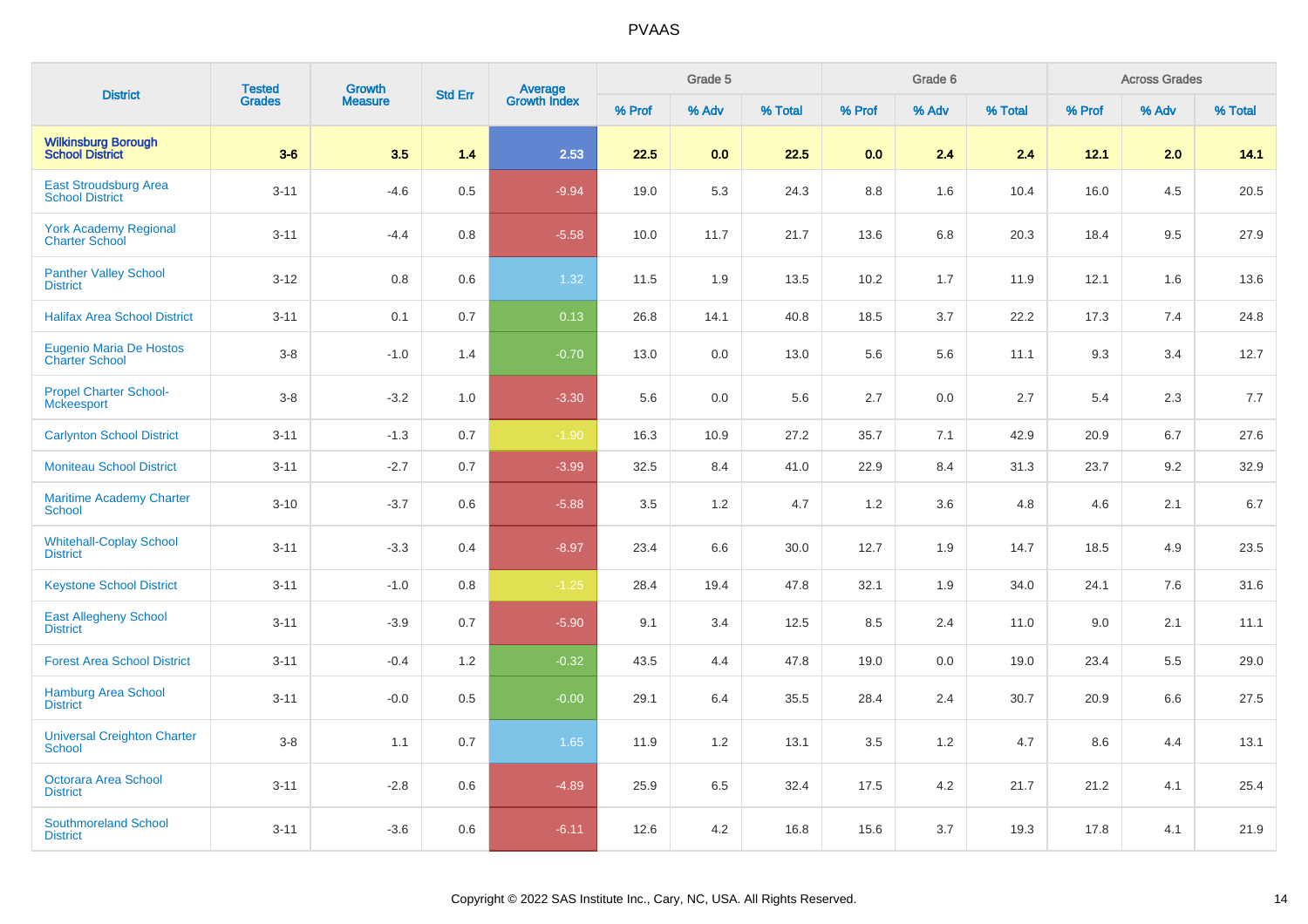| <b>District</b>                                      | <b>Tested</b> | Growth         | <b>Std Err</b> |                                |        | Grade 5 |         |        | Grade 6 |         |        | <b>Across Grades</b> |         |
|------------------------------------------------------|---------------|----------------|----------------|--------------------------------|--------|---------|---------|--------|---------|---------|--------|----------------------|---------|
|                                                      | <b>Grades</b> | <b>Measure</b> |                | <b>Average</b><br>Growth Index | % Prof | % Adv   | % Total | % Prof | % Adv   | % Total | % Prof | % Adv                | % Total |
| <b>Wilkinsburg Borough<br/>School District</b>       | $3-6$         | 3.5            | 1.4            | 2.53                           | 22.5   | 0.0     | 22.5    | 0.0    | 2.4     | 2.4     | 12.1   | 2.0                  | 14.1    |
| <b>Southern Fulton School</b><br><b>District</b>     | $3 - 11$      | $-2.2$         | 0.9            | $-2.62$                        | 21.3   | 6.4     | 27.7    | 15.2   | 10.2    | 25.4    | 18.9   | 4.4                  | 23.3    |
| <b>Keystone Academy Charter</b><br>School            | $3-8$         | 0.8            | 0.8            | 1.00                           | 12.3   | 5.3     | 17.5    | 9.7    | 4.8     | 14.5    | 12.4   | 2.8                  | 15.1    |
| Pequea Valley School<br><b>District</b>              | $3 - 11$      | 2.4            | 0.6            | 4.09                           | 15.6   | 6.4     | 22.0    | 14.0   | 2.2     | 16.1    | 16.9   | 3.8                  | 20.7    |
| <b>Mifflin County School</b><br><b>District</b>      | $3 - 11$      | 1.8            | 0.3            | 5.33                           | 26.6   | 10.4    | 37.0    | 13.8   | 4.6     | 18.4    | 17.7   | 5.5                  | 23.2    |
| <b>East Pennsboro Area</b><br><b>School District</b> | $3 - 11$      | $-2.6$         | 0.5            | $-5.54$                        | 24.8   | 3.0     | 27.8    | 9.9    | 3.7     | 13.7    | 18.3   | 6.2                  | 24.5    |
| <b>Salisbury Township School</b><br><b>District</b>  | $3 - 11$      | $-2.3$         | 0.6            | $-3.53$                        | 14.9   | 8.5     | 23.4    | 14.3   | 2.2     | 16.5    | 18.4   | 6.3                  | 24.7    |
| <b>Keystone Central School</b><br><b>District</b>    | $3 - 11$      | 1.5            | 0.4            | 3.96                           | 18.6   | 8.5     | 27.1    | 20.9   | 8.6     | 29.5    | 19.2   | 8.0                  | 27.2    |
| <b>Troy Area School District</b>                     | $3 - 10$      | $-1.8$         | 0.6            | $-3.02$                        | 11.1   | 4.0     | 15.2    | 4.0    | 4.0     | 8.0     | 11.9   | 2.1                  | 14.0    |
| Pocono Mountain School<br><b>District</b>            | $3 - 12$      | $-3.0$         | 0.6            | $-5.22$                        | 23.9   | 8.1     | 32.0    | 12.4   | 4.3     | 16.7    | 18.3   | 6.6                  | 24.9    |
| <b>Midland Borough School</b><br><b>District</b>     | $3-8$         | 2.3            | 1.3            | 1.81                           | 10.3   | 6.9     | 17.2    | 13.6   | $0.0\,$ | 13.6    | 15.7   | 2.9                  | 18.6    |
| <b>Franklin Area School</b><br><b>District</b>       | $3 - 11$      | 0.9            | 0.5            | 1.73                           | 22.0   | 7.1     | 29.1    | 25.8   | 3.1     | 28.9    | 19.0   | 4.3                  | 23.2    |
| <b>Bensalem Township School</b><br><b>District</b>   | $3 - 11$      | $-2.0$         | 0.3            | $-5.92$                        | 9.4    | 4.3     | 13.7    | 13.0   | 2.3     | 15.3    | 12.0   | 3.5                  | 15.5    |
| <b>Tussey Mountain School</b><br><b>District</b>     | $3 - 12$      | 0.2            | 0.7            | 0.24                           | 20.7   | 1.7     | 22.4    | 12.4   | $0.0\,$ | 12.4    | 16.3   | 5.5                  | 21.8    |
| Jefferson-Morgan School<br><b>District</b>           | $3 - 10$      | $-0.4$         | 0.8            | $-0.51$                        | 7.1    | 1.4     | 8.6     | 23.6   | 0.0     | 23.6    | 17.1   | 4.8                  | 21.9    |
| <b>Cambria Heights School</b><br><b>District</b>     | $3 - 10$      | $-2.3$         | 0.6            | $-3.86$                        | 23.3   | 4.4     | 27.8    | 16.8   | 0.0     | 16.8    | 18.3   | 2.8                  | 21.2    |
| Catasauqua Area School<br><b>District</b>            | $3 - 12$      | 1.1            | 0.6            | 1.77                           | 12.0   | 5.4     | 17.4    | 22.7   | 4.0     | 26.7    | 15.4   | 4.4                  | 19.8    |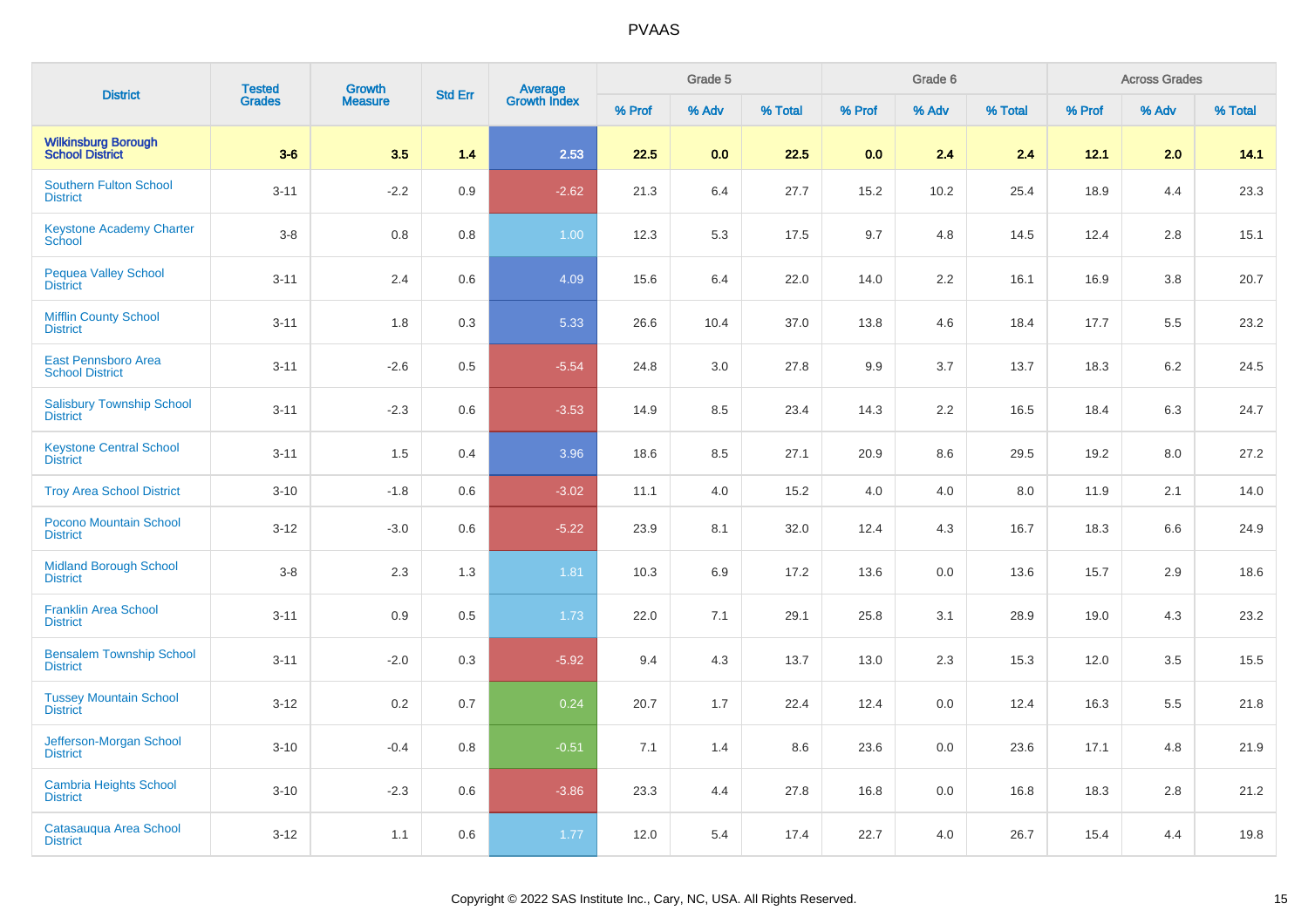| <b>District</b>                                       | <b>Tested</b> | Growth         | <b>Std Err</b> | <b>Average</b><br>Growth Index |        | Grade 5 |         |        | Grade 6 |         |        | <b>Across Grades</b> |         |
|-------------------------------------------------------|---------------|----------------|----------------|--------------------------------|--------|---------|---------|--------|---------|---------|--------|----------------------|---------|
|                                                       | <b>Grades</b> | <b>Measure</b> |                |                                | % Prof | % Adv   | % Total | % Prof | % Adv   | % Total | % Prof | % Adv                | % Total |
| <b>Wilkinsburg Borough</b><br><b>School District</b>  | $3-6$         | 3.5            | 1.4            | 2.53                           | 22.5   | 0.0     | 22.5    | 0.0    | 2.4     | 2.4     | 12.1   | 2.0                  | 14.1    |
| <b>Elk Lake School District</b>                       | $3 - 11$      | 1.9            | 0.7            | 2.92                           | 17.5   | 3.8     | 21.2    | 35.8   | 12.6    | 48.4    | 21.4   | 7.2                  | 28.5    |
| <b>Everett Area School District</b>                   | $3 - 11$      | $-1.4$         | 0.7            | $-2.14$                        | 27.6   | 6.9     | 34.5    | 19.8   | 2.3     | 22.1    | 19.7   | 5.5                  | 25.2    |
| <b>Laurel Highlands School</b><br><b>District</b>     | $3 - 11$      | $-4.3$         | 0.5            | $-8.68$                        | 13.3   | 5.7     | 19.0    | 9.7    | 7.1     | 16.8    | 17.1   | 7.0                  | 24.1    |
| <b>Spring Cove School District</b>                    | $3 - 11$      | 0.9            | 0.5            | 1.67                           | 18.5   | 8.4     | 26.9    | 15.1   | 4.8     | 19.8    | 20.0   | 7.4                  | 27.4    |
| <b>Philadelphia City School</b><br><b>District</b>    | $3 - 12$      | $-0.5$         | 0.2            | $-2.89$                        | 8.4    | 4.9     | 13.3    | 9.6    | 3.1     | 12.7    | 9.8    | 5.2                  | 15.0    |
| Pennsylvania Cyber<br><b>Charter School</b>           | $3 - 11$      | 1.9            | 0.5            | 3.93                           | 14.1   | 4.9     | 19.0    | 10.8   | 3.4     | 14.2    | 12.6   | 4.4                  | 17.1    |
| <b>Juniata County School</b><br><b>District</b>       | $3-12$        | $-0.1$         | 0.5            | $-0.28$                        | 19.4   | 5.3     | 24.7    | 11.1   | 3.7     | 14.8    | 16.9   | 4.3                  | 21.2    |
| <b>Mid Valley School District</b>                     | $3 - 10$      | 1.5            | 0.6            | 2.76                           | 22.9   | 10.4    | 33.3    | 15.0   | 2.4     | 17.3    | 17.5   | 4.6                  | 22.0    |
| <b>Saint Marys Area School</b><br><b>District</b>     | $3 - 11$      | $-2.5$         | 0.5            | $-4.59$                        | 35.6   | 8.7     | 44.4    | 21.8   | 1.6     | 23.4    | 24.9   | 7.3                  | 32.3    |
| <b>Mount Pleasant Area</b><br><b>School District</b>  | $3 - 11$      | $-5.7$         | 0.5            | $-10.59$                       | 18.0   | 1.6     | 19.7    | 12.8   | 2.4     | 15.2    | 18.3   | 4.3                  | 22.6    |
| <b>Albert Gallatin Area School</b><br><b>District</b> | $3 - 11$      | $-1.4$         | 0.5            | $-3.01$                        | 19.0   | 10.2    | 29.3    | 18.6   | 1.6     | 20.2    | 17.4   | 4.9                  | 22.3    |
| Salisbury-Elk Lick School<br><b>District</b>          | $3 - 11$      | $-4.2$         | 1.3            | $-3.23$                        | 29.2   | 12.5    | 41.7    | 37.5   | 0.0     | 37.5    | 28.9   | 5.8                  | 34.7    |
| Shippensburg Area School<br><b>District</b>           | $3 - 11$      | $-3.6$         | 0.4            | $-8.90$                        | 18.3   | 13.7    | 32.0    | 12.9   | 4.2     | 17.0    | 17.3   | 7.6                  | 24.9    |
| <b>Mount Union Area School</b><br><b>District</b>     | $3 - 10$      | 3.0            | 0.7            | 4.49                           | 11.7   | 4.3     | 16.0    | 12.4   | 0.0     | 12.4    | 12.2   | 3.3                  | 15.5    |
| <b>Newport School District</b>                        | $3 - 12$      | 2.2            | 0.8            | 2.79                           | 22.2   | 11.1    | 33.3    | 25.0   | 6.9     | 31.9    | 24.8   | 6.9                  | 31.7    |
| <b>Jenkintown School District</b>                     | $3 - 11$      | $-5.2$         | 1.0            | $-5.00$                        | 35.4   | 12.5    | 47.9    | 18.9   | 8.1     | 27.0    | 29.0   | 16.2                 | 45.2    |
| <b>Galeton Area School</b><br><b>District</b>         | $3 - 11$      | 2.7            | 1.3            | 2.05                           | 29.2   | 20.8    | 50.0    | 23.8   | 4.8     | 28.6    | 19.4   | 7.0                  | 26.4    |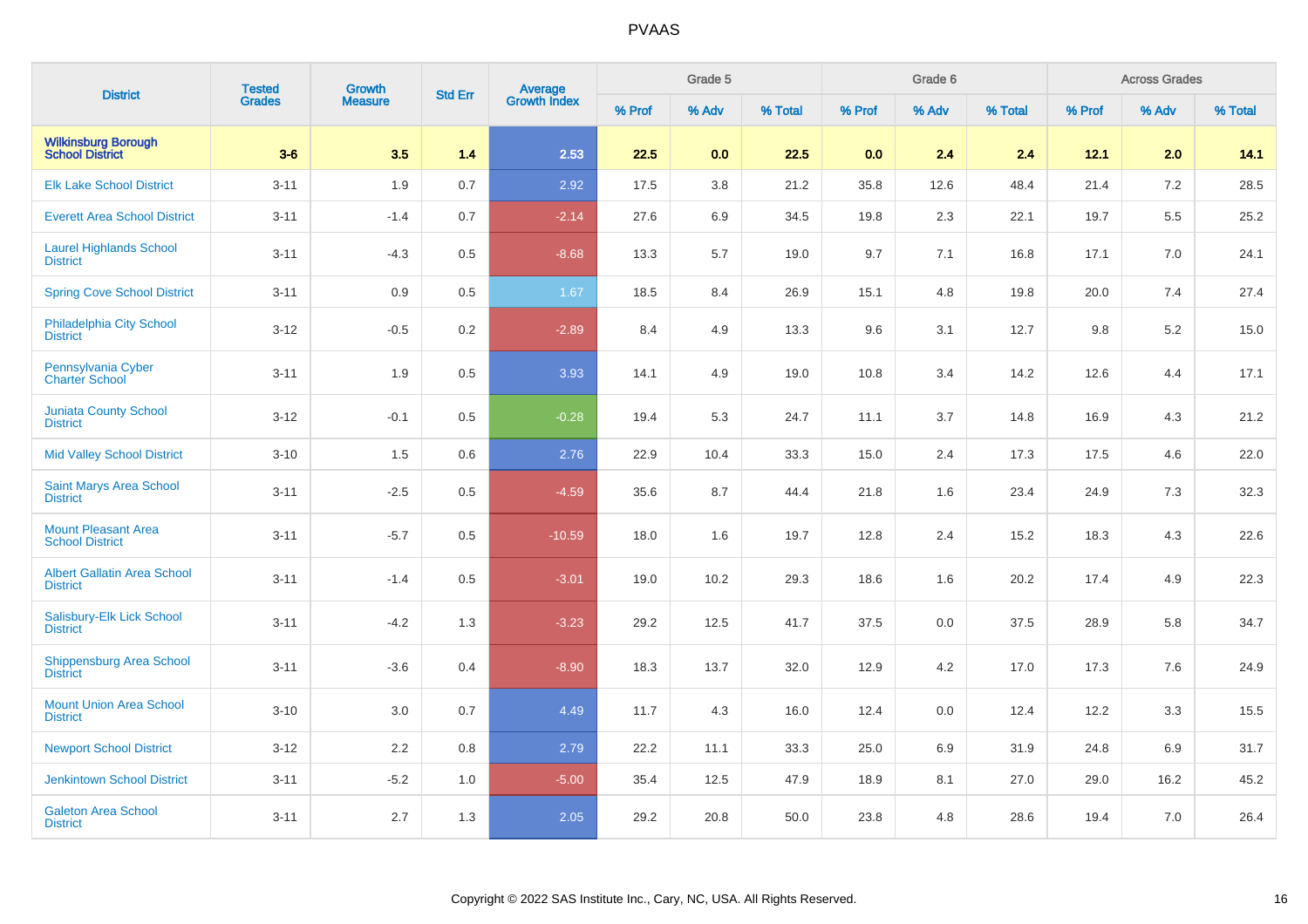| <b>District</b>                                         | <b>Tested</b> | Growth         | <b>Std Err</b> | Average<br>Growth Index |        | Grade 5 |         |         | Grade 6 |         |        | <b>Across Grades</b> |         |
|---------------------------------------------------------|---------------|----------------|----------------|-------------------------|--------|---------|---------|---------|---------|---------|--------|----------------------|---------|
|                                                         | Grades        | <b>Measure</b> |                |                         | % Prof | % Adv   | % Total | % Prof  | % Adv   | % Total | % Prof | % Adv                | % Total |
| <b>Wilkinsburg Borough</b><br><b>School District</b>    | $3-6$         | 3.5            | 1.4            | 2.53                    | 22.5   | 0.0     | 22.5    | 0.0     | 2.4     | 2.4     | 12.1   | 2.0                  | 14.1    |
| Pennsylvania Virtual<br><b>Charter School</b>           | $3 - 11$      | 3.5            | 0.6            | 5.47                    | 20.8   | 3.8     | 24.5    | 17.6    | 3.3     | 20.9    | 18.4   | 5.2                  | 23.5    |
| <b>Eastern Lebanon County</b><br><b>School District</b> | $3 - 11$      | $-3.3$         | 0.5            | $-6.92$                 | 19.8   | 7.9     | 27.7    | 9.1     | 0.6     | 9.7     | 17.0   | 5.0                  | 22.0    |
| <b>Bristol Borough School</b><br><b>District</b>        | $3 - 12$      | $-2.4$         | 0.7            | $-3.56$                 | 21.3   | 2.7     | 24.0    | 17.8    | 7.8     | 25.6    | 16.2   | 4.2                  | 20.3    |
| <b>Washington School District</b>                       | $3 - 11$      | $-2.6$         | 0.7            | $-3.78$                 | 13.5   | 2.9     | 16.4    | $5.2\,$ | 2.1     | 7.2     | 11.8   | 3.4                  | 15.2    |
| <b>Brookville Area School</b><br><b>District</b>        | $3 - 11$      | 4.3            | 0.6            | 7.27                    | 16.8   | 13.9    | 30.7    | 28.1    | 16.8    | 44.9    | 21.6   | 9.4                  | 31.0    |
| <b>Northern Lehigh School</b><br><b>District</b>        | $3-12$        | $-2.6$         | 0.7            | $-4.01$                 | 22.7   | $6.2\,$ | 28.9    | 13.8    | 0.0     | 13.8    | 18.6   | 3.9                  | 22.5    |
| <b>Hope For Hyndman Charter</b><br>School               | $3 - 11$      | 4.1            | 1.8            | 2.31                    |        |         |         | 6.2     | 0.0     | 6.2     | 9.9    | 1.2                  | 11.1    |
| <b>Blacklick Valley School</b><br><b>District</b>       | $3 - 11$      | 8.2            | 1.0            | 8.15                    | 24.1   | 6.9     | 31.0    | 34.2    | 10.5    | 44.7    | 22.6   | 9.5                  | 32.1    |
| <b>Benton Area School District</b>                      | $3 - 10$      | $-0.9$         | 0.9            | $-0.98$                 | 24.6   | 11.5    | 36.1    | 17.4    | 4.4     | 21.7    | 21.6   | 7.1                  | 28.7    |
| <b>Conrad Weiser Area School</b><br><b>District</b>     | $3 - 11$      | $-1.9$         | 0.5            | $-4.09$                 | 15.3   | 1.8     | 17.2    | 18.5    | 2.6     | 21.2    | 17.9   | 5.0                  | 23.0    |
| <b>Mount Carmel Area School</b><br><b>District</b>      | $3 - 11$      | 0.2            | 0.6            | 0.29                    | 10.8   | 2.7     | 13.5    | 12.5    | 7.1     | 19.6    | 12.2   | 4.5                  | 16.7    |
| <b>Central Greene School</b><br><b>District</b>         | $3 - 11$      | $-1.8$         | 0.6            | $-3.06$                 | 16.5   | 2.9     | 19.4    | 17.1    | 0.0     | 17.1    | 14.7   | 3.7                  | 18.4    |
| <b>Yough School District</b>                            | $3 - 10$      | $-4.9$         | 0.6            | $-8.83$                 | 19.1   | 5.3     | 24.4    | 17.8    | 5.2     | 23.0    | 19.1   | 4.3                  | 23.4    |
| Shenango Area School<br><b>District</b>                 | $3 - 11$      | 0.1            | 0.7            | 0.09                    | 25.0   | 7.1     | 32.1    | 40.4    | 8.8     | 49.1    | 22.5   | 7.6                  | 30.1    |
| <b>Baldwin-Whitehall School</b><br><b>District</b>      | $3 - 11$      | $-5.8$         | 0.4            | $-14.93$                | 24.7   | 6.6     | 31.4    | 18.6    | 1.2     | 19.8    | 22.2   | 6.8                  | 29.0    |
| <b>Lehighton Area School</b><br><b>District</b>         | $3 - 11$      | 3.8            | 0.5            | 7.54                    | 23.0   | 5.9     | 29.0    | 26.0    | 4.1     | 30.1    | 23.4   | 5.4                  | 28.8    |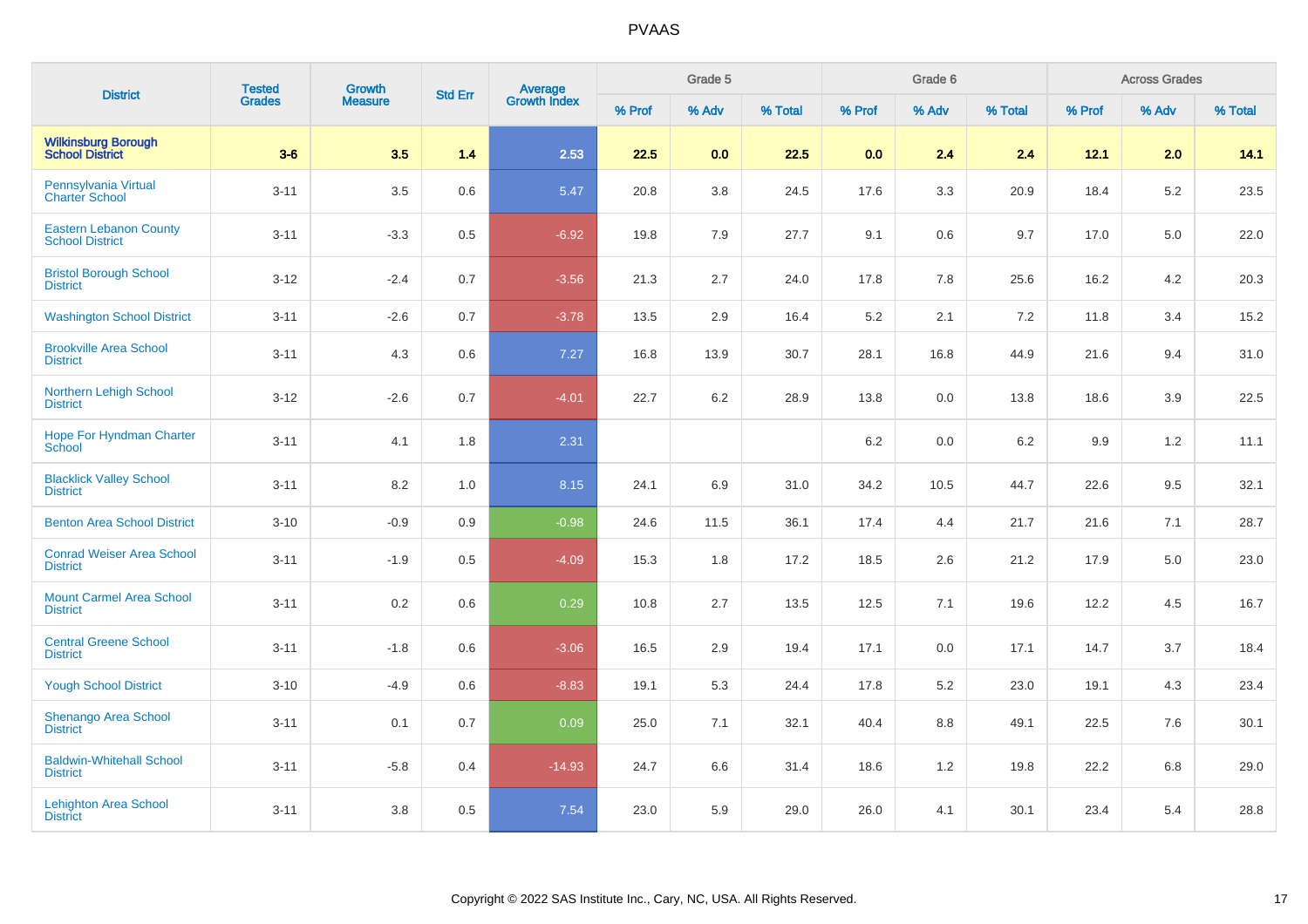| <b>District</b>                                             | <b>Tested</b> | <b>Growth</b>  | <b>Std Err</b> | Average<br>Growth Index |        | Grade 5 |         |        | Grade 6 |         |        | <b>Across Grades</b> |         |
|-------------------------------------------------------------|---------------|----------------|----------------|-------------------------|--------|---------|---------|--------|---------|---------|--------|----------------------|---------|
|                                                             | <b>Grades</b> | <b>Measure</b> |                |                         | % Prof | % Adv   | % Total | % Prof | % Adv   | % Total | % Prof | % Adv                | % Total |
| <b>Wilkinsburg Borough</b><br><b>School District</b>        | $3-6$         | 3.5            | 1.4            | 2.53                    | 22.5   | 0.0     | 22.5    | 0.0    | 2.4     | 2.4     | 12.1   | 2.0                  | 14.1    |
| <b>Jim Thorpe Area School</b><br><b>District</b>            | $3 - 11$      | $-2.3$         | 0.6            | $-4.07$                 | 14.1   | 1.0     | 15.2    | 12.3   | 0.9     | 13.2    | 14.9   | 4.3                  | 19.2    |
| <b>Jeannette City School</b><br><b>District</b>             | $3 - 11$      | $3.0\,$        | 0.8            | 3.70                    | 12.5   | 0.0     | 12.5    | 22.6   | 1.9     | 24.5    | 16.1   | 3.6                  | 19.7    |
| <b>Ridley School District</b>                               | $3 - 12$      | $-1.6$         | 0.3            | $-4.52$                 | 24.4   | 10.9    | 35.3    | 16.6   | 2.2     | 18.8    | 19.6   | 9.1                  | 28.7    |
| <b>Rockwood Area School</b><br><b>District</b>              | $3 - 11$      | $-2.1$         | 0.9            | $-2.35$                 | 34.2   | 12.2    | 46.3    | 16.7   | 21.4    | 38.1    | 19.1   | 9.4                  | 28.5    |
| <b>Interboro School District</b>                            | $3 - 12$      | $-3.0$         | 0.4            | $-7.05$                 | 13.5   | 2.2     | 15.8    | 11.8   | 2.4     | 14.2    | 16.4   | 3.1                  | 19.6    |
| <b>Franklin Towne Charter</b><br><b>Elementary School</b>   | $3 - 8$       | $-6.2$         | 1.2            | $-5.29$                 | 24.1   | 10.3    | 34.5    | 18.5   | 14.8    | 33.3    | 24.3   | 9.6                  | 33.9    |
| South Williamsport Area<br><b>School District</b>           | $3 - 10$      | $-0.6$         | 0.6            | $-0.85$                 | 20.4   | 1.1     | 21.5    | 25.8   | 4.5     | 30.3    | 20.2   | 2.8                  | 23.0    |
| <b>Tuscarora School District</b>                            | $3 - 11$      | $-2.4$         | 0.5            | $-5.11$                 | 16.5   | 7.4     | 23.9    | 11.3   | 2.7     | 14.0    | 17.7   | 6.0                  | 23.6    |
| <b>Pine Grove Area School</b><br><b>District</b>            | $3 - 11$      | $-2.2$         | 0.6            | $-3.90$                 | 23.2   | 4.2     | 27.4    | 19.7   | 3.4     | 23.1    | 24.6   | 7.8                  | 32.4    |
| <b>Cranberry Area School</b><br><b>District</b>             | $3 - 12$      | 0.9            | 0.7            | 1.27                    | 27.3   | 10.4    | 37.7    | 26.0   | 2.1     | 28.1    | 22.6   | 3.9                  | 26.5    |
| <b>Penn Hills Charter School</b><br>of Entrepreneurship     | $3 - 8$       | $-0.2$         | 0.9            | $-0.20$                 | 11.6   | 2.3     | 14.0    | 13.5   | 10.8    | 24.3    | 17.0   | 3.8                  | 20.8    |
| <b>Easton Area School District</b>                          | $3 - 12$      | $-1.1$         | 0.3            | $-3.25$                 | 22.4   | 5.9     | 28.3    | 14.6   | 3.3     | 17.9    | 18.5   | 8.4                  | 26.9    |
| <b>Tunkhannock Area School</b><br><b>District</b>           | $3 - 11$      | 1.2            | 0.5            | 2.30                    | 19.8   | 8.8     | 28.7    | 22.7   | 2.3     | 25.0    | 18.1   | 5.2                  | 23.3    |
| <b>Wilson Area School District</b>                          | $3 - 11$      | $-11.7$        | 0.5            | $-22.42$                | 17.1   | 5.9     | 23.0    | 16.4   | 5.7     | 22.1    | 17.4   | 6.4                  | 23.7    |
| <b>Executive Education</b><br><b>Academy Charter School</b> | $3 - 10$      | $-2.5$         | 1.7            | $-1.48$                 | 0.0    | 0.0     | 0.0     |        |         |         | 9.1    | 1.7                  | 10.9    |
| <b>Pottsville Area School</b><br><b>District</b>            | $3 - 12$      | $-0.7$         | 0.5            | $-1.35$                 | 21.4   | 12.2    | 33.6    | 17.6   | 4.7     | 22.3    | 18.0   | 6.0                  | 23.9    |
| <b>Fairfield Area School</b><br><b>District</b>             | $3 - 11$      | $-1.2$         | 0.8            | $-1.44$                 | 32.3   | 1.6     | 33.9    | 19.7   | 1.6     | 21.3    | 25.3   | 6.7                  | 32.0    |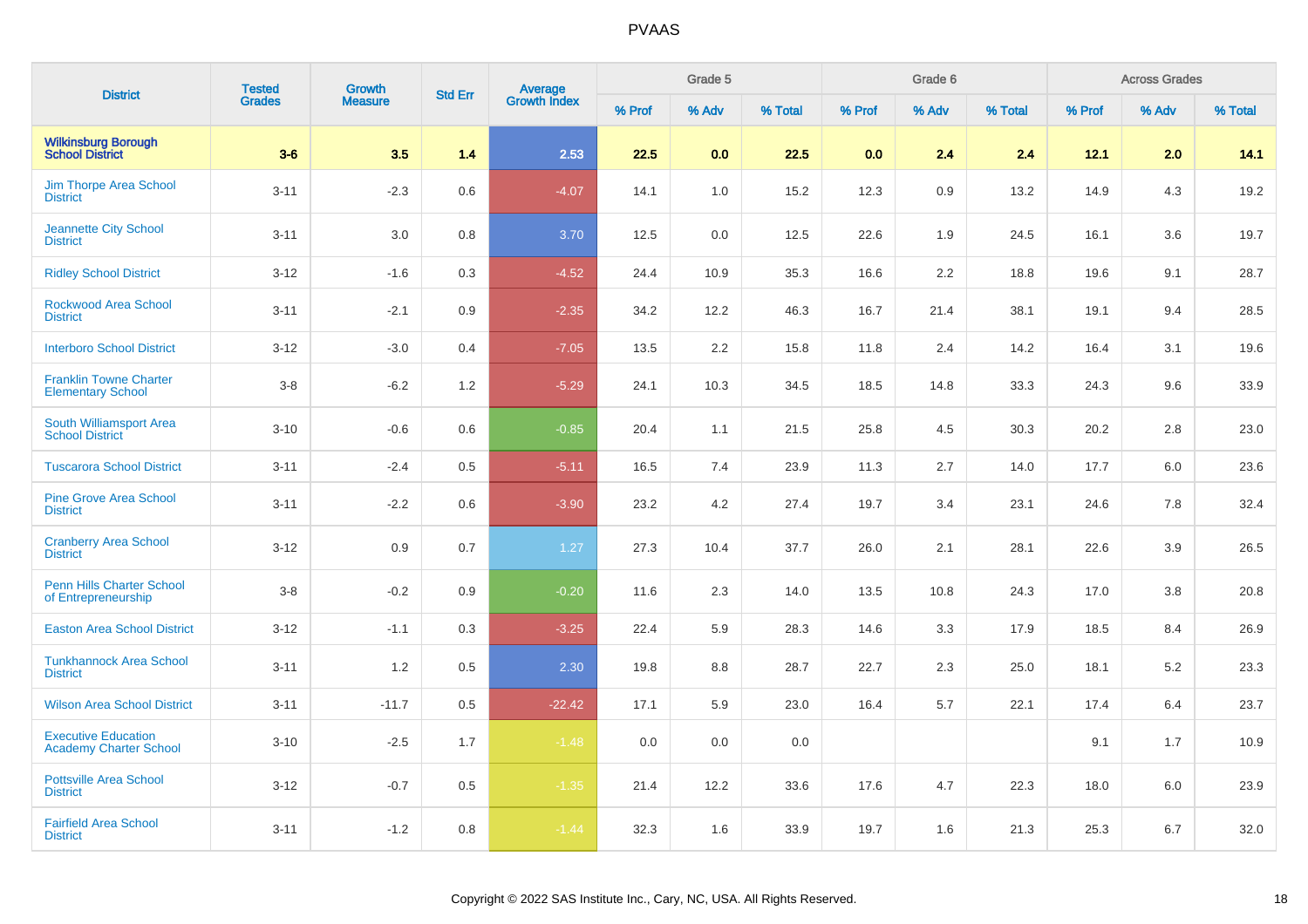| <b>District</b>                                           | <b>Tested</b> | <b>Growth</b>  | <b>Std Err</b> |                         |        | Grade 5 |         |        | Grade 6 |         |        | <b>Across Grades</b> |         |
|-----------------------------------------------------------|---------------|----------------|----------------|-------------------------|--------|---------|---------|--------|---------|---------|--------|----------------------|---------|
|                                                           | <b>Grades</b> | <b>Measure</b> |                | Average<br>Growth Index | % Prof | % Adv   | % Total | % Prof | % Adv   | % Total | % Prof | % Adv                | % Total |
| <b>Wilkinsburg Borough<br/>School District</b>            | $3-6$         | 3.5            | 1.4            | 2.53                    | 22.5   | 0.0     | 22.5    | 0.0    | 2.4     | 2.4     | 12.1   | 2.0                  | 14.1    |
| <b>Bloomsburg Area School</b><br><b>District</b>          | $3 - 10$      | 1.2            | 0.6            | 1.95                    | 25.0   | 13.0    | 38.0    | 16.7   | 3.3     | 20.0    | 21.5   | 8.7                  | 30.2    |
| <b>Derry Area School District</b>                         | $3 - 11$      | $-0.6$         | 0.6            | $-1.03$                 | 21.3   | 14.8    | 36.1    | 32.5   | 13.0    | 45.5    | 23.2   | 13.2                 | 36.4    |
| <b>Littlestown Area School</b><br><b>District</b>         | $3 - 11$      | 1.5            | 0.6            | 2.76                    | 18.6   | 2.6     | 21.2    | 16.3   | 1.6     | 17.9    | 23.5   | 4.6                  | 28.1    |
| <b>Sullivan County School</b><br><b>District</b>          | $3 - 10$      | $-2.9$         | 1.0            | $-2.91$                 | 21.4   | 0.0     | 21.4    | 30.0   | 4.0     | 34.0    | 22.0   | 4.1                  | 26.0    |
| <b>Gateway School District</b>                            | $3 - 11$      | $-4.4$         | 0.4            | $-10.58$                | 15.3   | 7.4     | 22.7    | 16.5   | 7.1     | 23.6    | 21.5   | 9.7                  | 31.2    |
| <b>Wyomissing Area School</b><br><b>District</b>          | $3 - 12$      | $-3.5$         | 0.6            | $-6.26$                 | 32.2   | 13.6    | 45.8    | 30.0   | 7.3     | 37.3    | 25.7   | 12.9                 | 38.6    |
| Meyersdale Area School<br><b>District</b>                 | $3 - 11$      | 1.9            | 0.8            | 2.36                    | 35.2   | 9.3     | 44.4    | 26.6   | 15.6    | 42.2    | 24.6   | 9.4                  | 34.0    |
| <b>Eastern Lancaster County</b><br><b>School District</b> | $3 - 12$      | 1.1            | 0.4            | 2.40                    | 23.8   | 8.3     | 32.0    | 14.7   | 3.1     | 17.8    | 21.1   | 6.7                  | 27.8    |
| Northern Tioga School<br><b>District</b>                  | $3 - 12$      | 3.4            | 0.5            | 6.67                    | 22.7   | 5.2     | 27.9    | 32.2   | 4.2     | 36.4    | 25.9   | 7.0                  | 32.8    |
| <b>Line Mountain School</b><br><b>District</b>            | $3 - 11$      | $-0.5$         | 0.7            | $-0.63$                 | 19.7   | 12.1    | 31.8    | 15.3   | 2.8     | 18.1    | 17.8   | 7.7                  | 25.5    |
| <b>Altoona Area School District</b>                       | $3 - 12$      | $-0.5$         | 0.3            | $-1.84$                 | 24.7   | 8.0     | 32.7    | 17.8   | 5.2     | 23.0    | 19.6   | 6.6                  | 26.2    |
| <b>Bethlehem Area School</b><br><b>District</b>           | $3 - 11$      | 0.4            | 0.4            | 1.18                    | 16.6   | 11.7    | 28.3    | 13.0   | 2.9     | 15.9    | 18.1   | 8.8                  | 26.8    |
| <b>Fort Cherry School District</b>                        | $3 - 10$      | $-3.8$         | 0.8            | $-4.96$                 | 19.3   | 19.3    | 38.6    | 29.8   | 8.8     | 38.6    | 21.9   | 9.6                  | 31.5    |
| <b>Chambersburg Area School</b><br><b>District</b>        | $3 - 11$      | $-1.4$         | 0.3            | $-5.59$                 | 20.2   | 6.3     | 26.5    | 14.1   | 3.8     | 17.9    | 16.9   | 5.3                  | 22.3    |
| <b>Berwick Area School</b><br><b>District</b>             | $3 - 11$      | $-3.7$         | 0.5            | $-7.56$                 | 17.8   | 6.3     | 24.1    | 18.3   | 3.0     | 21.3    | 20.4   | 9.0                  | 29.4    |
| <b>Upper Adams School</b><br><b>District</b>              | $3 - 11$      | 1.7            | 0.6            | 3.00                    | 30.0   | 9.2     | 39.2    | 18.0   | 7.7     | 25.6    | 22.6   | 6.3                  | 28.9    |
| <b>Avella Area School District</b>                        | $3 - 12$      | 1.2            | 1.0            | 1.13                    | 17.1   | 2.4     | 19.5    | 36.4   | 6.1     | 42.4    | 22.4   | 9.4                  | 31.8    |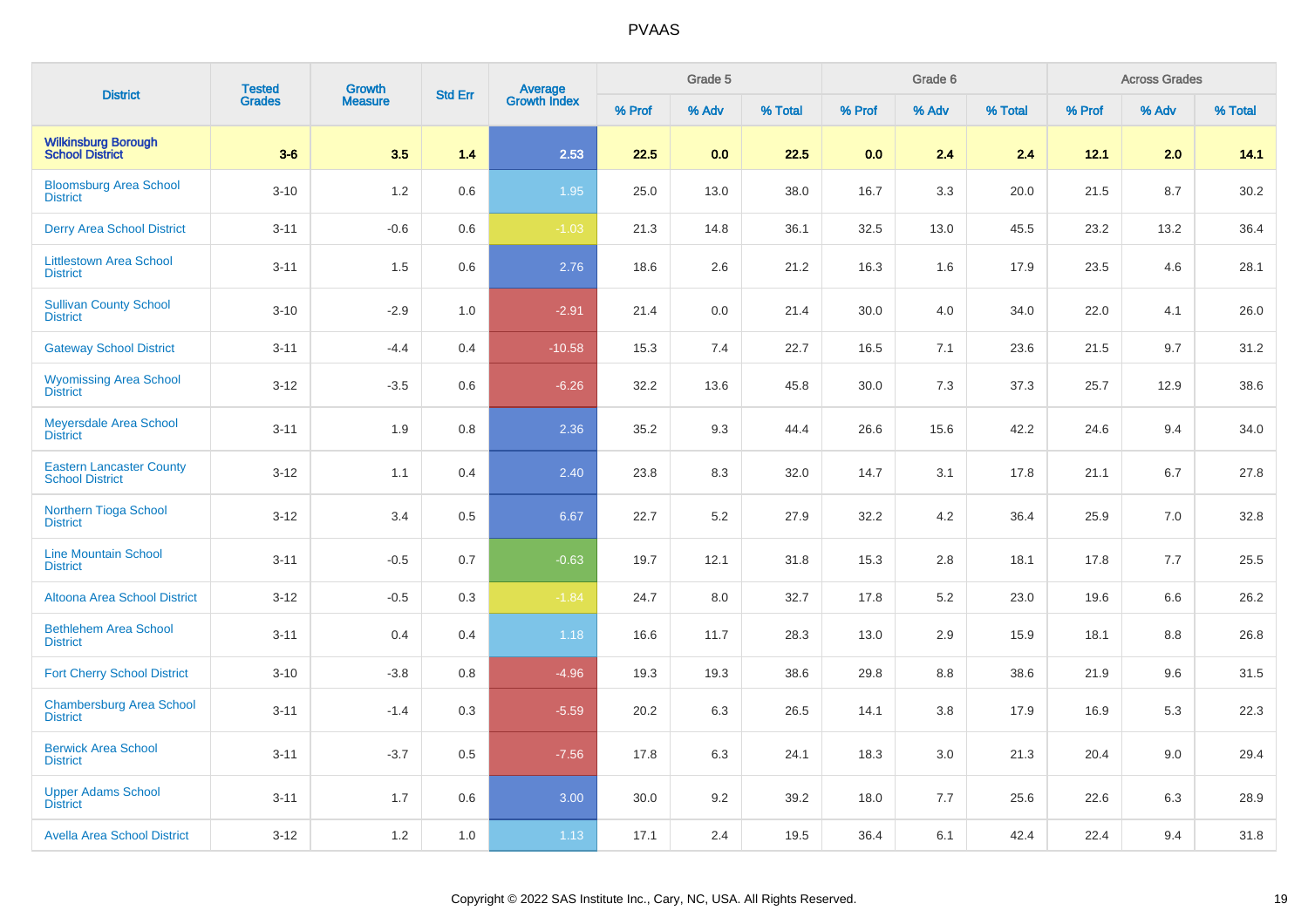| <b>District</b>                                              | <b>Tested</b> | Growth         | <b>Std Err</b> |                                |        | Grade 5 |         |        | Grade 6 |         |        | <b>Across Grades</b> |         |
|--------------------------------------------------------------|---------------|----------------|----------------|--------------------------------|--------|---------|---------|--------|---------|---------|--------|----------------------|---------|
|                                                              | Grades        | <b>Measure</b> |                | <b>Average</b><br>Growth Index | % Prof | % Adv   | % Total | % Prof | % Adv   | % Total | % Prof | % Adv                | % Total |
| <b>Wilkinsburg Borough</b><br><b>School District</b>         | $3-6$         | 3.5            | 1.4            | 2.53                           | 22.5   | 0.0     | 22.5    | 0.0    | 2.4     | 2.4     | 12.1   | 2.0                  | 14.1    |
| <b>Manheim Central School</b><br><b>District</b>             | $3 - 11$      | 2.8            | 0.4            | 6.35                           | 25.4   | 7.6     | 33.0    | 23.6   | 5.8     | 29.3    | 22.8   | 9.4                  | 32.2    |
| <b>Homer-Center School</b><br><b>District</b>                | $3 - 11$      | 10.3           | 0.8            | 13.11                          | 31.8   | 17.5    | 49.2    | 36.4   | 4.6     | 40.9    | 27.6   | 7.4                  | 35.0    |
| <b>Port Allegany School</b><br><b>District</b>               | $3 - 11$      | 1.7            | 0.7            | 2.30                           | 20.0   | 5.7     | 25.7    | 7.4    | 1.5     | 8.8     | 16.8   | 5.7                  | 22.5    |
| <b>Millersburg Area School</b><br><b>District</b>            | $3 - 11$      | $-2.3$         | $0.8\,$        | $-2.81$                        | 37.2   | 19.6    | 56.9    | 15.1   | 3.8     | 18.9    | 23.6   | 9.2                  | 32.8    |
| <b>Greensburg Salem School</b><br><b>District</b>            | $3 - 11$      | $-3.8$         | 0.5            | $-8.11$                        | 31.1   | 7.9     | 39.0    | 12.0   | 1.2     | 13.2    | 20.7   | 7.4                  | 28.2    |
| <b>West Greene School</b><br><b>District</b>                 | $3 - 11$      | $-1.6$         | 0.9            | $-1.63$                        | 20.5   | 7.7     | 28.2    | 7.7    | 7.7     | 15.4    | 19.6   | 10.7                 | 30.2    |
| <b>Penns Manor Area School</b><br><b>District</b>            | $3 - 12$      | 1.5            | $0.8\,$        | 1.88                           | 12.7   | 4.8     | 17.5    | 14.6   | 0.0     | 14.6    | 19.0   | 3.6                  | 22.6    |
| <b>Crawford Central School</b><br><b>District</b>            | $3 - 11$      | 1.9            | 0.4            | 4.77                           | 24.2   | 7.9     | 32.1    | 15.7   | 3.8     | 19.6    | 18.4   | 5.5                  | 23.8    |
| <b>Tyrone Area School District</b>                           | $3 - 12$      | $-0.7$         | 0.5            | $-1.29$                        | 18.0   | 3.8     | 21.8    | 12.4   | 4.6     | 17.0    | 20.5   | 8.1                  | 28.6    |
| <b>Northern Bedford County</b><br><b>School District</b>     | $3 - 11$      | $-1.5$         | $0.8\,$        | $-1.83$                        | 24.5   | 8.2     | 32.6    | 30.5   | 1.7     | 32.2    | 24.6   | 5.2                  | 29.8    |
| <b>Commonwealth Charter</b><br><b>Academy Charter School</b> | $3 - 10$      | $-2.6$         | 0.8            | $-3.07$                        | 25.4   | 3.4     | 28.8    | 26.0   | 4.0     | 30.0    | 23.9   | 5.7                  | 29.6    |
| <b>West Perry School District</b>                            | $3 - 11$      | 2.7            | 0.5            | 5.67                           | 22.5   | 15.9    | 38.4    | 20.9   | 5.7     | 26.6    | 21.6   | 10.7                 | 32.3    |
| <b>Reach Cyber Charter</b><br><b>School</b>                  | $3 - 11$      | $-2.4$         | 0.9            | $-2.71$                        | 19.4   | 9.7     | 29.0    | 9.1    | 0.0     | 9.1     | 21.3   | 4.7                  | 26.0    |
| <b>Iroquois School District</b>                              | $3 - 11$      | $2.5\,$        | 0.7            | 3.81                           | 36.7   | 10.1    | 46.8    | 20.7   | 17.1    | 37.8    | 23.5   | 11.1                 | 34.6    |
| <b>West York Area School</b><br><b>District</b>              | $3 - 12$      | 2.3            | 0.4            | 5.18                           | 19.9   | 5.6     | 25.5    | 14.8   | 4.8     | 19.6    | 19.8   | 5.9                  | 25.6    |
| <b>West Shore School District</b>                            | $3 - 12$      | $-1.6$         | 0.3            | $-5.93$                        | 26.7   | 11.3    | 38.1    | 24.5   | 4.3     | 28.8    | 22.8   | 10.8                 | 33.5    |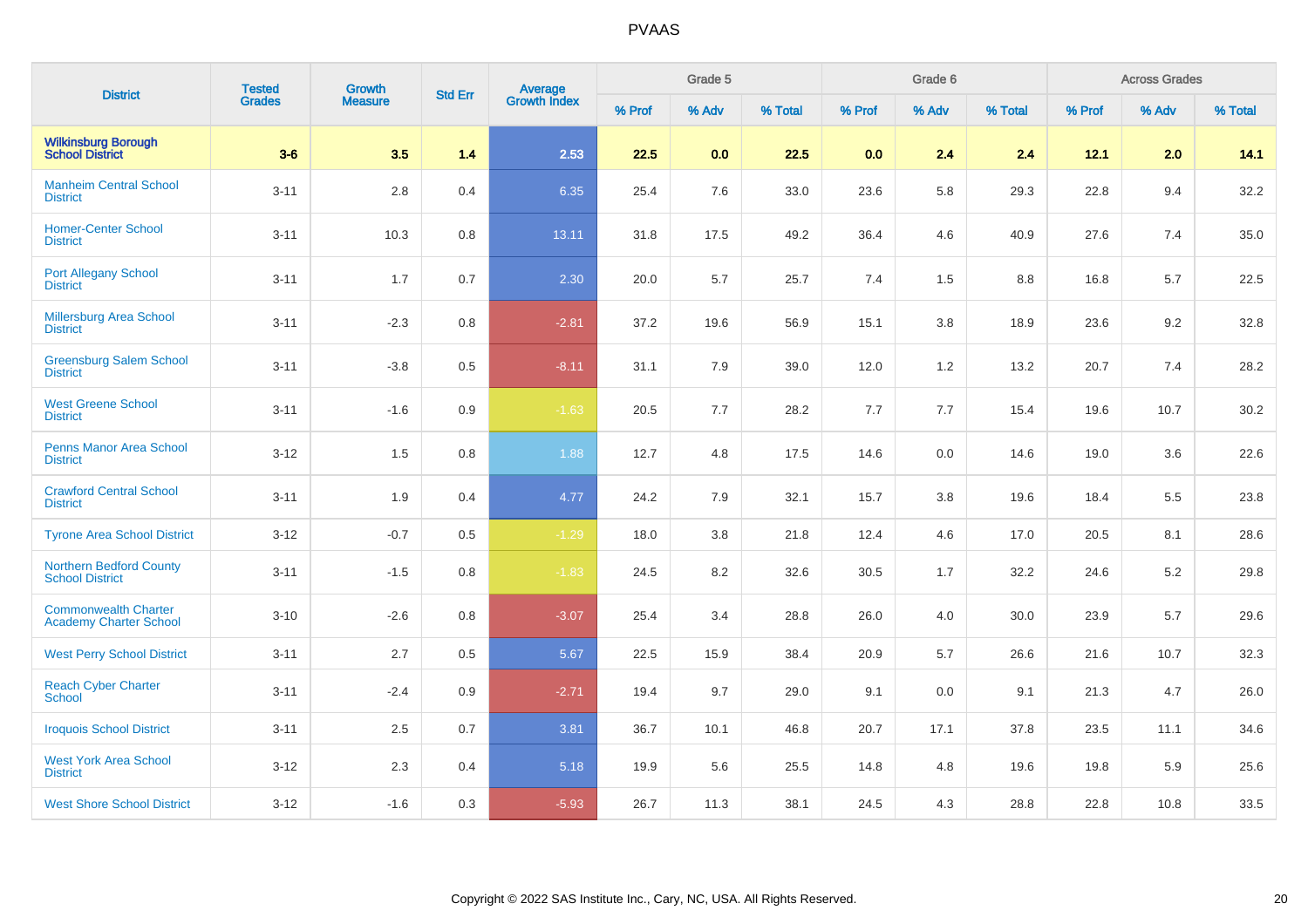| <b>District</b>                                     | <b>Tested</b> | Growth         |                |                                |        | Grade 5 |         |        | Grade 6 |         |        | <b>Across Grades</b> |         |
|-----------------------------------------------------|---------------|----------------|----------------|--------------------------------|--------|---------|---------|--------|---------|---------|--------|----------------------|---------|
|                                                     | <b>Grades</b> | <b>Measure</b> | <b>Std Err</b> | <b>Average</b><br>Growth Index | % Prof | % Adv   | % Total | % Prof | % Adv   | % Total | % Prof | % Adv                | % Total |
| <b>Wilkinsburg Borough</b><br>School District       | $3-6$         | 3.5            | 1.4            | 2.53                           | 22.5   | 0.0     | 22.5    | 0.0    | 2.4     | 2.4     | 12.1   | 2.0                  | 14.1    |
| <b>Cornwall-Lebanon School</b><br><b>District</b>   | $3 - 11$      | $-0.5$         | 0.3            | $-1.48$                        | 31.1   | 9.0     | 40.1    | 18.2   | 6.2     | 24.4    | 23.1   | 8.6                  | 31.8    |
| <b>Renaissance Academy</b><br><b>Charter School</b> | $3 - 11$      | $-5.7$         | 0.7            | $-8.29$                        | 16.7   | 11.1    | 27.8    | 19.2   | 4.1     | 23.3    | 18.7   | 5.7                  | 24.4    |
| <b>Northern Cambria School</b><br><b>District</b>   | $3 - 11$      | $-0.4$         | 0.8            | $-0.51$                        | 16.4   | 3.6     | 20.0    | 3.8    | 0.0     | 3.8     | 17.9   | $3.6\,$              | 21.4    |
| <b>Green Woods Charter</b><br>School                | $3-8$         | $-0.3$         | 0.8            | $-0.38$                        | 16.7   | 3.3     | 20.0    | 27.1   | 11.9    | 39.0    | 21.3   | 8.3                  | 29.6    |
| <b>Freedom Area School</b><br><b>District</b>       | $3 - 11$      | $-0.8$         | 0.7            | $-1.20$                        | 13.6   | 3.7     | 17.3    | 21.4   | 2.4     | 23.8    | 17.8   | 3.7                  | 21.6    |
| Gettysburg Area School<br><b>District</b>           | $3 - 11$      | 1.3            | 0.4            | 2.96                           | 36.4   | 17.3    | 53.7    | 22.0   | 12.0    | 34.0    | 25.4   | 14.7                 | 40.1    |
| <b>Central Dauphin School</b><br><b>District</b>    | $3 - 11$      | $-0.5$         | 0.2            | $-2.35$                        | 22.0   | 11.6    | 33.6    | 14.9   | 2.6     | 17.4    | 19.3   | 7.8                  | 27.1    |
| <b>Chartiers-Houston School</b><br><b>District</b>  | $3 - 10$      | $-2.5$         | 0.7            | $-3.68$                        | 25.6   | 12.2    | 37.8    | 35.1   | 2.6     | 37.7    | 28.7   | 8.2                  | 36.9    |
| <b>Titusville Area School</b><br><b>District</b>    | $3 - 11$      | $-1.7$         | 0.5            | $-3.31$                        | 28.5   | 13.8    | 42.3    | 18.9   | 4.2     | 23.1    | 21.8   | 10.0                 | 31.8    |
| Ephrata Area School<br><b>District</b>              | $3 - 11$      | 0.9            | 0.4            | 2.40                           | 34.6   | 12.9    | 47.5    | 24.8   | 8.0     | 32.8    | 25.6   | 12.5                 | 38.1    |
| <b>Towanda Area School</b><br><b>District</b>       | $3 - 11$      | 2.2            | 0.6            | 3.88                           | 22.7   | 15.1    | 37.8    | 22.6   | 11.3    | 34.0    | 19.2   | 10.3                 | 29.5    |
| <b>Huntingdon Area School</b><br><b>District</b>    | $3 - 11$      | 9.5            | 0.5            | 17.36                          | 23.7   | 13.2    | 36.8    | 17.8   | 10.2    | 28.0    | 19.7   | 9.1                  | 28.8    |
| <b>Phoenixville Area School</b><br><b>District</b>  | $3 - 11$      | $-3.6$         | 0.4            | $-8.80$                        | 37.1   | 16.7    | 53.8    | 17.6   | 8.6     | 26.1    | 25.5   | 11.8                 | 37.3    |
| <b>Corry Area School District</b>                   | $3 - 11$      | $-1.0$         | 0.5            | $-1.92$                        | 25.4   | 7.9     | 33.3    | 25.2   | 3.6     | 28.8    | 23.2   | 7.5                  | 30.7    |
| <b>Wyalusing Area School</b><br>District            | $3-12$        | 1.6            | 0.6            | 2.51                           | 12.0   | 4.8     | 16.9    | 17.8   | 4.0     | 21.8    | 16.5   | 5.1                  | 21.5    |
| <b>Penncrest School District</b>                    | $3 - 11$      | 1.8            | 0.4            | 3.94                           | 19.7   | 6.2     | 25.8    | 21.6   | 1.8     | 23.4    | 22.0   | 5.3                  | 27.3    |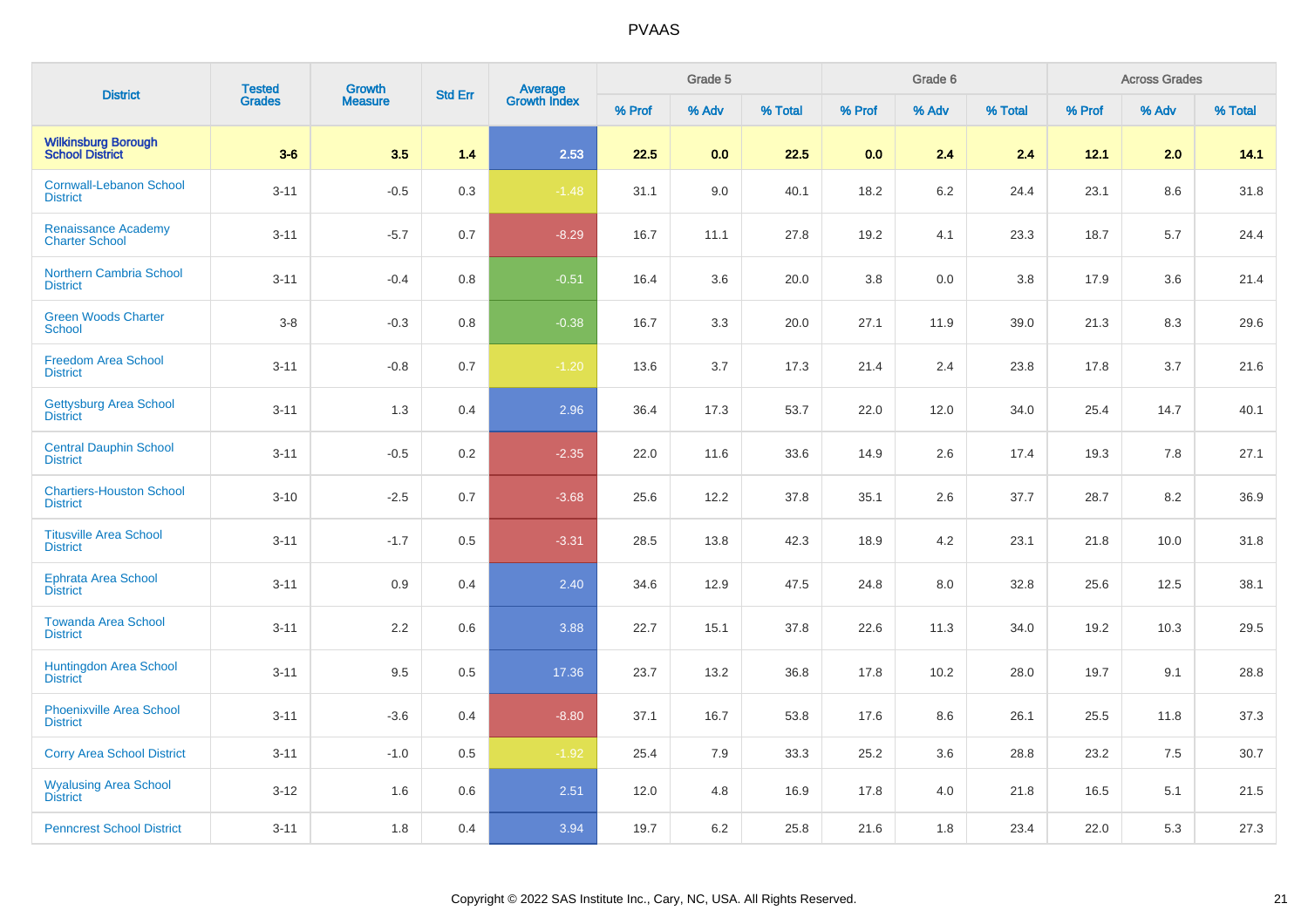| <b>District</b>                                              | <b>Tested</b> | <b>Growth</b><br><b>Measure</b> | <b>Std Err</b> | Average<br>Growth Index |        | Grade 5 |         |          | Grade 6 |         |        | <b>Across Grades</b> |         |
|--------------------------------------------------------------|---------------|---------------------------------|----------------|-------------------------|--------|---------|---------|----------|---------|---------|--------|----------------------|---------|
|                                                              | Grades        |                                 |                |                         | % Prof | % Adv   | % Total | % Prof   | % Adv   | % Total | % Prof | % Adv                | % Total |
| <b>Wilkinsburg Borough</b><br><b>School District</b>         | $3-6$         | 3.5                             | 1.4            | 2.53                    | 22.5   | 0.0     | 22.5    | 0.0      | 2.4     | 2.4     | 12.1   | 2.0                  | 14.1    |
| Pen Argyl Area School<br><b>District</b>                     | $3 - 12$      | 0.7                             | 0.6            | 1.06                    | 27.3   | 12.5    | 39.8    | 26.8     | 0.0     | 26.8    | 23.5   | 8.4                  | 32.0    |
| <b>Greenville Area School</b><br><b>District</b>             | $3 - 11$      | 0.3                             | 0.7            | 0.48                    | 34.4   | 4.4     | 38.9    | 19.2     | 5.1     | 24.4    | 23.6   | 5.4                  | 29.1    |
| <b>Folk Arts-Cultural</b><br><b>Treasures Charter School</b> | $3 - 7$       | $-1.8$                          | 1.0            | $-1.76$                 | 22.7   | 6.8     | 29.6    | 28.9     | 4.4     | 33.3    | 28.1   | 6.2                  | 34.4    |
| <b>Steel Valley School District</b>                          | $3 - 11$      | $-2.8$                          | 0.7            | $-3.99$                 | 12.0   | 2.4     | 14.5    | 11.3     | 6.4     | 17.7    | 18.3   | 7.3                  | 25.6    |
| <b>Chartiers Valley School</b><br><b>District</b>            | $3 - 11$      | $-2.3$                          | 0.4            | $-5.52$                 | 33.8   | 14.7    | 48.5    | 16.8     | 5.3     | 22.1    | 23.4   | 11.6                 | 35.0    |
| <b>Smethport Area School</b><br><b>District</b>              | $3 - 12$      | 7.1                             | 0.8            | 8.76                    | 29.2   | 8.3     | 37.5    | 24.6     | 8.8     | 33.3    | 22.1   | 9.4                  | 31.5    |
| <b>Hopewell Area School</b><br><b>District</b>               | $3 - 11$      | $-1.6$                          | 0.5            | $-3.03$                 | 31.1   | 8.2     | 39.3    | 28.6     | 11.8    | 40.3    | 23.5   | 8.4                  | 32.0    |
| <b>Hanover Public School</b><br><b>District</b>              | $3 - 11$      | $-2.3$                          | 0.5            | $-4.31$                 | 24.4   | 4.6     | 29.0    | 19.7     | 2.2     | 21.9    | 20.4   | 9.6                  | 30.0    |
| <b>Allegheny Valley School</b><br><b>District</b>            | $3 - 11$      | $-1.2$                          | 0.8            | $-1.50$                 | 26.3   | 12.3    | 38.6    | 11.1     | 5.6     | 16.7    | 18.0   | 6.9                  | 24.9    |
| <b>Conewago Valley School</b><br><b>District</b>             | $3 - 12$      | 1.2                             | 0.4            | 3.28                    | 26.3   | 8.6     | 35.0    | 29.9     | 10.6    | 40.5    | 25.3   | 8.6                  | 33.9    |
| Claysburg-Kimmel School<br><b>District</b>                   | $3 - 11$      | $3.0\,$                         | 0.8            | 3.68                    | 29.7   | 6.2     | 35.9    | 30.0     | 2.0     | 32.0    | 24.4   | 5.7                  | 30.1    |
| <b>Elizabethtown Area School</b><br><b>District</b>          | $3 - 12$      | 0.2                             | 0.4            | 0.58                    | 29.9   | 22.6    | 52.6    | 22.2     | 10.9    | 33.1    | 26.7   | 14.6                 | 41.2    |
| <b>Bald Eagle Area School</b><br><b>District</b>             | $3 - 11$      | 2.6                             | 0.6            | 4.48                    | 35.2   | 14.8    | 50.0    | 25.7     | 8.9     | 34.6    | 25.1   | 13.7                 | 38.8    |
| <b>Governor Mifflin School</b><br><b>District</b>            | $3 - 11$      | $-1.6$                          | 0.4            | $-3.91$                 | 20.4   | 9.3     | 29.6    | 18.8     | 4.8     | 23.6    | 20.0   | 7.5                  | 27.4    |
| <b>Lakeview School District</b>                              | $3 - 11$      | $-3.9$                          | 0.8            | $-4.99$                 | 28.6   | 18.4    | 46.9    | $30.0\,$ | 7.1     | 37.1    | 28.3   | 13.3                 | 41.6    |
| <b>Old Forge School District</b>                             | $3 - 12$      | $-2.1$                          | 0.8            | $-2.75$                 | 11.8   | 2.9     | 14.7    | 11.3     | 0.0     | 11.3    | 14.0   | 2.9                  | 16.9    |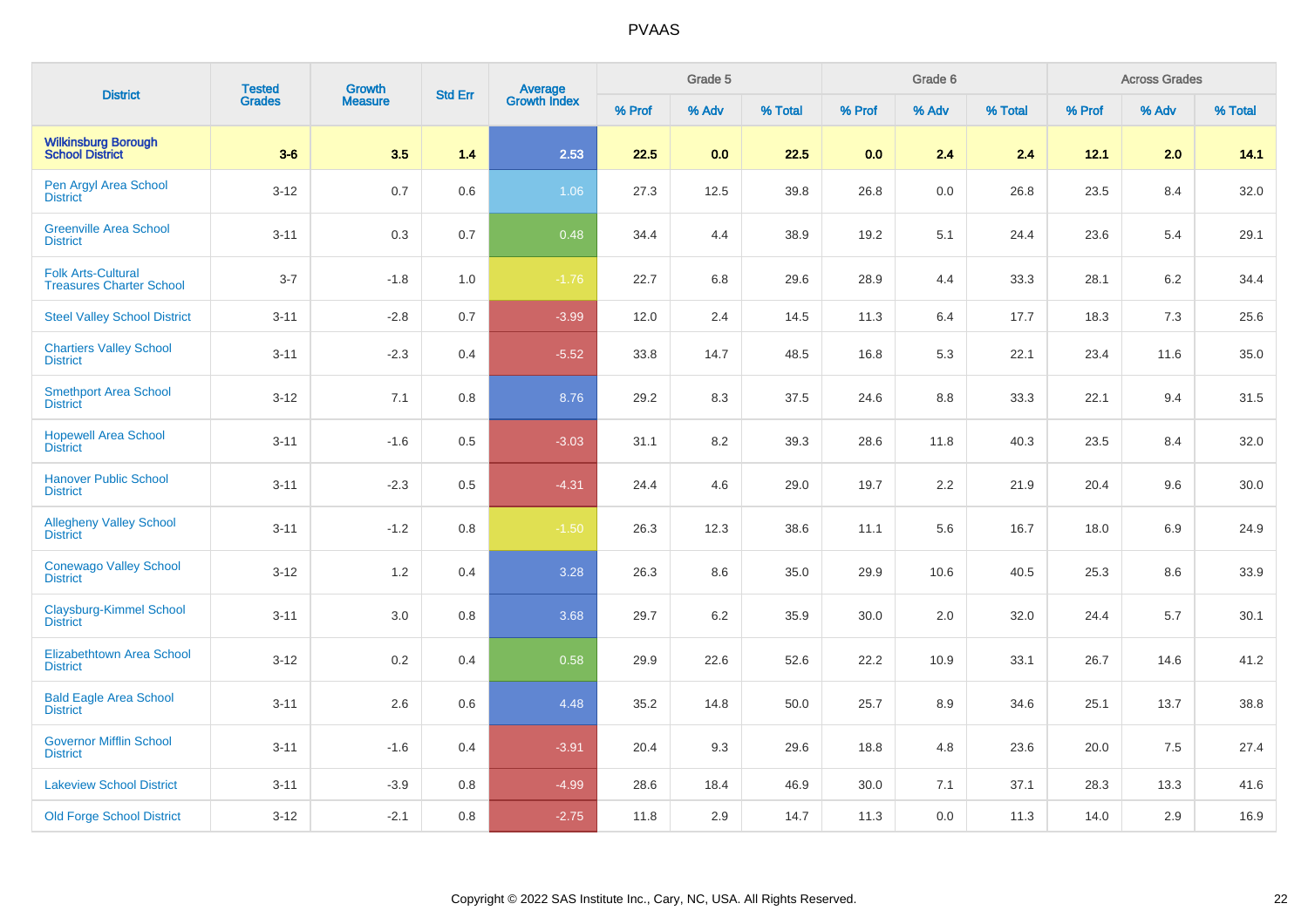| <b>District</b>                                             | <b>Tested</b> | <b>Growth</b>  | <b>Std Err</b> |                                |        | Grade 5 |         |        | Grade 6 |         |        | <b>Across Grades</b> |         |
|-------------------------------------------------------------|---------------|----------------|----------------|--------------------------------|--------|---------|---------|--------|---------|---------|--------|----------------------|---------|
|                                                             | <b>Grades</b> | <b>Measure</b> |                | <b>Average</b><br>Growth Index | % Prof | % Adv   | % Total | % Prof | % Adv   | % Total | % Prof | % Adv                | % Total |
| <b>Wilkinsburg Borough</b><br><b>School District</b>        | $3-6$         | 3.5            | 1.4            | 2.53                           | 22.5   | 0.0     | 22.5    | 0.0    | 2.4     | 2.4     | 12.1   | 2.0                  | 14.1    |
| <b>South Western School</b><br><b>District</b>              | $3 - 12$      | 2.8            | 0.4            | 7.84                           | 23.7   | 5.4     | 29.2    | 15.7   | 11.7    | 27.4    | 21.6   | 8.9                  | 30.4    |
| Lackawanna Trail School<br><b>District</b>                  | $3 - 10$      | 1.4            | 0.7            | 1.91                           | 21.8   | 9.1     | 30.9    | 34.3   | 10.4    | 44.8    | 24.2   | 11.5                 | 35.8    |
| <b>Northampton Area School</b><br><b>District</b>           | $3 - 11$      | $-3.1$         | 0.7            | $-4.80$                        | 28.5   | 9.3     | 37.8    | 23.7   | 5.3     | 29.0    | 29.6   | 9.8                  | 39.4    |
| <b>Windber Area School</b><br><b>District</b>               | $3 - 11$      | $-1.8$         | 0.7            | $-2.54$                        | 28.8   | 20.0    | 48.8    | 20.9   | 9.0     | 29.8    | 24.4   | 15.1                 | 39.6    |
| <b>Reynolds School District</b>                             | $3 - 10$      | $-3.3$         | 0.8            | $-4.36$                        | 13.0   | 1.4     | 14.5    | 18.2   | 1.3     | 19.5    | 15.2   | 2.8                  | 18.0    |
| <b>Valley Grove School District</b>                         | $3 - 10$      | $-2.4$         | 0.8            | $-2.89$                        | 35.4   | 8.3     | 43.8    | 27.6   | 1.7     | 29.3    | 25.5   | 6.8                  | 32.2    |
| Young Scholars Of Western<br>Pennsylvania Charter<br>School | $3-8$         | $-0.4$         | 1.1            | $-0.37$                        | 6.7    | 6.7     | 13.3    | 5.9    | 5.9     | 11.8    | 12.3   | 4.8                  | 17.1    |
| <b>Butler Area School District</b>                          | $3 - 11$      | 0.7            | 0.3            | 2.49                           | 36.3   | 13.7    | 50.0    | 23.1   | 5.4     | 28.5    | 25.4   | 11.6                 | 37.0    |
| <b>Ellwood City Area School</b><br><b>District</b>          | $3 - 11$      | $-1.7$         | 0.6            | $-3.02$                        | 20.6   | 7.8     | 28.4    | 19.0   | 2.6     | 21.6    | 17.5   | 4.7                  | 22.2    |
| <b>Susquenita School District</b>                           | $3 - 11$      | 1.6            | 0.6            | 2.79                           | 23.8   | 15.6    | 39.3    | 15.4   | 5.8     | 21.2    | 23.0   | 9.7                  | 32.7    |
| <b>Forest Hills School District</b>                         | $3 - 11$      | 0.8            | 0.5            | 1.46                           | 34.1   | 21.2    | 55.3    | 20.8   | 3.3     | 24.2    | 24.0   | 11.0                 | 35.1    |
| <b>Schuylkill Haven Area</b><br><b>School District</b>      | $3 - 11$      | $-3.0$         | 0.7            | $-4.43$                        | 11.9   | 1.2     | 13.1    | 4.9    | 1.2     | 6.2     | 17.6   | 5.5                  | 23.1    |
| <b>Southern York County</b><br><b>School District</b>       | $3 - 11$      | $-0.3$         | 0.5            | $-0.61$                        | 25.6   | 7.0     | 32.7    | 36.1   | 8.9     | 45.0    | 25.1   | 8.0                  | 33.0    |
| <b>Tulpehocken Area School</b><br><b>District</b>           | $3 - 12$      | $-1.2$         | 0.6            | $-2.02$                        | 29.9   | 18.4    | 48.3    | 15.7   | 11.8    | 27.4    | 21.6   | 11.0                 | 32.6    |
| <b>Northwestern School</b><br><b>District</b>               | $3 - 11$      | $-6.8$         | 0.6            | $-11.09$                       | 34.7   | 6.3     | 41.0    | 21.8   | 1.2     | 23.0    | 25.1   | 6.0                  | 31.1    |
| <b>Stroudsburg Area School</b><br><b>District</b>           | $3 - 11$      | $-0.2$         | 0.4            | $-0.60$                        | 17.5   | 9.2     | 26.8    | 18.8   | 4.9     | 23.8    | 20.2   | 6.4                  | 26.6    |
| <b>Dallas School District</b>                               | $3 - 11$      | $-5.7$         | 0.5            | $-11.04$                       | 43.8   | 15.6    | 59.4    | 24.3   | 2.8     | 27.1    | 30.9   | 12.9                 | 43.8    |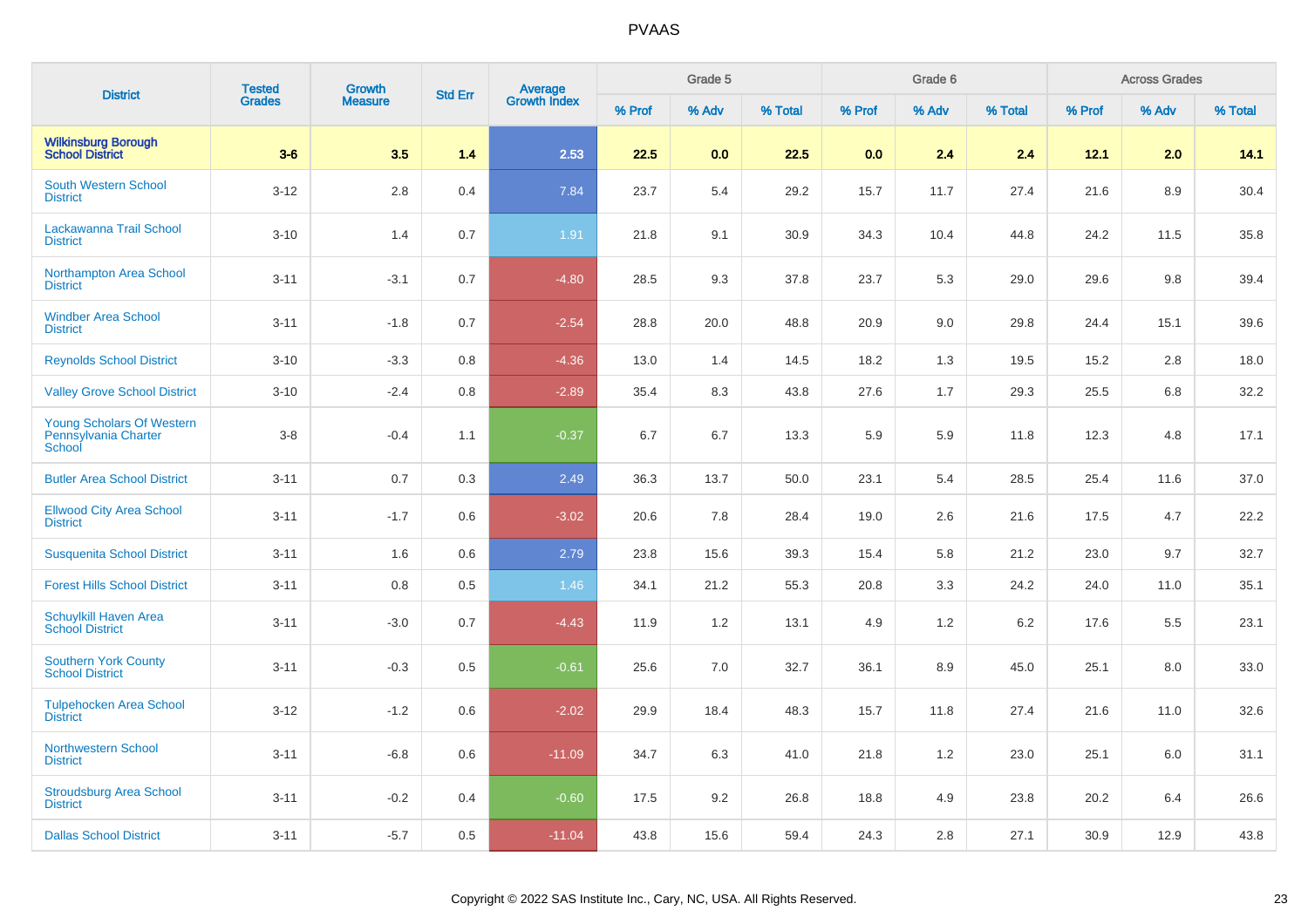| <b>District</b>                                        | <b>Tested</b> | Growth         | <b>Std Err</b> | Average<br>Growth Index |        | Grade 5 |         |        | Grade 6 |         |        | <b>Across Grades</b> |         |
|--------------------------------------------------------|---------------|----------------|----------------|-------------------------|--------|---------|---------|--------|---------|---------|--------|----------------------|---------|
|                                                        | <b>Grades</b> | <b>Measure</b> |                |                         | % Prof | % Adv   | % Total | % Prof | % Adv   | % Total | % Prof | % Adv                | % Total |
| <b>Wilkinsburg Borough</b><br><b>School District</b>   | $3-6$         | 3.5            | 1.4            | 2.53                    | 22.5   | 0.0     | 22.5    | 0.0    | 2.4     | 2.4     | 12.1   | 2.0                  | 14.1    |
| <b>Susquehanna Community</b><br><b>School District</b> | $3 - 11$      | $-2.8$         | 0.9            | $-3.31$                 | 19.6   | 9.8     | 29.4    | 15.5   | 1.7     | 17.2    | 19.6   | 6.3                  | 25.9    |
| <b>Solanco School District</b>                         | $3 - 11$      | 0.3            | 0.4            | 0.81                    | 21.5   | 5.0     | 26.5    | 12.6   | 5.6     | 18.1    | 20.0   | 7.2                  | 27.1    |
| <b>Western Wayne School</b><br><b>District</b>         | $3 - 11$      | $-2.5$         | 0.6            | $-4.02$                 | 28.3   | 9.4     | 37.7    | 18.7   | 0.9     | 19.6    | 23.6   | 9.6                  | 33.2    |
| <b>Coudersport Area School</b><br><b>District</b>      | $3 - 11$      | 1.4            | 0.9            | 1.69                    | 35.7   | 3.6     | 39.3    | 16.7   | 4.8     | 21.4    | 22.0   | 5.7                  | 27.7    |
| <b>Dubois Area School District</b>                     | $3 - 11$      | 2.1            | 0.4            | 5.38                    | 22.4   | 11.0    | 33.3    | 21.6   | 8.3     | 29.9    | 22.6   | 11.7                 | 34.2    |
| <b>New Foundations Charter</b><br><b>School</b>        | $3 - 11$      | $-1.5$         | 0.7            | $-2.10$                 | 18.5   | 5.6     | 24.1    | 6.4    | 0.0     | 6.4     | 17.1   | 2.9                  | 20.0    |
| <b>Bentworth School District</b>                       | $3 - 11$      | $-1.7$         | 0.7            | $-2.39$                 | 29.9   | 7.8     | 37.7    | 9.6    | 0.0     | 9.6     | 22.6   | 9.6                  | 32.3    |
| South Eastern School<br><b>District</b>                | $3 - 11$      | 1.8            | 0.5            | 3.93                    | 21.6   | 15.9    | 37.5    | 25.4   | 14.4    | 39.9    | 26.2   | 11.6                 | 37.7    |
| <b>Central York School District</b>                    | $3 - 12$      | 7.2            | 0.3            | 21.64                   | 20.2   | 10.7    | 31.0    | 23.6   | 5.8     | 29.4    | 20.9   | 7.4                  | 28.3    |
| <b>Riverview School District</b>                       | $3 - 11$      | $-6.6$         | 0.8            | $-8.70$                 | 28.8   | 5.8     | 34.6    | 29.9   | 9.1     | 39.0    | 25.8   | 15.0                 | 40.8    |
| <b>Sharpsville Area School</b><br><b>District</b>      | $3 - 11$      | $-2.3$         | 0.8            | $-3.04$                 | 29.0   | 9.7     | 38.7    | 16.4   | 1.5     | 17.9    | 27.3   | 8.8                  | 36.1    |
| <b>Sayre Area School District</b>                      | $3 - 11$      | 1.9            | 0.7            | 2.58                    | 21.3   | 6.6     | 27.9    | 36.2   | 5.0     | 41.2    | 25.9   | 6.1                  | 32.0    |
| Shanksville-Stonycreek<br><b>School District</b>       | $3 - 10$      | 6.4            | 1.4            | 4.61                    | 28.6   | 0.0     | 28.6    | 25.0   | 4.2     | 29.2    | 26.3   | 1.7                  | 28.0    |
| <b>Millville Area School District</b>                  | $3 - 12$      | 3.8            | 0.9            | 4.13                    | 34.0   | 0.0     | 34.0    | 18.9   | 1.9     | 20.8    | 24.6   | 4.7                  | 29.3    |
| <b>Schuylkill Valley School</b><br><b>District</b>     | $3 - 11$      | $-1.0$         | 0.5            | $-1.73$                 | 24.8   | 8.5     | 33.3    | 25.6   | 5.8     | 31.4    | 21.3   | 7.6                  | 29.0    |
| <b>Waynesboro Area School</b><br><b>District</b>       | $3 - 12$      | $-0.5$         | 0.4            | $-1.53$                 | 25.0   | 9.2     | 34.2    | 20.4   | 10.5    | 31.0    | 22.3   | 9.3                  | 31.6    |
| <b>Fleetwood Area School</b><br><b>District</b>        | $3 - 10$      | $-1.9$         | 0.5            | $-3.73$                 | 21.5   | 3.7     | 25.2    | 19.9   | 4.0     | 23.8    | 21.9   | 5.2                  | 27.1    |
| <b>Frazier School District</b>                         | $3 - 11$      | $-2.4$         | 0.8            | $-3.08$                 | 7.8    | 0.0     | 7.8     | 17.5   | 2.5     | 20.0    | 16.1   | 4.2                  | 20.3    |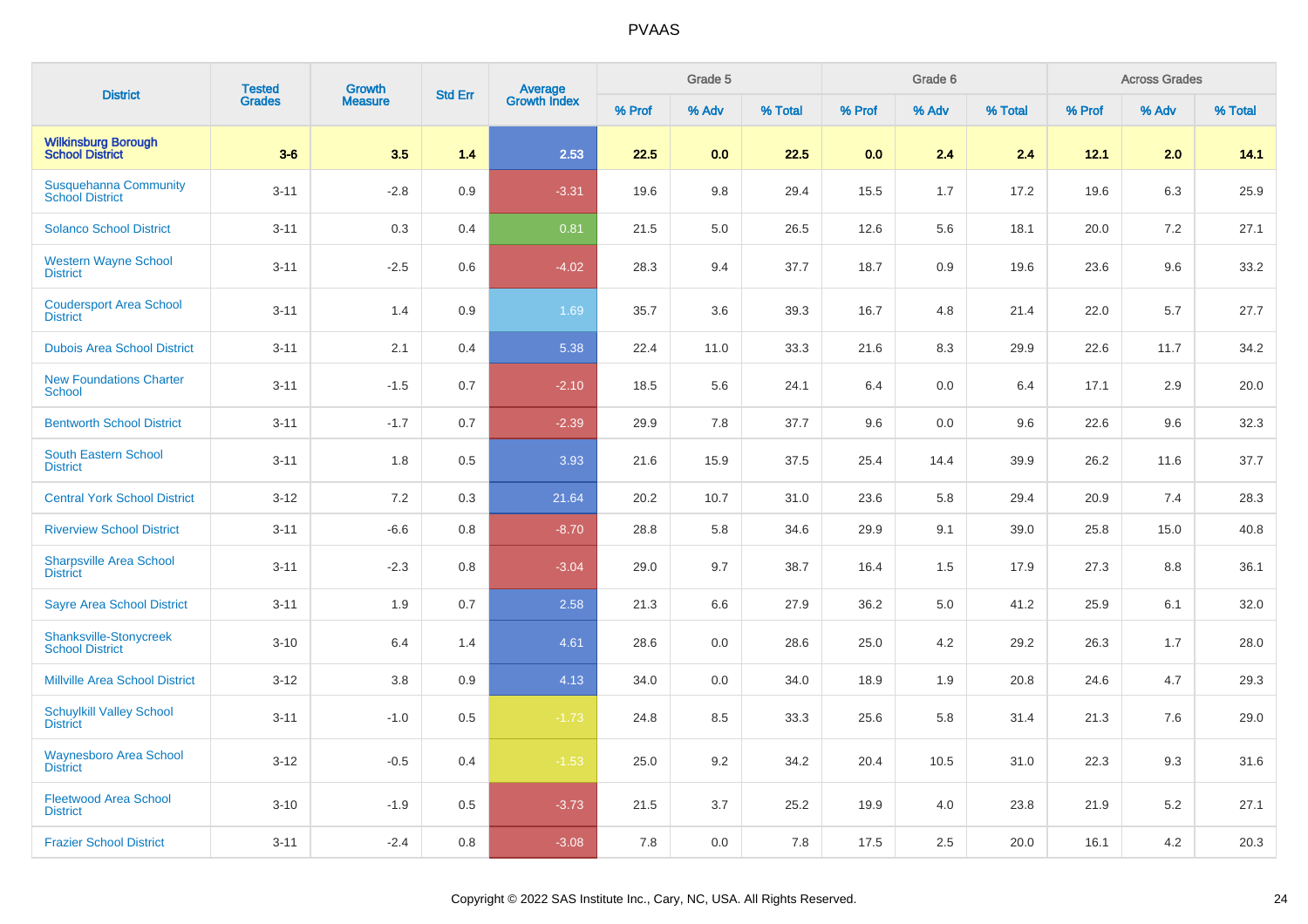| <b>District</b>                                       | <b>Tested</b> | <b>Growth</b><br><b>Measure</b> | <b>Std Err</b> | <b>Average</b><br>Growth Index |        | Grade 5 |         |        | Grade 6 |         |        | <b>Across Grades</b> |         |
|-------------------------------------------------------|---------------|---------------------------------|----------------|--------------------------------|--------|---------|---------|--------|---------|---------|--------|----------------------|---------|
|                                                       | Grades        |                                 |                |                                | % Prof | % Adv   | % Total | % Prof | % Adv   | % Total | % Prof | % Adv                | % Total |
| <b>Wilkinsburg Borough</b><br><b>School District</b>  | $3-6$         | 3.5                             | 1.4            | 2.53                           | 22.5   | 0.0     | 22.5    | 0.0    | 2.4     | 2.4     | 12.1   | 2.0                  | 14.1    |
| Johnsonburg Area School<br><b>District</b>            | $3 - 11$      | 2.2                             | 1.0            | 2.28                           | 17.5   | 7.5     | 25.0    | 21.2   | 12.1    | 33.3    | 25.5   | 10.2                 | 35.7    |
| Mifflinburg Area School<br><b>District</b>            | $3 - 11$      | 2.1                             | 0.6            | 3.70                           | 32.0   | 12.0    | 44.0    | 29.7   | 4.5     | 34.2    | 29.9   | 8.8                  | 38.6    |
| <b>Bermudian Springs School</b><br><b>District</b>    | $3 - 11$      | 0.4                             | 0.6            | 0.78                           | 22.1   | 12.4    | 34.5    | 17.5   | 3.9     | 21.4    | 19.0   | 9.1                  | 28.1    |
| <b>Upper Dauphin Area School</b><br><b>District</b>   | $3 - 11$      | 1.0                             | 0.7            | 1.32                           | 9.7    | 4.8     | 14.5    | 18.3   | 8.4     | 26.8    | 22.1   | 9.5                  | 31.6    |
| <b>Armstrong School District</b>                      | $3 - 11$      | 0.7                             | 0.3            | 2.13                           | 25.3   | 10.5    | 35.8    | 26.6   | 13.3    | 39.9    | 25.7   | 9.4                  | 35.1    |
| <b>Pottsgrove School District</b>                     | $3 - 11$      | $-3.5$                          | 0.4            | $-7.79$                        | 27.2   | 6.5     | 33.7    | 10.2   | 5.4     | 15.6    | 19.2   | 4.4                  | 23.5    |
| <b>Northern York County</b><br><b>School District</b> | $3 - 11$      | 1.3                             | 0.4            | 3.28                           | 26.3   | 11.1    | 37.4    | 24.5   | 8.2     | 32.7    | 23.2   | 8.9                  | 32.1    |
| <b>Mechanicsburg Area</b><br><b>School District</b>   | $3 - 11$      | $-1.3$                          | 0.4            | $-3.51$                        | 27.0   | 14.7    | 41.8    | 16.3   | $2.8\,$ | 19.1    | 24.3   | 10.0                 | 34.2    |
| <b>Red Lion Area School</b><br><b>District</b>        | $3 - 11$      | $1.0$                           | 0.4            | 2.78                           | 24.8   | 8.9     | 33.7    | 20.6   | 5.3     | 25.9    | 23.3   | 8.6                  | 31.9    |
| <b>Shikellamy School District</b>                     | $3 - 10$      | 2.8                             | 0.4            | 6.42                           | 24.3   | 11.4    | 35.7    | 18.3   | 8.4     | 26.7    | 21.2   | 9.8                  | 31.0    |
| <b>Moshannon Valley School</b><br><b>District</b>     | $3 - 10$      | 2.3                             | 0.8            | 2.85                           | 19.6   | 13.0    | 32.6    | 14.8   | 18.5    | 33.3    | 19.9   | 8.5                  | 28.4    |
| <b>Karns City Area School</b><br><b>District</b>      | $3 - 11$      | 3.6                             | 0.6            | 5.98                           | 23.6   | 9.0     | 32.6    | 29.6   | 1.1     | 30.7    | 24.0   | 3.2                  | 27.2    |
| <b>Middletown Area School</b><br><b>District</b>      | $3 - 11$      | $-1.6$                          | 0.5            | $-2.91$                        | 19.5   | 5.0     | 24.5    | 6.1    | 0.8     | 6.9     | 18.4   | 7.5                  | 25.9    |
| <b>Independence Charter</b><br><b>School</b>          | $3-8$         | 1.4                             | 0.7            | 2.08                           | 13.7   | 4.1     | 17.8    | 26.8   | 4.9     | 31.7    | 19.7   | 7.2                  | 26.9    |
| <b>Hatboro-Horsham School</b><br><b>District</b>      | $3 - 11$      | 0.6                             | 0.4            | 1.72                           | 26.2   | 8.5     | 34.7    | 30.0   | 11.1    | 41.1    | 25.9   | 8.7                  | 34.6    |
| <b>Northeast Bradford School</b><br><b>District</b>   | $3 - 10$      | 1.9                             | 0.9            | 2.12                           | 40.0   | 12.5    | 52.5    | 34.8   | 2.2     | 37.0    | 29.7   | 6.0                  | 35.7    |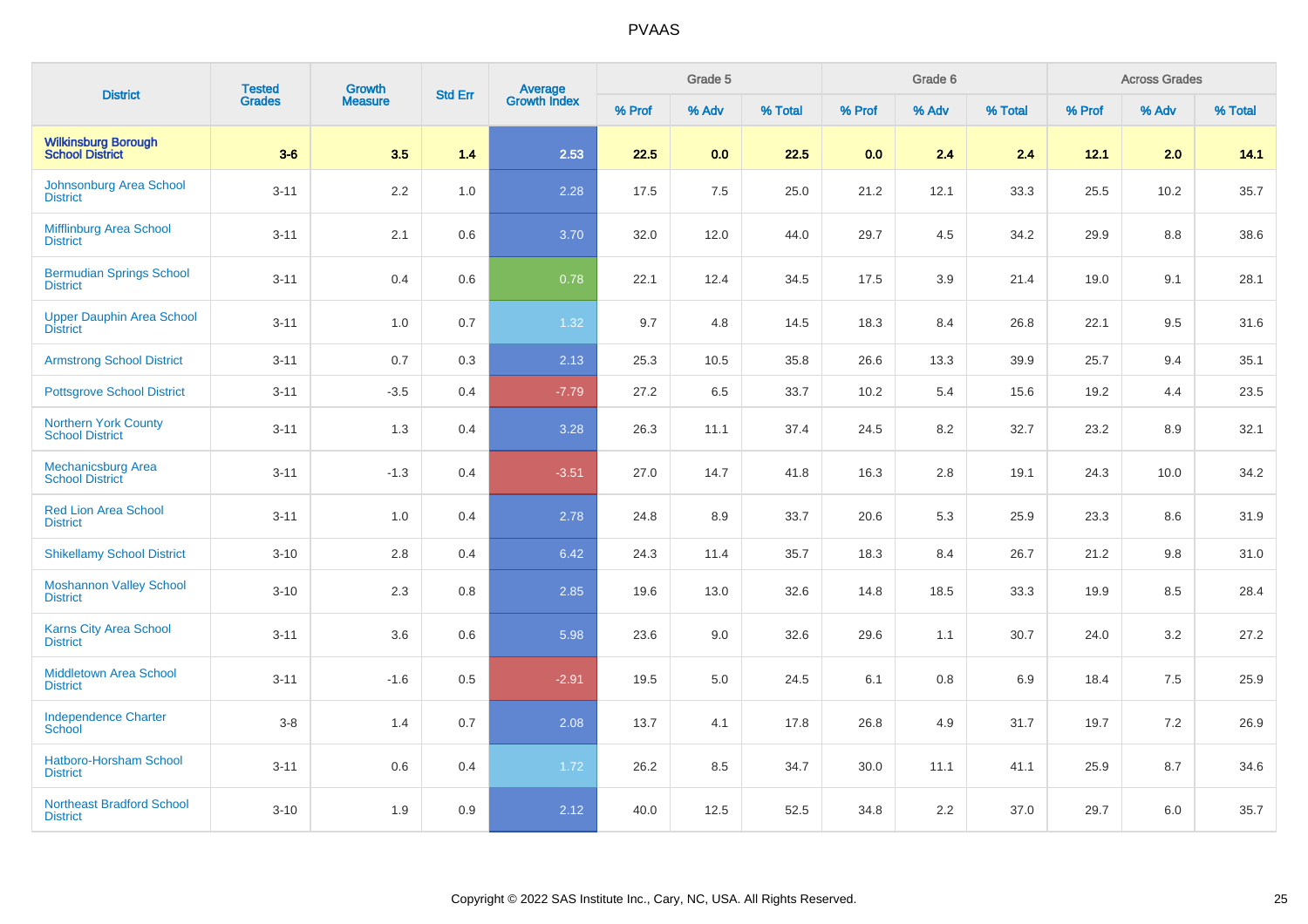| <b>District</b>                                       | <b>Tested</b> | <b>Growth</b>  | <b>Std Err</b> |                                |        | Grade 5 |         |        | Grade 6 |         |        | <b>Across Grades</b> |         |
|-------------------------------------------------------|---------------|----------------|----------------|--------------------------------|--------|---------|---------|--------|---------|---------|--------|----------------------|---------|
|                                                       | <b>Grades</b> | <b>Measure</b> |                | <b>Average</b><br>Growth Index | % Prof | % Adv   | % Total | % Prof | % Adv   | % Total | % Prof | % Adv                | % Total |
| <b>Wilkinsburg Borough<br/>School District</b>        | $3-6$         | 3.5            | 1.4            | 2.53                           | 22.5   | 0.0     | 22.5    | 0.0    | 2.4     | 2.4     | 12.1   | 2.0                  | 14.1    |
| <b>Conneaut School District</b>                       | $3 - 12$      | 3.7            | 0.5            | 6.95                           | 21.8   | 7.5     | 29.3    | 23.8   | 9.8     | 33.6    | 24.4   | 10.4                 | 34.8    |
| Philipsburg-Osceola Area<br><b>School District</b>    | $3 - 11$      | $-4.9$         | 0.6            | $-8.59$                        | 35.5   | 10.5    | 46.0    | 27.8   | 7.4     | 35.2    | 27.5   | 12.4                 | 40.0    |
| <b>Quakertown Community</b><br><b>School District</b> | $3-12$        | $-0.7$         | 0.3            | $-2.10$                        | 31.8   | 16.7    | 48.5    | 31.0   | 7.5     | 38.4    | 26.2   | 12.7                 | 38.9    |
| <b>California Area School</b><br><b>District</b>      | $3 - 10$      | $-1.0$         | 0.8            | $-1.19$                        | 27.3   | 5.4     | 32.7    | 13.8   | 0.0     | 13.8    | 22.4   | 4.3                  | 26.6    |
| <b>Juniata Valley School</b><br><b>District</b>       | $3 - 11$      | 2.4            | 0.9            | 2.82                           | 23.3   | 4.6     | 27.9    | 5.4    | 3.6     | 8.9     | 18.7   | 5.0                  | 23.8    |
| <b>Blue Mountain School</b><br><b>District</b>        | $3 - 10$      | 0.1            | 0.5            | 0.31                           | 33.3   | 19.2    | 52.6    | 24.3   | 0.6     | 24.8    | 27.5   | 11.1                 | 38.6    |
| <b>Pennsbury School District</b>                      | $3 - 11$      | $-2.3$         | 0.3            | $-9.26$                        | 32.1   | 19.0    | 51.1    | 23.0   | 10.9    | 34.0    | 26.7   | 15.5                 | 42.2    |
| Daniel Boone Area School<br><b>District</b>           | $3 - 12$      | $-1.1$         | 0.5            | $-2.33$                        | 27.2   | 11.1    | 38.3    | 28.7   | 6.6     | 35.4    | 25.4   | 7.1                  | 32.4    |
| <b>Conemaugh Valley School</b><br><b>District</b>     | $3 - 12$      | $-2.6$         | 0.8            | $-3.10$                        | 13.7   | 3.9     | 17.6    | 22.0   | 4.0     | 26.0    | 20.1   | 6.4                  | 26.5    |
| <b>Carlisle Area School District</b>                  | $3 - 11$      | 0.5            | 0.4            | 1.21                           | 22.0   | 8.3     | 30.3    | 20.5   | 3.3     | 23.8    | 21.3   | 7.2                  | 28.5    |
| <b>Oley Valley School District</b>                    | $3 - 11$      | 0.7            | 0.6            | 1.09                           | 19.8   | $5.0\,$ | 24.8    | 30.8   | 11.2    | 42.1    | 25.2   | 6.6                  | 31.8    |
| <b>Pleasant Valley School</b><br><b>District</b>      | $3 - 11$      | $-2.3$         | 0.4            | $-5.33$                        | 20.4   | 6.2     | 26.6    | 17.4   | 2.3     | 19.7    | 20.4   | 5.0                  | 25.4    |
| <b>Elizabeth Forward School</b><br><b>District</b>    | $3 - 11$      | $-1.6$         | 0.5            | $-3.31$                        | 29.4   | 11.4    | 40.8    | 29.6   | 10.5    | 40.1    | 27.0   | 11.3                 | 38.3    |
| <b>Wilson School District</b>                         | $3 - 12$      | $-3.7$         | 0.5            | $-7.79$                        | 27.9   | 12.6    | 40.5    | 24.6   | 4.2     | 28.8    | 28.3   | 14.3                 | 42.6    |
| <b>Saint Clair Area School</b><br><b>District</b>     | $3-8$         | 1.1            | 0.9            | 1.25                           | 28.3   | 13.2    | 41.5    | 24.0   | 4.0     | 28.0    | 24.2   | 7.2                  | 31.4    |
| <b>Palmerton Area School</b><br><b>District</b>       | $3 - 11$      | $3.0\,$        | 0.6            | 5.04                           | 27.7   | 15.7    | 43.4    | 30.6   | 9.3     | 39.8    | 24.8   | 8.0                  | 32.8    |
| Tamaqua Area School<br><b>District</b>                | $3 - 12$      | 2.4            | 0.5            | 4.51                           | 28.7   | 9.3     | 38.0    | 18.6   | 1.6     | 20.2    | 22.6   | 5.9                  | 28.4    |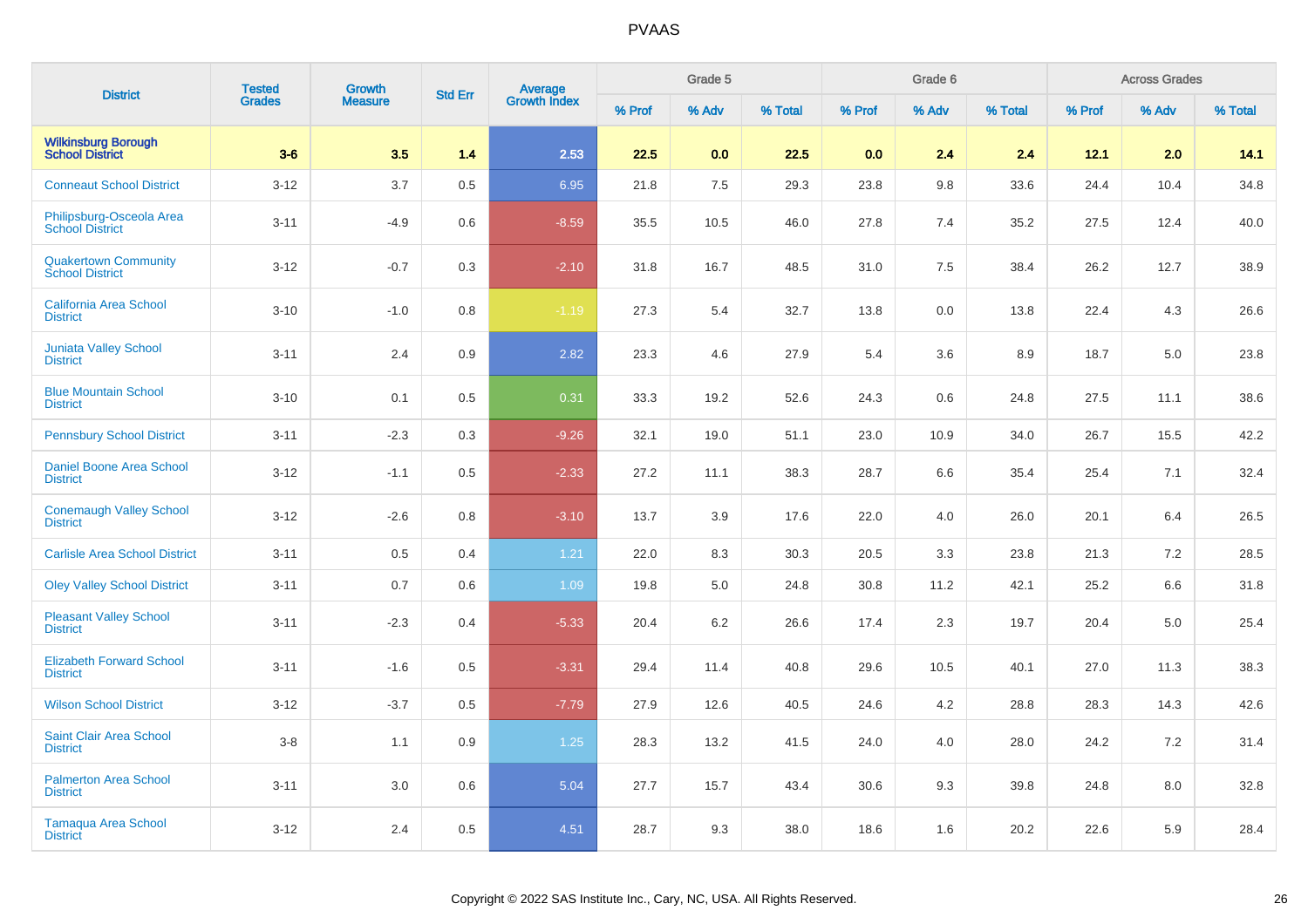| <b>District</b>                                             | <b>Tested</b> | <b>Growth</b>  | <b>Std Err</b> | <b>Average</b><br>Growth Index |        | Grade 5 |         |        | Grade 6 |         |        | <b>Across Grades</b> |         |
|-------------------------------------------------------------|---------------|----------------|----------------|--------------------------------|--------|---------|---------|--------|---------|---------|--------|----------------------|---------|
|                                                             | <b>Grades</b> | <b>Measure</b> |                |                                | % Prof | % Adv   | % Total | % Prof | % Adv   | % Total | % Prof | % Adv                | % Total |
| <b>Wilkinsburg Borough</b><br><b>School District</b>        | $3-6$         | 3.5            | 1.4            | 2.53                           | 22.5   | 0.0     | 22.5    | 0.0    | 2.4     | 2.4     | 12.1   | 2.0                  | 14.1    |
| <b>Neshannock Township</b><br><b>School District</b>        | $3 - 10$      | $-3.2$         | 0.7            | $-4.79$                        | 26.7   | 15.6    | 42.2    | 30.9   | 13.2    | 44.1    | 23.6   | 9.2                  | 32.8    |
| <b>Wattsburg Area School</b><br><b>District</b>             | $3 - 11$      | 4.1            | 0.6            | 6.55                           | 25.0   | 18.2    | 43.2    | 27.2   | 17.4    | 44.6    | 26.7   | 12.5                 | 39.2    |
| <b>Environmental Charter</b><br><b>School At Frick Park</b> | $3-9$         | $-0.2$         | 0.7            | $-0.25$                        | 18.2   | 10.4    | 28.6    | 17.0   | 4.3     | 21.3    | 22.6   | 13.4                 | 36.0    |
| <b>Punxsutawney Area School</b><br><b>District</b>          | $3 - 11$      | 4.6            | 0.6            | 8.24                           | 37.0   | 6.5     | 43.5    | 36.3   | 10.6    | 46.9    | 27.8   | 11.1                 | 38.8    |
| <b>Donegal School District</b>                              | $3 - 12$      | 3.0            | 0.5            | 6.51                           | 18.1   | 9.9     | 28.0    | 22.5   | 3.2     | 25.7    | 19.7   | 10.6                 | 30.3    |
| <b>Union City Area School</b><br><b>District</b>            | $3-12$        | 0.2            | 0.7            | 0.30                           | 18.8   | 8.7     | 27.5    | 19.4   | 11.3    | 30.6    | 21.6   | 9.8                  | 31.4    |
| <b>Centennial School District</b>                           | $3 - 10$      | 1.6            | 0.3            | 4.90                           | 23.7   | 5.4     | 29.1    | 18.3   | 3.0     | 21.3    | 21.7   | 6.7                  | 28.4    |
| <b>Athens Area School District</b>                          | $3 - 11$      | 3.8            | 0.5            | 7.01                           | 31.2   | 6.2     | 37.5    | 28.2   | 5.9     | 34.1    | 26.5   | 8.2                  | 34.6    |
| <b>Central Valley School</b><br><b>District</b>             | $3 - 10$      | $-3.2$         | 0.5            | $-6.14$                        | 24.6   | 4.9     | 29.6    | 22.1   | 2.2     | 24.3    | 26.6   | 9.0                  | 35.6    |
| <b>Camp Hill School District</b>                            | $3 - 12$      | $-2.0$         | 0.7            | $-3.08$                        | 40.7   | 27.2    | 67.9    | 24.0   | 4.0     | 28.0    | 30.7   | 15.4                 | 46.1    |
| <b>Central Fulton School</b><br><b>District</b>             | $3 - 11$      | $-0.7$         | 0.8            | $-0.86$                        | 30.3   | 6.6     | 36.8    | 15.9   | 1.4     | 17.4    | 24.6   | 8.3                  | 32.8    |
| <b>Blairsville-Saltsburg School</b><br><b>District</b>      | $3 - 11$      | $-2.7$         | 0.6            | $-4.22$                        | 28.9   | 20.6    | 49.5    | 15.4   | 9.9     | 25.3    | 22.2   | 12.6                 | 34.8    |
| <b>Jamestown Area School</b><br><b>District</b>             | $3 - 11$      | 0.7            | 1.2            | 0.63                           | 18.4   | 10.5    | 29.0    | 16.7   | 0.0     | 16.7    | 18.3   | 6.1                  | 24.4    |
| <b>Neshaminy School District</b>                            | $3 - 11$      | $-0.6$         | 0.3            | $-2.16$                        | 26.6   | 8.4     | 35.0    | 18.4   | 3.5     | 21.9    | 24.8   | 10.8                 | 35.6    |
| <b>Big Spring School District</b>                           | $3 - 11$      | $-1.2$         | 0.5            | $-2.55$                        | 26.7   | 13.0    | 39.7    | 22.0   | 3.8     | 25.8    | 24.6   | 10.4                 | 35.0    |
| 21st Century Cyber Charter<br><b>School</b>                 | $6 - 12$      | $-3.4$         | 0.7            | $-5.20$                        |        |         |         | 19.1   | 9.1     | 28.2    | 17.0   | 5.8                  | 22.8    |
| <b>Milton Area School District</b>                          | $3 - 11$      | 0.2            | 0.5            | 0.34                           | 24.4   | 11.8    | 36.1    | 17.3   | 3.2     | 20.5    | 22.0   | 8.8                  | 30.9    |
| <b>Shaler Area School District</b>                          | $3 - 11$      | $-6.1$         | 0.4            | $-16.48$                       | 26.2   | 5.8     | 32.0    | 12.6   | 1.9     | 14.5    | 23.3   | 7.8                  | 31.2    |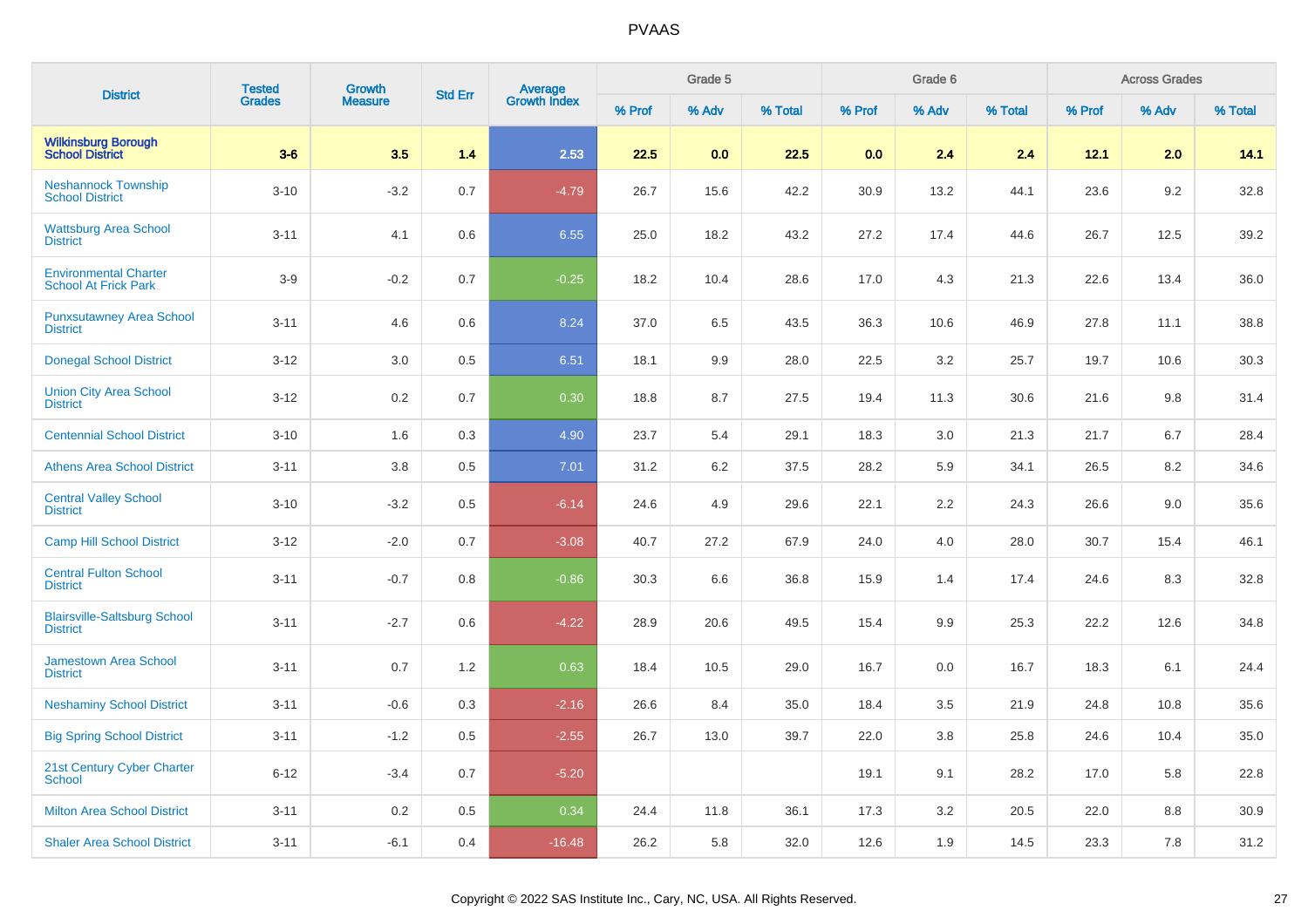| <b>District</b>                                       | <b>Tested</b> | Growth         | <b>Std Err</b> |                                |        | Grade 5 |         |        | Grade 6 |         |        | <b>Across Grades</b> |         |
|-------------------------------------------------------|---------------|----------------|----------------|--------------------------------|--------|---------|---------|--------|---------|---------|--------|----------------------|---------|
|                                                       | <b>Grades</b> | <b>Measure</b> |                | <b>Average</b><br>Growth Index | % Prof | % Adv   | % Total | % Prof | % Adv   | % Total | % Prof | % Adv                | % Total |
| <b>Wilkinsburg Borough</b><br><b>School District</b>  | $3-6$         | 3.5            | 1.4            | 2.53                           | 22.5   | 0.0     | 22.5    | 0.0    | 2.4     | 2.4     | 12.1   | 2.0                  | 14.1    |
| South Middleton School<br><b>District</b>             | $3 - 11$      | $-1.1$         | 0.5            | $-2.15$                        | 28.8   | 22.7    | 51.5    | 23.8   | 4.0     | 27.8    | 25.9   | 15.1                 | 41.0    |
| <b>Northeastern York School</b><br><b>District</b>    | $3 - 11$      | 1.4            | 0.4            | 3.38                           | 32.1   | 13.8    | 46.0    | 21.2   | 8.1     | 29.3    | 27.8   | 13.2                 | 41.0    |
| <b>Kiski Area School District</b>                     | $3 - 11$      | $-4.9$         | 0.4            | $-11.28$                       | 15.4   | 5.6     | 21.0    | 11.1   | 1.8     | 13.0    | 20.2   | 7.5                  | 27.7    |
| <b>Warrior Run School District</b>                    | $3 - 11$      | $-0.7$         | 0.6            | $-1.13$                        | 29.0   | 17.1    | 46.0    | 25.7   | 1.8     | 27.5    | 23.2   | 10.7                 | 34.0    |
| <b>MaST Community Charter</b><br>School               | $3 - 10$      | $-8.7$         | 0.6            | $-15.16$                       | 30.0   | 3.0     | 33.0    | 20.0   | 3.8     | 23.8    | 23.1   | 3.6                  | 26.7    |
| <b>Clarion Area School District</b>                   | $3 - 11$      | $-0.1$         | 0.8            | $-0.13$                        | 31.2   | 8.3     | 39.6    | 32.1   | 7.1     | 39.3    | 26.5   | 10.2                 | 36.8    |
| <b>Lower Dauphin School</b><br><b>District</b>        | $3 - 11$      | $-1.8$         | 0.4            | $-4.56$                        | 29.8   | 22.8    | 52.6    | 23.7   | 4.8     | 28.5    | 25.6   | 14.4                 | 39.9    |
| <b>Westmont Hilltop School</b><br><b>District</b>     | $3 - 11$      | 2.7            | 0.6            | 4.21                           | 28.0   | 11.0    | 39.0    | 18.4   | 8.2     | 26.5    | 24.1   | 11.7                 | 35.7    |
| <b>North Clarion County</b><br><b>School District</b> | $3 - 12$      | 5.1            | 0.9            | 5.51                           | 34.1   | 6.8     | 40.9    | 31.7   | 12.2    | 43.9    | 26.5   | 10.6                 | 37.1    |
| <b>Redbank Valley School</b><br><b>District</b>       | $3 - 11$      | $-2.5$         | 0.7            | $-3.53$                        | 34.3   | 20.0    | 54.3    | 12.7   | 0.0     | 12.7    | 21.8   | 10.1                 | 31.9    |
| Penn-Delco School District                            | $3 - 11$      | $-4.5$         | 0.4            | $-10.57$                       | 31.7   | 11.9    | 43.6    | 20.2   | 6.6     | 26.8    | 25.2   | 8.0                  | 33.2    |
| <b>Bear Creek Community</b><br><b>Charter School</b>  | $3 - 8$       | 4.4            | 0.8            | 5.44                           | 30.8   | 9.6     | 40.4    | 19.6   | 13.7    | 33.3    | 27.2   | 7.9                  | 35.1    |
| <b>Central Cambria School</b><br><b>District</b>      | $3 - 11$      | 2.5            | 0.6            | 4.43                           | 32.5   | 14.5    | 47.0    | 19.5   | 8.0     | 27.4    | 23.8   | 11.4                 | 35.1    |
| <b>Bellefonte Area School</b><br><b>District</b>      | $3 - 11$      | 3.1            | 0.5            | 6.77                           | 32.7   | 22.0    | 54.8    | 31.6   | 7.3     | 39.0    | 28.6   | 15.7                 | 44.3    |
| <b>Blue Ridge School District</b>                     | $3 - 11$      | $-1.1$         | 0.7            | $-1.44$                        | 23.3   | 5.5     | 28.8    | 14.9   | 0.0     | 14.9    | 23.5   | 4.1                  | 27.7    |
| <b>West Jefferson Hills School</b><br><b>District</b> | $3 - 11$      | $-1.1$         | 0.4            | $-2.85$                        | 35.0   | 17.5    | 52.5    | 24.8   | 3.3     | 28.0    | 30.8   | 13.4                 | 44.3    |
| <b>Burrell School District</b>                        | $3 - 11$      | $-3.1$         | 0.7            | $-4.49$                        | 22.5   | 1.8     | 24.3    | 15.4   | 3.8     | 19.2    | 25.3   | 6.1                  | 31.4    |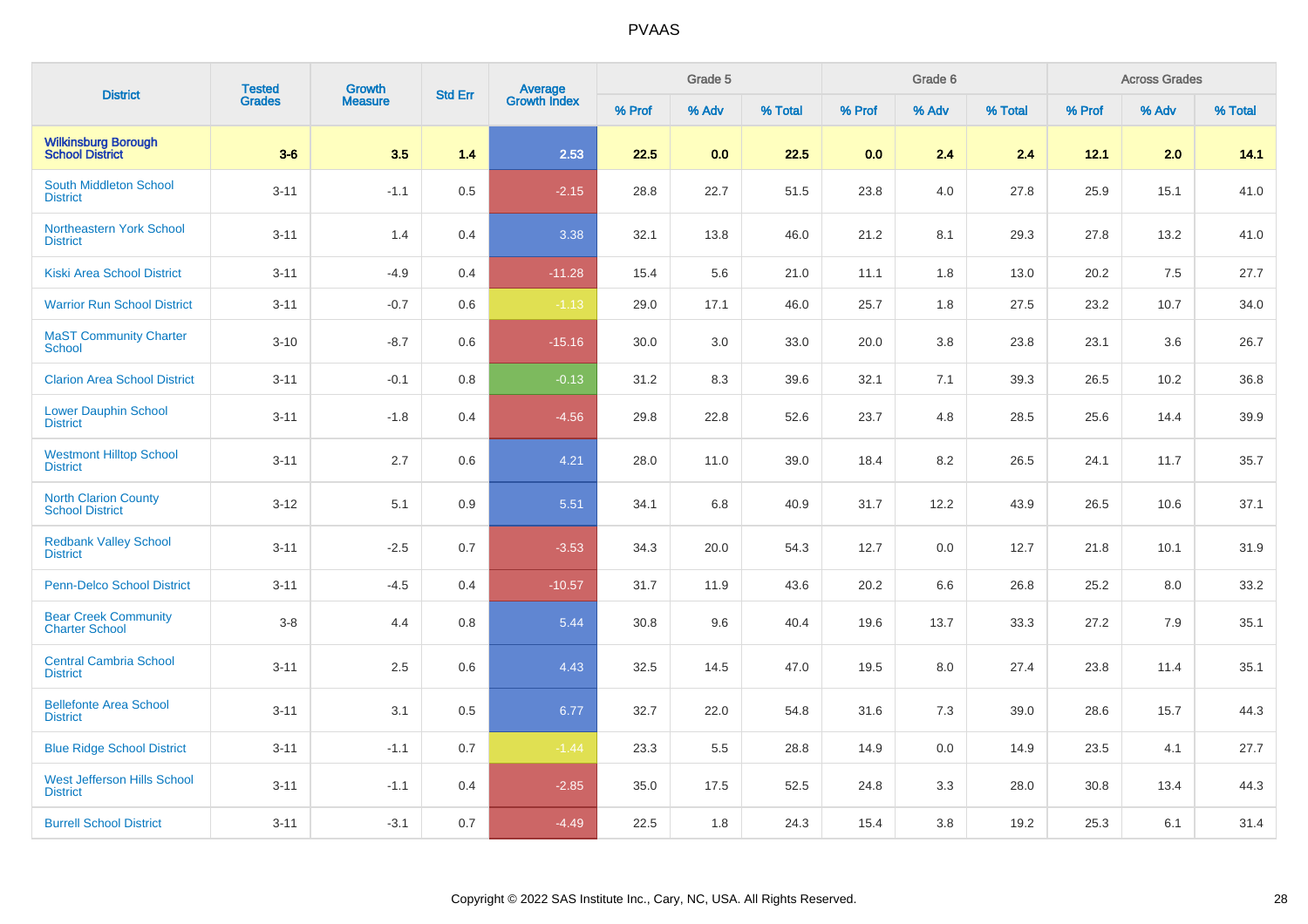| <b>District</b>                                         | <b>Tested</b> | <b>Growth</b>  |                |                         |        | Grade 5 |         |        | Grade 6 |         |        | <b>Across Grades</b> |         |
|---------------------------------------------------------|---------------|----------------|----------------|-------------------------|--------|---------|---------|--------|---------|---------|--------|----------------------|---------|
|                                                         | <b>Grades</b> | <b>Measure</b> | <b>Std Err</b> | Average<br>Growth Index | % Prof | % Adv   | % Total | % Prof | % Adv   | % Total | % Prof | % Adv                | % Total |
| <b>Wilkinsburg Borough<br/>School District</b>          | $3-6$         | 3.5            | 1.4            | 2.53                    | 22.5   | 0.0     | 22.5    | 0.0    | 2.4     | 2.4     | 12.1   | 2.0                  | 14.1    |
| <b>Montrose Area School</b><br><b>District</b>          | $3 - 10$      | 1.4            | 0.7            | 2.04                    | 19.4   | 19.4    | 38.8    | 27.2   | 4.4     | 31.5    | 24.4   | 7.4                  | 31.8    |
| <b>Trinity Area School District</b>                     | $3 - 11$      | $-4.0$         | 0.4            | $-10.13$                | 35.4   | 13.4    | 48.9    | 20.9   | 3.2     | 24.1    | 25.6   | 9.6                  | 35.2    |
| <b>Jersey Shore Area School</b><br><b>District</b>      | $3 - 11$      | 1.3            | 0.5            | 2.69                    | 24.0   | 10.8    | 34.7    | 32.5   | 7.1     | 39.7    | 27.4   | 10.1                 | 37.6    |
| <b>Crestwood School District</b>                        | $3 - 11$      | $-2.8$         | 0.5            | $-5.54$                 | 19.1   | 5.6     | 24.7    | 24.3   | 7.7     | 32.0    | 23.4   | 8.3                  | 31.7    |
| <b>Warwick School District</b>                          | $3 - 11$      | 4.0            | 0.4            | 10.87                   | 35.6   | 9.6     | 45.2    | 30.7   | 6.4     | 37.0    | 25.6   | 9.8                  | 35.4    |
| <b>Forest City Regional School</b><br><b>District</b>   | $3 - 12$      | $1.5$          | 0.9            | 1.68                    | 22.2   | 11.1    | 33.3    | 14.3   | 2.0     | 16.3    | 22.1   | 10.7                 | 32.8    |
| <b>Marion Center Area School</b><br><b>District</b>     | $3 - 10$      | 0.9            | 0.7            | 1.31                    | 24.4   | 7.7     | 32.0    | 37.2   | 11.8    | 49.0    | 27.9   | 10.6                 | 38.4    |
| <b>Union Area School District</b>                       | $3 - 11$      | $-0.6$         | 0.9            | $-0.72$                 | 40.0   | 12.5    | 52.5    | 32.8   | 5.2     | 37.9    | 30.2   | 7.4                  | 37.6    |
| Lake-Lehman School<br><b>District</b>                   | $3 - 11$      | 2.9            | 0.6            | 5.05                    | 30.6   | 9.9     | 40.5    | 21.0   | 6.7     | 27.6    | 26.3   | 6.7                  | 33.1    |
| <b>Williamsport Area School</b><br><b>District</b>      | $3 - 11$      | 2.8            | 0.3            | 8.35                    | 24.6   | 10.7    | 35.3    | 20.4   | 12.0    | 32.4    | 22.0   | 11.0                 | 33.1    |
| <b>Somerset Area School</b><br><b>District</b>          | $3 - 11$      | $0.0\,$        | 0.5            | 0.05                    | 27.4   | 11.1    | 38.5    | 28.2   | 9.2     | 37.4    | 26.3   | 10.2                 | 36.6    |
| <b>Delaware Valley School</b><br><b>District</b>        | $3 - 11$      | 0.1            | 0.4            | 0.32                    | 26.1   | 11.6    | 37.8    | 19.0   | 8.6     | 27.6    | 25.0   | 9.4                  | 34.4    |
| <b>Shade-Central City School</b><br><b>District</b>     | $3 - 11$      | 1.4            | 1.4            | 0.99                    | 18.8   | 0.0     | 18.8    | 26.9   | 0.0     | 26.9    | 29.0   | 3.0                  | 32.1    |
| <b>Brockway Area School</b><br><b>District</b>          | $3 - 11$      | 2.7            | 0.7            | 3.81                    | 35.4   | 17.7    | 53.2    | 29.4   | 36.8    | 66.2    | 28.7   | 18.6                 | 47.4    |
| <b>Turkeyfoot Valley Area</b><br><b>School District</b> | $3 - 12$      | $-0.8$         | 1.3            | $-0.61$                 | 18.2   | 0.0     | 18.2    | 14.3   | 0.0     | 14.3    | 20.0   | 2.6                  | 22.6    |
| <b>Oxford Area School District</b>                      | $3 - 11$      | 2.0            | 0.4            | 4.59                    | 24.0   | 8.0     | 32.0    | 28.3   | 7.3     | 35.6    | 21.8   | 8.2                  | 30.0    |
| <b>Keystone Oaks School</b><br><b>District</b>          | $3 - 11$      | $-3.0$         | 0.6            | $-5.22$                 | 26.0   | 20.3    | 46.3    | 19.5   | 11.5    | 31.0    | 25.2   | 15.8                 | 41.0    |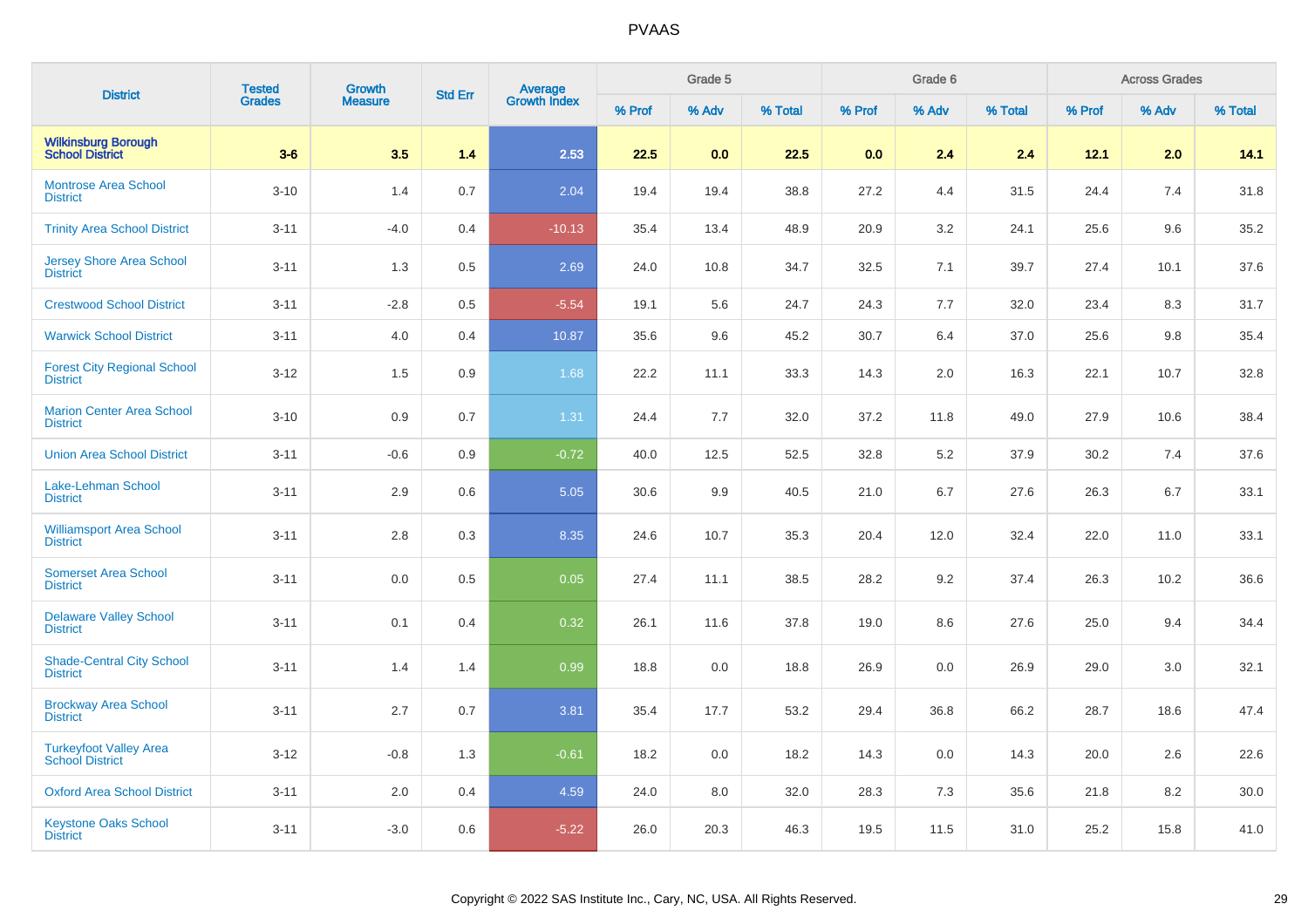| <b>District</b>                                          | <b>Tested</b> | Growth         | <b>Std Err</b> |                                |        | Grade 5 |         |        | Grade 6 |         |        | <b>Across Grades</b> |         |
|----------------------------------------------------------|---------------|----------------|----------------|--------------------------------|--------|---------|---------|--------|---------|---------|--------|----------------------|---------|
|                                                          | <b>Grades</b> | <b>Measure</b> |                | <b>Average</b><br>Growth Index | % Prof | % Adv   | % Total | % Prof | % Adv   | % Total | % Prof | % Adv                | % Total |
| <b>Wilkinsburg Borough</b><br><b>School District</b>     | $3-6$         | 3.5            | 1.4            | 2.53                           | 22.5   | 0.0     | 22.5    | 0.0    | 2.4     | 2.4     | 12.1   | 2.0                  | 14.1    |
| <b>Riverside School District</b>                         | $3 - 11$      | 4.3            | 0.6            | 7.08                           | 18.6   | 7.8     | 26.5    | 13.1   | 7.1     | 20.2    | 19.2   | 7.7                  | 27.0    |
| <b>Abington School District</b>                          | $3 - 10$      | $-3.8$         | 0.3            | $-12.26$                       | 25.7   | 12.4    | 38.1    | 30.8   | 10.8    | 41.6    | 26.9   | 10.4                 | 37.3    |
| <b>Exeter Township School</b><br><b>District</b>         | $3 - 11$      | 2.9            | 0.4            | 7.16                           | 28.6   | 10.1    | 38.7    | 26.9   | 9.0     | 35.9    | 25.7   | 9.5                  | 35.3    |
| <b>Williamsburg Community</b><br><b>School District</b>  | $3 - 11$      | 4.8            | 1.0            | 4.64                           | 25.0   | 12.5    | 37.5    | 34.3   | 8.6     | 42.9    | 28.1   | 8.4                  | 36.4    |
| <b>Cocalico School District</b>                          | $3 - 11$      | 2.0            | 0.4            | 4.68                           | 27.4   | 17.4    | 44.8    | 25.2   | 17.5    | 42.7    | 28.3   | 12.1                 | 40.4    |
| <b>Dover Area School District</b>                        | $3-12$        | $-1.9$         | 0.4            | $-4.86$                        | 24.5   | 8.2     | 32.7    | 24.5   | 3.6     | 28.1    | 24.8   | 10.2                 | 35.0    |
| <b>Curwensville Area School</b><br><b>District</b>       | $3 - 11$      | 1.8            | 0.8            | 2.29                           | 43.9   | 17.1    | 61.0    | 21.4   | 7.1     | 28.6    | 32.0   | 11.2                 | 43.3    |
| <b>Dallastown Area School</b><br><b>District</b>         | $3 - 11$      | 0.6            | 0.3            | 1.77                           | 25.8   | 13.0    | 38.8    | 31.1   | 11.5    | 42.6    | 27.7   | 14.8                 | 42.4    |
| <b>Kennett Consolidated</b><br><b>School District</b>    | $3 - 11$      | 1.3            | 0.4            | 3.21                           | 29.8   | 15.1    | 44.9    | 20.2   | 8.3     | 28.5    | 22.4   | 12.3                 | 34.7    |
| <b>Lakeland School District</b>                          | $3 - 11$      | $-2.1$         | 0.6            | $-3.30$                        | 29.3   | 2.7     | 32.0    | 25.5   | 6.4     | 31.9    | 24.0   | 5.5                  | 29.5    |
| <b>Montoursville Area School</b><br><b>District</b>      | $3 - 12$      | $-1.9$         | 0.5            | $-3.54$                        | 31.1   | 12.9    | 43.9    | 28.8   | 8.0     | 36.8    | 28.2   | 11.2                 | 39.4    |
| <b>West Middlesex Area</b><br><b>School District</b>     | $3 - 10$      | 0.9            | 0.9            | 1.06                           | 21.7   | 21.7    | 43.5    | 39.3   | 4.9     | 44.3    | 30.3   | 7.4                  | 37.7    |
| <b>Upper Moreland Township</b><br><b>School District</b> | $3 - 11$      | $-0.1$         | 0.4            | $-0.12$                        | 28.5   | 10.6    | 39.1    | 16.1   | 10.8    | 26.9    | 23.9   | 11.6                 | 35.5    |
| <b>Midd-West School District</b>                         | $3 - 11$      | 4.5            | 0.6            | 8.11                           | 29.8   | 11.2    | 41.0    | 35.1   | 9.9     | 45.0    | 27.0   | 9.8                  | 36.8    |
| Philadelphia Academy<br><b>Charter School</b>            | $3 - 11$      | $-2.5$         | 0.7            | $-3.55$                        | 22.1   | 6.5     | 28.6    | 25.0   | 7.9     | 32.9    | 24.3   | 9.8                  | 34.2    |
| <b>North Pocono School</b><br><b>District</b>            | $3 - 11$      | $-3.6$         | 0.6            | $-6.40$                        | 34.1   | $6.2\,$ | 40.3    | 12.8   | 1.8     | 14.7    | 27.9   | 10.4                 | 38.3    |
| <b>Greencastle-Antrim School</b><br><b>District</b>      | $3 - 11$      | $-0.1$         | 0.4            | $-0.31$                        | 28.2   | 15.8    | 44.1    | 31.2   | 8.1     | 39.3    | 26.8   | 11.4                 | 38.2    |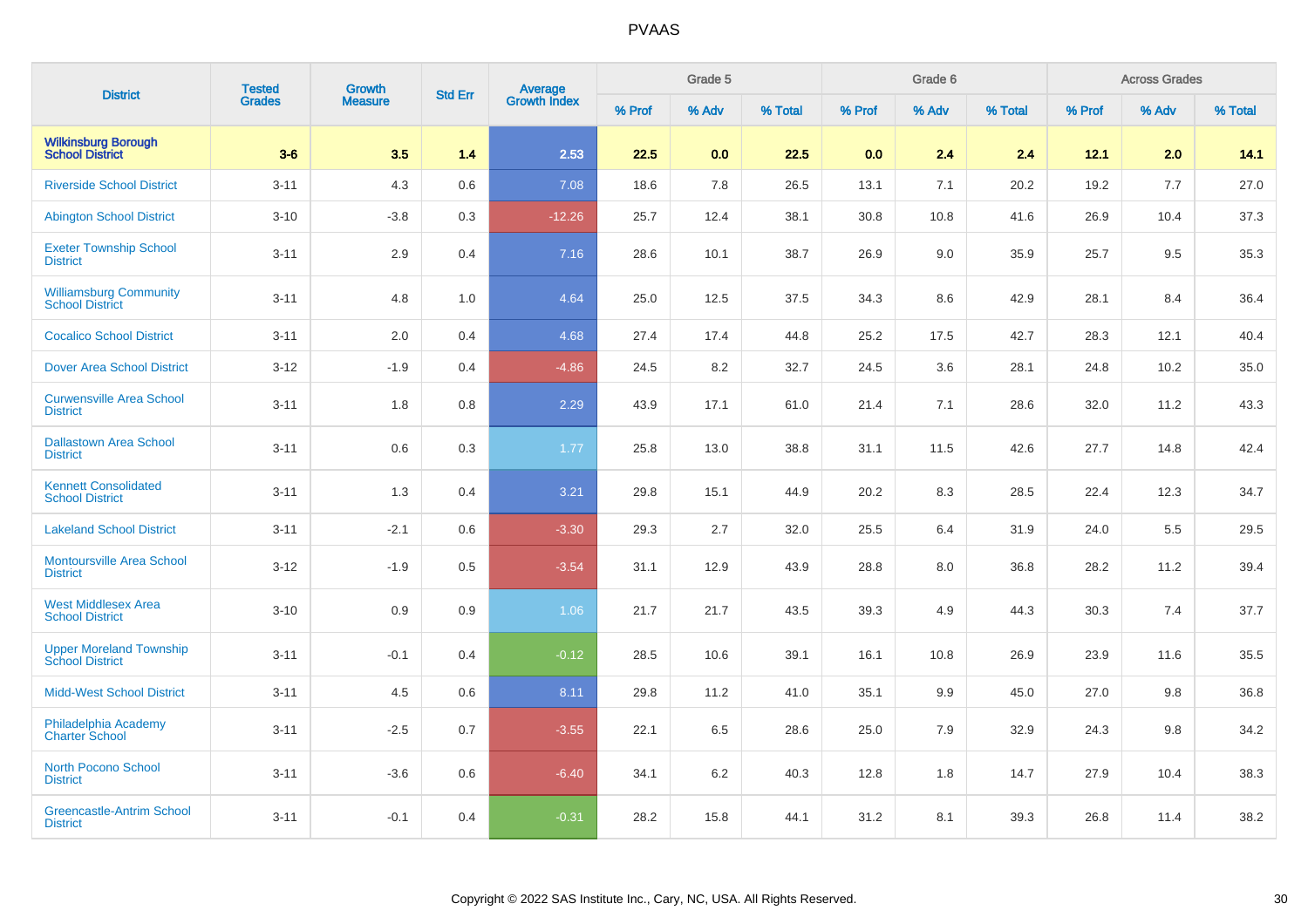| <b>District</b>                                          | <b>Tested</b> | <b>Growth</b>  | <b>Std Err</b> |                                |        | Grade 5 |         |        | Grade 6 |         |        | <b>Across Grades</b> |         |
|----------------------------------------------------------|---------------|----------------|----------------|--------------------------------|--------|---------|---------|--------|---------|---------|--------|----------------------|---------|
|                                                          | <b>Grades</b> | <b>Measure</b> |                | <b>Average</b><br>Growth Index | % Prof | % Adv   | % Total | % Prof | % Adv   | % Total | % Prof | % Adv                | % Total |
| <b>Wilkinsburg Borough<br/>School District</b>           | $3-6$         | 3.5            | 1.4            | 2.53                           | 22.5   | 0.0     | 22.5    | 0.0    | 2.4     | 2.4     | 12.1   | 2.0                  | 14.1    |
| <b>South Butler County School</b><br><b>District</b>     | $3 - 10$      | 0.6            | 0.5            | 1.13                           | 35.1   | 12.8    | 48.0    | 22.9   | 5.0     | 27.9    | 27.0   | 11.2                 | 38.3    |
| <b>Bradford Area School</b><br><b>District</b>           | $3-12$        | 4.4            | 0.5            | 9.21                           | 33.5   | 10.2    | 43.7    | 23.4   | 8.8     | 32.2    | 26.9   | 11.3                 | 38.3    |
| <b>Loyalsock Township School</b><br><b>District</b>      | $3 - 12$      | 3.7            | 0.6            | 6.34                           | 33.0   | 18.3    | 51.3    | 32.6   | 10.2    | 42.9    | 31.1   | 13.2                 | 44.4    |
| <b>Riverside Beaver County</b><br><b>School District</b> | $3 - 11$      | 1.0            | 0.6            | 1.54                           | 21.9   | 12.5    | 34.4    | 23.8   | 4.0     | 27.7    | 28.3   | 10.4                 | 38.7    |
| Pennsylvania Leadership<br><b>Charter School</b>         | $3 - 11$      | $-1.4$         | 0.5            | $-2.93$                        | 24.7   | 11.5    | 36.2    | 24.9   | 6.4     | 31.2    | 23.9   | 12.4                 | 36.4    |
| <b>Wilmington Area School</b><br><b>District</b>         | $3 - 11$      | $-0.8$         | 0.8            | $-0.96$                        | 36.8   | 10.5    | 47.4    | 12.7   | 1.6     | 14.3    | 26.8   | 7.9                  | 34.7    |
| <b>Highlands School District</b>                         | $3 - 11$      | 0.4            | 0.5            | 0.78                           | 20.4   | 4.6     | 25.0    | 16.6   | 1.4     | 17.9    | 20.4   | 5.9                  | 26.3    |
| <b>Mountain View School</b><br><b>District</b>           | $3 - 11$      | 5.6            | 0.8            | 6.82                           | 28.3   | 1.7     | 30.0    | 16.3   | 2.0     | 18.4    | 21.4   | 4.2                  | 25.6    |
| <b>Western Beaver County</b><br><b>School District</b>   | $3 - 11$      | 3.4            | 1.1            | 3.00                           | 12.5   | 12.5    | 25.0    | 32.6   | 11.6    | 44.2    | 26.5   | 9.8                  | 36.3    |
| <b>Upper Merion Area School</b><br><b>District</b>       | $3 - 11$      | $-1.3$         | 0.4            | $-2.87$                        | 34.4   | 16.7    | 51.1    | 27.9   | 11.7    | 39.6    | 26.8   | 17.0                 | 43.8    |
| Northwestern Lehigh<br><b>School District</b>            | $3 - 11$      | 0.6            | 0.5            | 1.24                           | 26.0   | 11.0    | 37.0    | 28.7   | 9.3     | 38.0    | 26.4   | 10.7                 | 37.2    |
| <b>Bangor Area School District</b>                       | $3-12$        | 4.2            | 0.5            | 8.44                           | 20.3   | 24.8    | 45.1    | 26.7   | 14.0    | 40.7    | 27.2   | 17.9                 | 45.2    |
| <b>Wellsboro Area School</b><br><b>District</b>          | $3 - 11$      | 3.0            | 0.6            | 5.05                           | 30.4   | 7.0     | 37.4    | 16.2   | 5.0     | 21.2    | 24.3   | 8.8                  | 33.1    |
| <b>Ferndale Area School</b><br><b>District</b>           | $3 - 10$      | $-0.9$         | 0.9            | $-0.96$                        | 27.3   | 0.0     | 27.3    | 19.5   | 7.3     | 26.8    | 21.3   | 7.9                  | 29.1    |
| <b>Bedford Area School</b><br><b>District</b>            | $3 - 11$      | $3.8\,$        | 0.6            | 6.78                           | 34.4   | 4.2     | 38.7    | 32.2   | 7.8     | 40.0    | 31.3   | 10.5                 | 41.7    |
| <b>West Branch Area School</b><br><b>District</b>        | $3 - 11$      | 0.5            | 0.8            | 0.61                           | 16.1   | 3.2     | 19.4    | 7.8    | 4.7     | 12.5    | 18.7   | 7.8                  | 26.5    |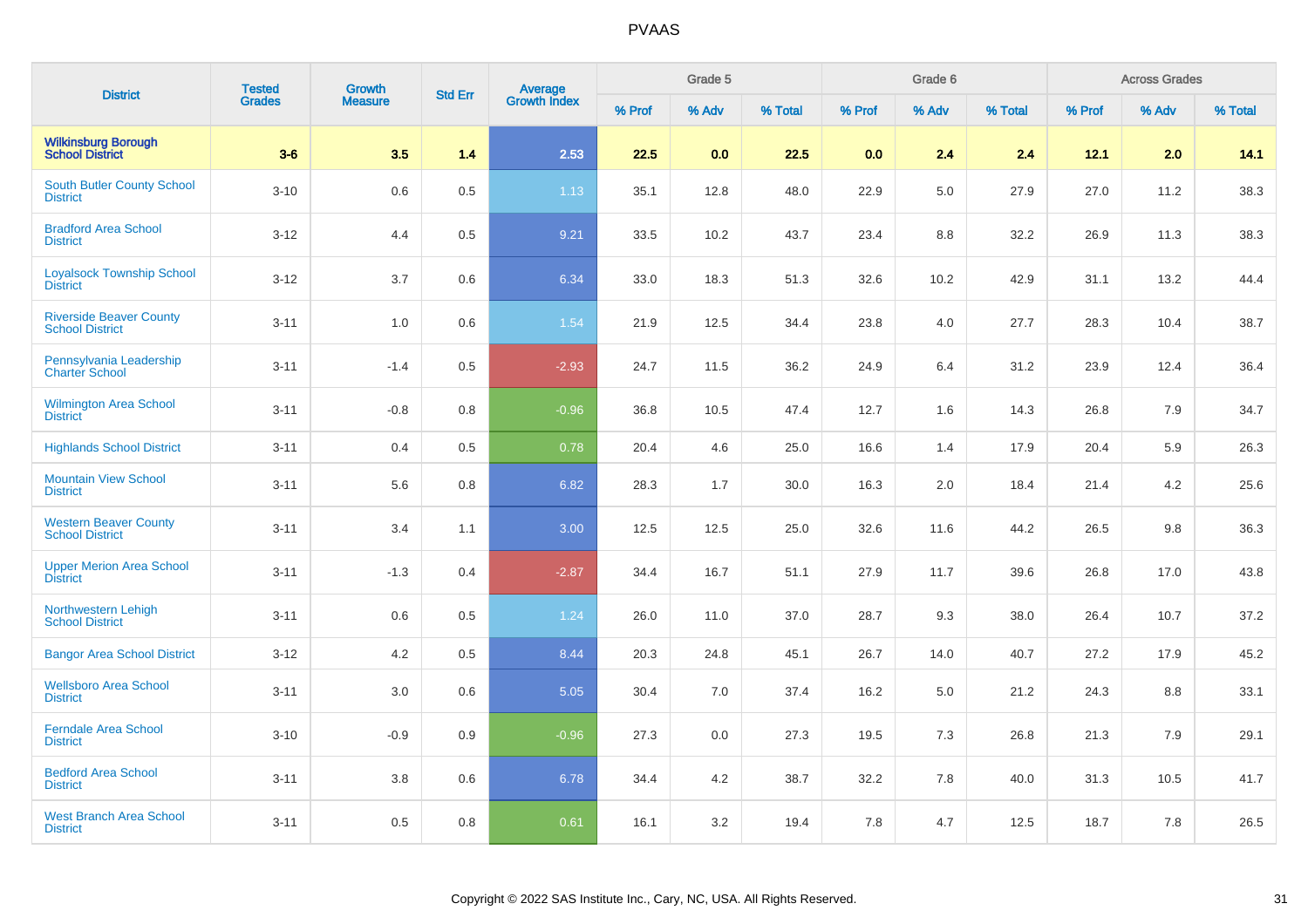| <b>District</b>                                        | <b>Tested</b> | Growth         | <b>Std Err</b> |                                |        | Grade 5 |         |        | Grade 6 |         |        | <b>Across Grades</b> |         |
|--------------------------------------------------------|---------------|----------------|----------------|--------------------------------|--------|---------|---------|--------|---------|---------|--------|----------------------|---------|
|                                                        | <b>Grades</b> | <b>Measure</b> |                | <b>Average</b><br>Growth Index | % Prof | % Adv   | % Total | % Prof | % Adv   | % Total | % Prof | % Adv                | % Total |
| <b>Wilkinsburg Borough</b><br><b>School District</b>   | $3-6$         | 3.5            | 1.4            | 2.53                           | 22.5   | 0.0     | 22.5    | 0.0    | 2.4     | 2.4     | 12.1   | 2.0                  | 14.1    |
| South Side Area School<br><b>District</b>              | $3 - 11$      | 1.2            | 0.8            | 1.62                           | 23.3   | 18.3    | 41.7    | 17.7   | 0.0     | 17.7    | 21.2   | 6.3                  | 27.6    |
| <b>Spring Grove Area School</b><br><b>District</b>     | $3 - 11$      | $-1.9$         | 0.4            | $-4.85$                        | 30.9   | 11.5    | 42.4    | 31.2   | 15.8    | 47.0    | 26.1   | 15.4                 | 41.5    |
| <b>Conestoga Valley School</b><br><b>District</b>      | $3 - 11$      | 4.8            | 0.4            | 12.76                          | 21.3   | 12.6    | 33.8    | 24.9   | 7.7     | 32.7    | 24.2   | 13.5                 | 37.8    |
| <b>Nazareth Area School</b><br><b>District</b>         | $3 - 11$      | $-2.2$         | 0.4            | $-5.78$                        | 30.3   | 13.0    | 43.3    | 27.3   | 13.5    | 40.8    | 28.9   | 10.3                 | 39.2    |
| <b>Laurel School District</b>                          | $3 - 11$      | $-0.4$         | 0.7            | $-0.55$                        | 25.7   | 5.4     | 31.1    | 23.9   | 12.7    | 36.6    | 28.6   | 13.6                 | 42.2    |
| <b>Berlin Brothersvalley</b><br><b>School District</b> | $3 - 11$      | 2.2            | 0.8            | 2.66                           | 34.0   | 15.1    | 49.1    | 21.2   | 3.0     | 24.2    | 25.8   | 10.8                 | 36.6    |
| <b>East Penn School District</b>                       | $3 - 11$      | 0.8            | 0.3            | 3.03                           | 32.6   | 12.6    | 45.2    | 20.7   | 7.8     | 28.4    | 26.4   | 13.0                 | 39.4    |
| <b>Blackhawk School District</b>                       | $3 - 11$      | $-1.6$         | 0.5            | $-3.31$                        | 38.0   | 8.8     | 46.7    | 28.3   | 8.8     | 37.1    | 28.7   | 9.2                  | 37.8    |
| <b>Portage Area School</b><br><b>District</b>          | $3 - 10$      | 0.3            | 0.8            | 0.38                           | 28.6   | 7.1     | 35.7    | 30.0   | 10.0    | 40.0    | 29.8   | 12.9                 | 42.6    |
| Penns Valley Area School<br><b>District</b>            | $3 - 12$      | 5.2            | 0.6            | 8.61                           | 43.9   | 18.4    | 62.2    | 38.8   | 17.5    | 56.3    | 32.5   | 14.3                 | 46.8    |
| <b>Pennridge School District</b>                       | $3 - 10$      | $-1.2$         | 0.3            | $-3.99$                        | 35.5   | 15.4    | 50.9    | 19.1   | 2.9     | 22.0    | 28.5   | 12.0                 | 40.5    |
| <b>Marple Newtown School</b><br><b>District</b>        | $3 - 11$      | $-3.4$         | 0.4            | $-7.77$                        | 36.2   | 21.4    | 57.6    | 31.7   | 20.2    | 51.9    | 32.9   | 20.2                 | 53.1    |
| <b>Plum Borough School</b><br><b>District</b>          | $3 - 11$      | $-3.1$         | 0.4            | $-7.49$                        | 34.5   | 8.4     | 42.9    | 32.3   | 19.5    | 51.8    | 28.8   | 15.8                 | 44.6    |
| <b>Otto-Eldred School District</b>                     | $3 - 11$      | 7.8            | 0.9            | 8.33                           | 23.8   | 28.6    | 52.4    | 45.0   | 12.5    | 57.5    | 28.3   | 13.9                 | 42.2    |
| <b>Beaver Area School District</b>                     | $3 - 10$      | $-4.4$         | 0.6            | $-7.75$                        | 36.2   | 23.8    | 60.0    | 37.3   | 28.8    | 66.1    | 29.2   | 25.6                 | 54.8    |
| <b>North East School District</b>                      | $3 - 11$      | 1.4            | 0.5            | 2.61                           | 33.3   | 9.4     | 42.7    | 23.1   | 9.7     | 32.8    | 29.8   | 12.1                 | 41.8    |
| <b>Kutztown Area School</b><br><b>District</b>         | $3-12$        | $-1.4$         | 0.8            | $-1.80$                        | 40.3   | 11.9    | 52.2    | 24.2   | 3.2     | 27.4    | 30.0   | 13.3                 | 43.3    |
| <b>Fort Leboeuf School District</b>                    | $3 - 11$      | $-0.7$         | 0.5            | $-1.52$                        | 33.8   | 31.2    | 64.9    | 25.7   | 18.8    | 44.4    | 28.5   | 22.7                 | 51.2    |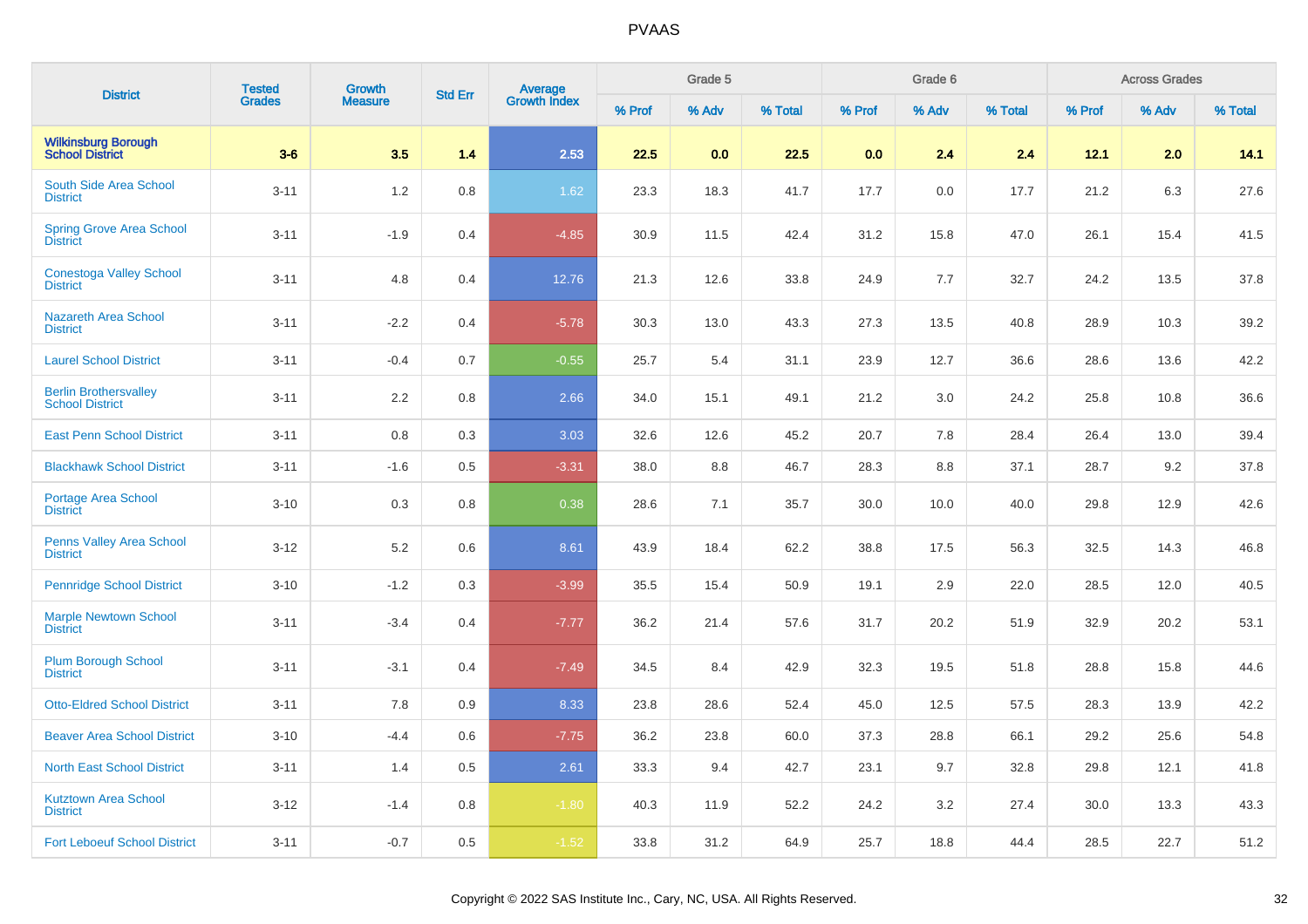| <b>District</b>                                           | <b>Tested</b> | <b>Growth</b>  | <b>Std Err</b> |                                |        | Grade 5 |         |        | Grade 6 |         |        | <b>Across Grades</b> |         |
|-----------------------------------------------------------|---------------|----------------|----------------|--------------------------------|--------|---------|---------|--------|---------|---------|--------|----------------------|---------|
|                                                           | <b>Grades</b> | <b>Measure</b> |                | <b>Average</b><br>Growth Index | % Prof | % Adv   | % Total | % Prof | % Adv   | % Total | % Prof | % Adv                | % Total |
| <b>Wilkinsburg Borough</b><br><b>School District</b>      | $3-6$         | 3.5            | 1.4            | 2.53                           | 22.5   | 0.0     | 22.5    | 0.0    | 2.4     | 2.4     | 12.1   | 2.0                  | 14.1    |
| <b>Circle Of Seasons Charter</b><br>School                | $3-8$         | 12.3           | 1.2            | 10.35                          | 20.0   | 5.7     | 25.7    | 16.7   | 6.7     | 23.3    | 20.9   | 7.9                  | 28.8    |
| <b>Millcreek Township School</b><br><b>District</b>       | $3 - 11$      | 1.1            | 0.3            | 3.51                           | 26.5   | 20.8    | 47.3    | 23.1   | 9.4     | 32.4    | 25.4   | 15.9                 | 41.3    |
| <b>Canon-Mcmillan School</b><br><b>District</b>           | $3 - 11$      | $-1.3$         | 0.3            | $-3.91$                        | 29.4   | 22.3    | 51.7    | 28.2   | 9.8     | 38.0    | 30.0   | 14.6                 | 44.6    |
| <b>Mercer Area School District</b>                        | $3 - 11$      | $-1.2$         | 0.7            | $-1.57$                        | 32.8   | 15.5    | 48.3    | 35.3   | 8.8     | 44.1    | 29.0   | 12.7                 | 41.7    |
| <b>Avon Grove Charter School</b>                          | $3 - 11$      | 1.8            | 0.6            | 3.34                           | 22.1   | 6.6     | 28.7    | 29.9   | 11.7    | 41.6    | 24.3   | 10.2                 | 34.6    |
| <b>Oswayo Valley School</b><br><b>District</b>            | $3 - 12$      | 0.2            | 1.1            | 0.16                           | 27.6   | 20.7    | 48.3    | 25.9   | 7.4     | 33.3    | 30.6   | 20.6                 | 51.2    |
| <b>Eastern York School District</b>                       | $3 - 11$      | $-0.5$         | 0.5            | $-0.97$                        | 29.5   | 11.0    | 40.5    | 23.5   | 6.0     | 29.5    | 24.8   | 10.7                 | 35.4    |
| <b>Centre Learning</b><br><b>Community Charter School</b> | $5-8$         | 4.9            | 2.0            | 2.45                           |        |         |         |        |         |         | 24.1   | 18.5                 | 42.6    |
| Palmyra Area School<br><b>District</b>                    | $3 - 11$      | 0.0            | 0.4            | 0.08                           | 36.2   | 17.5    | 53.8    | 27.2   | 8.3     | 35.4    | 31.5   | 15.7                 | 47.2    |
| <b>Cheltenham School District</b>                         | $3 - 11$      | $-1.7$         | 0.6            | $-2.92$                        | 19.8   | 16.7    | 36.5    | 21.7   | 4.7     | 26.4    | 23.0   | 11.2                 | 34.2    |
| <b>West Chester Area School</b><br><b>District</b>        | $3 - 11$      | $-1.3$         | 0.3            | $-4.83$                        | 35.0   | 18.9    | 53.9    | 29.1   | 9.5     | 38.7    | 32.0   | 17.9                 | 49.8    |
| <b>Glendale School District</b>                           | $3 - 10$      | 1.2            | 0.8            | 1.45                           | 42.9   | 4.8     | 47.6    | 26.4   | 5.7     | 32.1    | 27.0   | 7.8                  | 34.8    |
| Philadelphia Performing<br>Arts Charter School            | $3-9$         | $-0.4$         | 0.7            | $-2.63$                        | 19.2   | 9.0     | 28.2    | 19.6   | 3.6     | 23.2    | 25.2   | 9.7                  | 34.9    |
| <b>Methacton School District</b>                          | $3 - 11$      | $-1.5$         | 0.3            | $-4.40$                        | 30.5   | 14.2    | 44.7    | 28.2   | 9.9     | 38.1    | 30.9   | 13.6                 | 44.5    |
| <b>North Penn School District</b>                         | $3 - 11$      | 0.9            | 0.2            | 3.83                           | 30.6   | 14.1    | 44.6    | 25.7   | 14.1    | 39.7    | 29.6   | 14.0                 | 43.7    |
| <b>Ridgway Area School</b><br><b>District</b>             | $3 - 11$      | 4.4            | 0.8            | 5.42                           | 36.7   | 20.0    | 56.7    | 42.6   | 18.0    | 60.7    | 30.2   | 18.4                 | 48.6    |
| <b>Seneca Valley School</b><br><b>District</b>            | $3 - 11$      | $-2.1$         | 0.3            | $-7.45$                        | 28.8   | 15.8    | 44.6    | 33.8   | 9.8     | 43.6    | 30.0   | 14.4                 | 44.4    |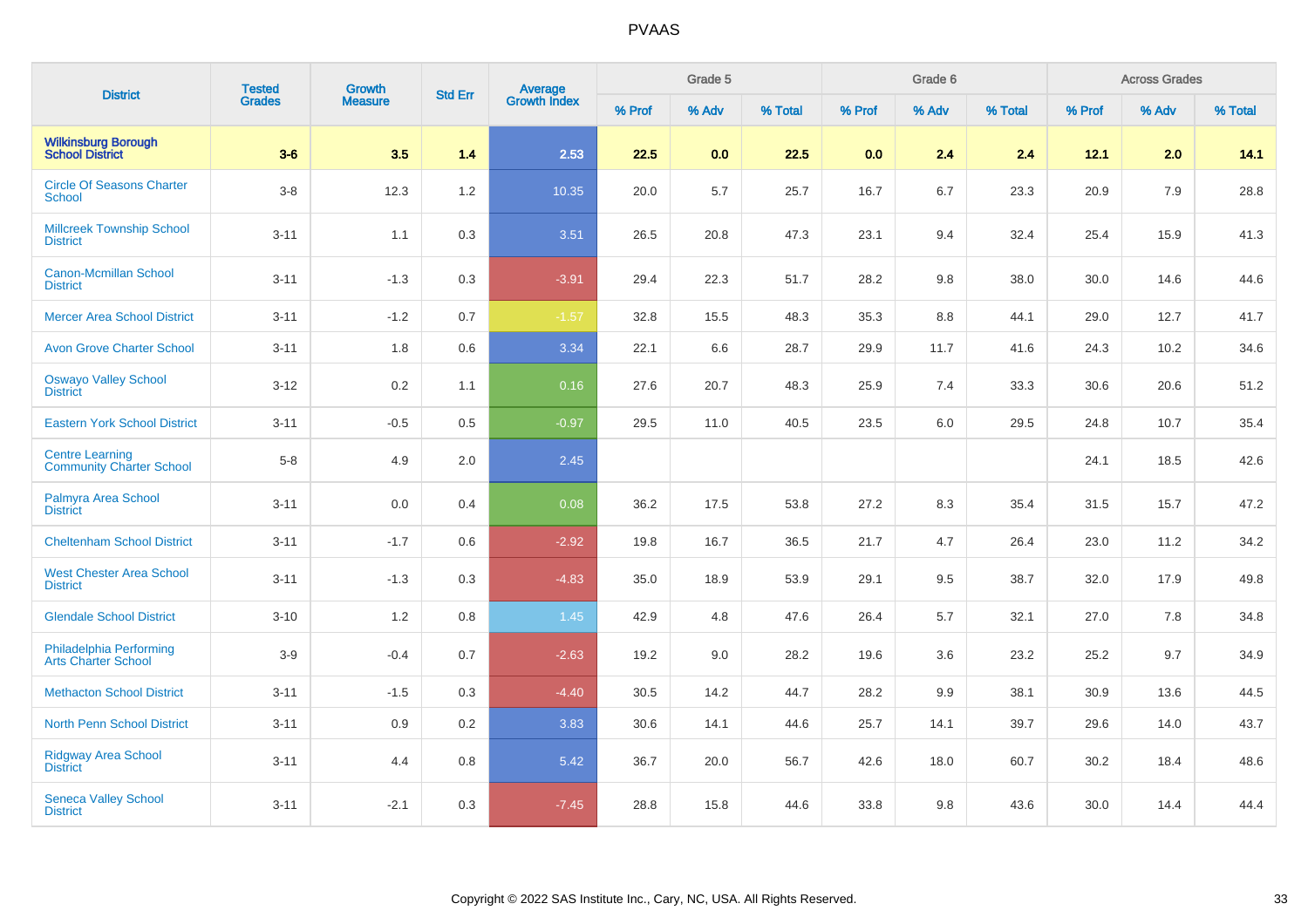| <b>District</b>                                         | <b>Tested</b> | <b>Growth</b>  | <b>Std Err</b> |                         |        | Grade 5 |         |        | Grade 6 |         |        | <b>Across Grades</b> |         |
|---------------------------------------------------------|---------------|----------------|----------------|-------------------------|--------|---------|---------|--------|---------|---------|--------|----------------------|---------|
|                                                         | <b>Grades</b> | <b>Measure</b> |                | Average<br>Growth Index | % Prof | % Adv   | % Total | % Prof | % Adv   | % Total | % Prof | % Adv                | % Total |
| <b>Wilkinsburg Borough<br/>School District</b>          | $3-6$         | 3.5            | 1.4            | 2.53                    | 22.5   | 0.0     | 22.5    | 0.0    | 2.4     | 2.4     | 12.1   | 2.0                  | 14.1    |
| <b>Manheim Township School</b><br><b>District</b>       | $3 - 12$      | $-0.7$         | 0.3            | $-2.18$                 | 29.8   | 17.1    | 46.9    | 33.2   | 23.2    | 56.3    | 28.7   | 21.3                 | 49.9    |
| <b>South Park School District</b>                       | $3 - 11$      | 3.3            | 0.6            | 5.32                    | 33.3   | 11.9    | 45.2    | 27.8   | 11.3    | 39.2    | 28.8   | 10.4                 | 39.2    |
| <b>Penn Manor School District</b>                       | $3 - 11$      | 3.2            | 0.3            | 9.54                    | 33.8   | 14.9    | 48.6    | 28.7   | 15.2    | 43.9    | 31.4   | 16.9                 | 48.2    |
| <b>Wallenpaupack Area</b><br><b>School District</b>     | $3 - 11$      | 0.7            | 0.5            | 1.44                    | 27.0   | 6.1     | 33.1    | 11.1   | 3.7     | 14.8    | 24.0   | 7.0                  | 31.1    |
| <b>York Suburban School</b><br><b>District</b>          | $3 - 11$      | $-1.0$         | 0.5            | $-2.00$                 | 28.6   | 23.2    | 51.7    | 17.1   | 6.5     | 23.6    | 27.3   | 17.9                 | 45.3    |
| <b>Danville Area School</b><br><b>District</b>          | $3 - 11$      | $1.2$          | 0.5            | 2.37                    | 33.8   | 25.6    | 59.4    | 26.4   | 8.3     | 34.7    | 27.8   | 17.7                 | 45.5    |
| <b>Harbor Creek School</b><br><b>District</b>           | $3 - 11$      | $-3.0$         | 0.5            | $-6.14$                 | 35.1   | 17.5    | 52.6    | 35.8   | 14.2    | 50.0    | 32.8   | 17.9                 | 50.6    |
| <b>Palisades School District</b>                        | $3 - 11$      | 1.0            | 0.6            | 1.58                    | 33.3   | 16.7    | 50.0    | 27.6   | 4.1     | 31.6    | 31.4   | 13.6                 | 45.0    |
| <b>Mohawk Area School</b><br><b>District</b>            | $3 - 11$      | 1.9            | 0.6            | 3.19                    | 26.2   | 4.8     | 31.1    | 19.2   | 13.8    | 33.0    | 27.0   | 10.4                 | 37.4    |
| <b>Abington Heights School</b><br><b>District</b>       | $3 - 11$      | $-1.7$         | 0.5            | $-3.75$                 | 29.2   | 13.3    | 42.5    | 21.1   | 6.7     | 27.8    | 30.5   | 14.3                 | 44.8    |
| <b>Moon Area School District</b>                        | $3 - 11$      | $-2.5$         | 0.4            | $-6.69$                 | 32.1   | 15.8    | 48.0    | 26.9   | 9.1     | 36.0    | 29.3   | 16.9                 | 46.2    |
| <b>Clarion-Limestone Area</b><br><b>School District</b> | $3 - 12$      | $-1.1$         | 0.9            | $-1.30$                 | 40.0   | 27.3    | 67.3    | 36.5   | 5.8     | 42.3    | 28.4   | 13.2                 | 41.6    |
| <b>Upper Perkiomen School</b><br><b>District</b>        | $3 - 11$      | 2.0            | 0.4            | 4.82                    | 26.0   | 11.8    | 37.8    | 23.0   | 6.1     | 29.1    | 24.8   | 10.4                 | 35.1    |
| <b>North Hills School District</b>                      | $3 - 11$      | $-3.1$         | 0.4            | $-8.67$                 | 34.1   | 14.0    | 48.1    | 30.1   | 11.4    | 41.5    | 30.4   | 13.8                 | 44.2    |
| <b>Slippery Rock Area School</b><br><b>District</b>     | $3 - 11$      | 1.4            | 0.5            | 2.68                    | 37.0   | 20.5    | 57.5    | 28.6   | 26.3    | 54.9    | 32.4   | 20.5                 | 53.0    |
| <b>Wayne Highlands School</b><br><b>District</b>        | $3 - 11$      | 2.2            | 0.5            | 4.54                    | 36.4   | 14.3    | 50.7    | 31.5   | 11.4    | 43.0    | 29.9   | 16.0                 | 46.0    |
| <b>United School District</b>                           | $3 - 11$      | 0.3            | 0.8            | 0.43                    | 27.0   | 1.6     | 28.6    | 31.8   | 12.7    | 44.4    | 28.1   | 9.4                  | 37.5    |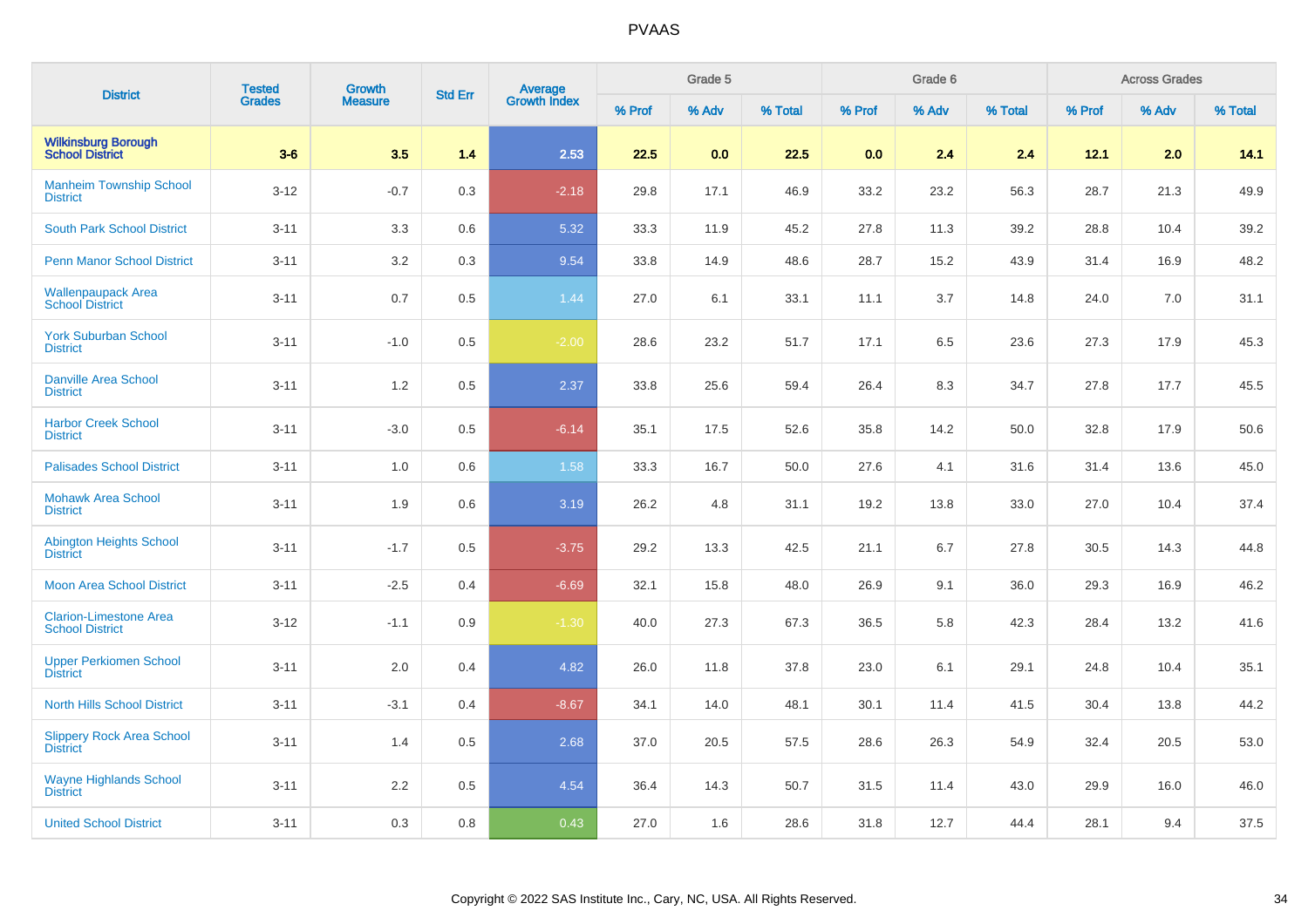| <b>District</b>                                     | <b>Tested</b> | <b>Growth</b>  | <b>Std Err</b> | <b>Average</b><br>Growth Index |        | Grade 5 |         |        | Grade 6 |         |        | <b>Across Grades</b> |         |
|-----------------------------------------------------|---------------|----------------|----------------|--------------------------------|--------|---------|---------|--------|---------|---------|--------|----------------------|---------|
|                                                     | <b>Grades</b> | <b>Measure</b> |                |                                | % Prof | % Adv   | % Total | % Prof | % Adv   | % Total | % Prof | % Adv                | % Total |
| <b>Wilkinsburg Borough</b><br>School District       | $3-6$         | 3.5            | 1.4            | 2.53                           | 22.5   | 0.0     | 22.5    | 0.0    | 2.4     | 2.4     | 12.1   | 2.0                  | 14.1    |
| <b>Austin Area School District</b>                  | $3 - 11$      | 10.1           | 1.6            | 6.38                           | 23.1   | 15.4    | 38.5    | 30.8   | 7.7     | 38.5    | 26.0   | 6.8                  | 32.9    |
| <b>Montgomery Area School</b><br><b>District</b>    | $3 - 11$      | 0.8            | 0.8            | 1.00                           | 25.7   | 10.8    | 36.5    | 29.0   | 30.6    | 59.7    | 28.4   | 13.2                 | 41.6    |
| <b>Mars Area School District</b>                    | $3 - 10$      | 0.5            | 0.4            | 1.16                           | 31.3   | 20.9    | 52.2    | 32.6   | 24.5    | 57.1    | 32.3   | 21.1                 | 53.4    |
| <b>Owen J Roberts School</b><br><b>District</b>     | $3 - 11$      | $-3.2$         | 0.3            | $-9.54$                        | 35.7   | 21.9    | 57.7    | 29.6   | 17.3    | 46.9    | 31.9   | 16.7                 | 48.6    |
| <b>Annville-Cleona School</b><br><b>District</b>    | $3 - 12$      | 0.4            | 0.6            | 0.68                           | 33.8   | 12.5    | 46.2    | 16.7   | 2.1     | 18.8    | 27.5   | 9.4                  | 36.9    |
| <b>Souderton Area School</b><br><b>District</b>     | $3 - 11$      | 0.8            | 0.3            | 2.50                           | 35.8   | 26.1    | 61.9    | 29.8   | 8.6     | 38.4    | 30.8   | 18.3                 | 49.1    |
| <b>Chestnut Ridge School</b><br><b>District</b>     | $3 - 12$      | 4.2            | 0.6            | 6.77                           | 30.4   | 6.5     | 37.0    | 22.2   | 3.7     | 25.9    | 26.7   | 9.7                  | 36.4    |
| <b>Fairview School District</b>                     | $3 - 11$      | $-0.6$         | 0.5            | $-1.14$                        | 31.8   | 12.7    | 44.4    | 24.8   | 11.3    | 36.1    | 32.4   | 15.4                 | 47.7    |
| <b>Hempfield School District</b>                    | $3 - 11$      | 3.5            | 0.3            | 11.50                          | 32.6   | 14.9    | 47.5    | 27.8   | 18.0    | 45.8    | 27.9   | 18.3                 | 46.2    |
| <b>Grove City Area School</b><br><b>District</b>    | $3 - 12$      | $-0.0$         | 0.6            | $-0.00$                        | 21.8   | 16.8    | 38.6    | 29.0   | 12.1    | 41.1    | 27.6   | 16.8                 | 44.3    |
| <b>Haverford Township School</b><br><b>District</b> | $3 - 11$      | $-0.7$         | 0.3            | $-2.32$                        | 30.7   | 27.3    | 58.0    | 26.4   | 15.0    | 41.4    | 31.6   | 23.1                 | 54.7    |
| <b>Northern Potter School</b><br><b>District</b>    | $3 - 12$      | 2.0            | 1.1            | 1.81                           | 26.7   | 3.3     | 30.0    | 9.3    | 2.3     | 11.6    | 18.7   | 7.4                  | 26.1    |
| <b>Hollidaysburg Area School</b><br><b>District</b> | $3 - 11$      | 2.9            | 0.4            | 7.22                           | 33.2   | 16.0    | 49.2    | 26.4   | 12.8    | 39.2    | 28.7   | 12.7                 | 41.4    |
| <b>New Hope-Solebury School</b><br><b>District</b>  | $3 - 11$      | 4.2            | 0.6            | 6.75                           | 40.4   | 25.5    | 66.0    | 41.2   | 11.8    | 52.9    | 36.8   | 21.0                 | 57.8    |
| <b>Central Bucks School</b><br><b>District</b>      | $3 - 11$      | 0.2            | 0.2            | $1.25$                         | 36.0   | 18.4    | 54.4    | 31.8   | 16.6    | 48.4    | 32.0   | 16.6                 | 48.6    |
| <b>Bethel Park School District</b>                  | $3 - 11$      | $-0.2$         | 0.4            | $-0.56$                        | 31.6   | 17.7    | 49.3    | 27.0   | 17.1    | 44.1    | 30.4   | 17.5                 | 48.0    |
| <b>Boyertown Area School</b><br><b>District</b>     | $3 - 11$      | $-2.5$         | 0.3            | $-7.13$                        | 29.0   | 8.5     | 37.4    | 24.6   | 4.6     | 29.2    | 29.1   | 9.0                  | 38.2    |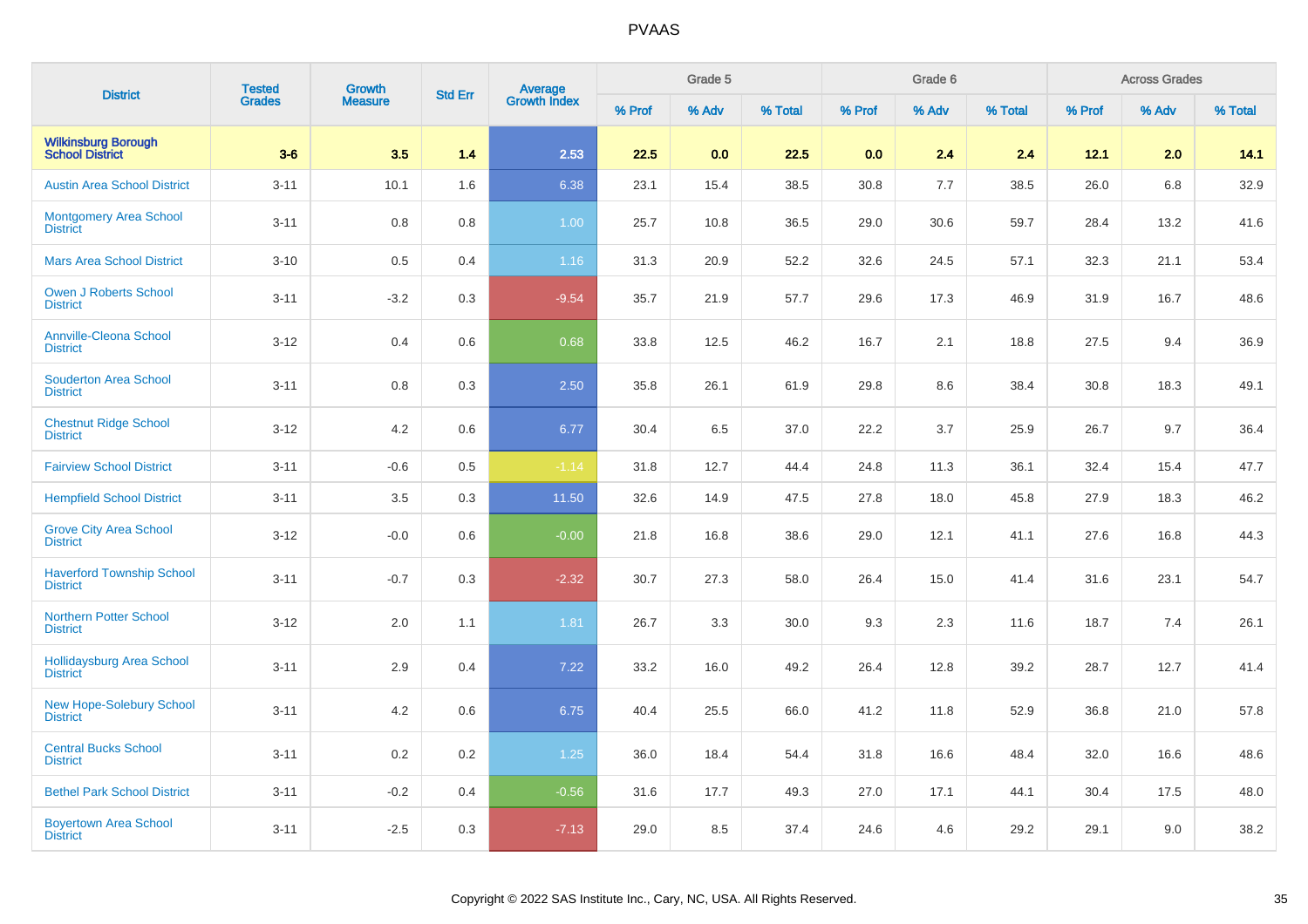| <b>District</b>                                              | <b>Tested</b> | Growth<br><b>Measure</b> | <b>Std Err</b> | <b>Average</b><br>Growth Index |        | Grade 5 |         |        | Grade 6 |         | <b>Across Grades</b> |       |         |
|--------------------------------------------------------------|---------------|--------------------------|----------------|--------------------------------|--------|---------|---------|--------|---------|---------|----------------------|-------|---------|
|                                                              | <b>Grades</b> |                          |                |                                | % Prof | % Adv   | % Total | % Prof | % Adv   | % Total | % Prof               | % Adv | % Total |
| <b>Wilkinsburg Borough</b><br><b>School District</b>         | $3-6$         | 3.5                      | 1.4            | 2.53                           | 22.5   | 0.0     | 22.5    | 0.0    | 2.4     | 2.4     | 12.1                 | 2.0   | 14.1    |
| <b>Young Scholars Of Central</b><br><b>PA Charter School</b> | $3-8$         | 1.7                      | 1.2            | 1.43                           | 31.8   | 9.1     | 40.9    | 8.0    | 4.0     | 12.0    | 21.7                 | 11.1  | 32.8    |
| Southern Columbia Area<br><b>School District</b>             | $3 - 11$      | 1.8                      | 0.7            | 2.83                           | 34.7   | 9.7     | 44.4    | 18.8   | 5.2     | 24.0    | 28.0                 | 10.6  | 38.6    |
| <b>Lampeter-Strasburg School</b><br><b>District</b>          | $3 - 12$      | $-0.2$                   | 0.4            | $-0.49$                        | 38.6   | 13.5    | 52.2    | 32.4   | 4.9     | 37.2    | 34.5                 | 12.8  | 47.4    |
| <b>Saucon Valley School</b><br><b>District</b>               | $3 - 11$      | 6.7                      | 0.5            | 12.55                          | 32.0   | 25.4    | 57.4    | 33.6   | 11.0    | 44.5    | 31.2                 | 18.8  | 50.0    |
| <b>Council Rock School</b><br><b>District</b>                | $3 - 11$      | $-0.6$                   | 0.2            | $-2.58$                        | 30.5   | 16.8    | 47.3    | 33.6   | 14.1    | 47.6    | 31.0                 | 18.6  | 49.7    |
| <b>Girard School District</b>                                | $3 - 11$      | 0.0                      | 0.6            | 0.04                           | 33.9   | 15.2    | 49.1    | 27.4   | 13.7    | 41.0    | 25.6                 | 18.0  | 43.6    |
| <b>Hempfield Area School</b><br><b>District</b>              | $3 - 12$      | 2.3                      | 0.3            | 7.58                           | 34.6   | 13.8    | 48.4    | 24.6   | 14.9    | 39.6    | 30.5                 | 16.4  | 46.9    |
| <b>Great Valley School District</b>                          | $3 - 11$      | 0.1                      | 0.4            | 0.20                           | 31.0   | 24.2    | 55.2    | 38.1   | 8.6     | 46.6    | 31.1                 | 20.1  | 51.2    |
| <b>Perkiomen Valley School</b><br><b>District</b>            | $3 - 11$      | $-0.2$                   | 0.3            | $-0.74$                        | 35.2   | 22.4    | 57.5    | 21.5   | 11.3    | 32.7    | 30.6                 | 16.6  | 47.1    |
| <b>Forbes Road School District</b>                           | $3 - 11$      | $-5.7$                   | 1.4            | $-4.13$                        | 38.7   | 3.2     | 41.9    | 26.7   | 0.0     | 26.7    | 31.9                 | 2.9   | 34.8    |
| <b>Twin Valley School District</b>                           | $3-12$        | 1.9                      | 0.4            | 4.23                           | 37.8   | 14.0    | 51.9    | 28.6   | 8.2     | 36.9    | 32.2                 | 17.8  | 50.0    |
| <b>Deer Lakes School District</b>                            | $3 - 11$      | 1.8                      | 0.6            | 3.25                           | 21.1   | 6.5     | 27.6    | 24.4   | 10.6    | 35.0    | 26.2                 | 10.7  | 36.9    |
| <b>Bellwood-Antis School</b><br><b>District</b>              | $3 - 10$      | 2.2                      | 0.6            | 3.36                           | 18.9   | 4.4     | 23.3    | 12.4   | 9.0     | 21.4    | 21.6                 | 9.9   | 31.5    |
| <b>Muncy School District</b>                                 | $3 - 11$      | 2.4                      | 0.7            | 3.35                           | 36.7   | 8.3     | 45.0    | 32.5   | 14.3    | 46.8    | 31.5                 | 13.1  | 44.6    |
| Selinsgrove Area School<br><b>District</b>                   | $3 - 12$      | 4.7                      | 0.5            | 10.17                          | 26.0   | 6.1     | 32.0    | 32.0   | 17.0    | 49.0    | 25.8                 | 14.6  | 40.4    |
| <b>State College Area School</b><br><b>District</b>          | $3 - 11$      | 0.6                      | 0.4            | 1.70                           | 29.6   | 33.7    | 63.3    | 27.4   | 15.3    | 42.7    | 29.0                 | 27.0  | 56.1    |
| <b>Wallingford-Swarthmore</b><br><b>School District</b>      | $3 - 10$      | 0.4                      | 0.4            | 1.02                           | 38.3   | 33.9    | 72.2    | 29.9   | 20.5    | 50.4    | 33.9                 | 27.8  | 61.7    |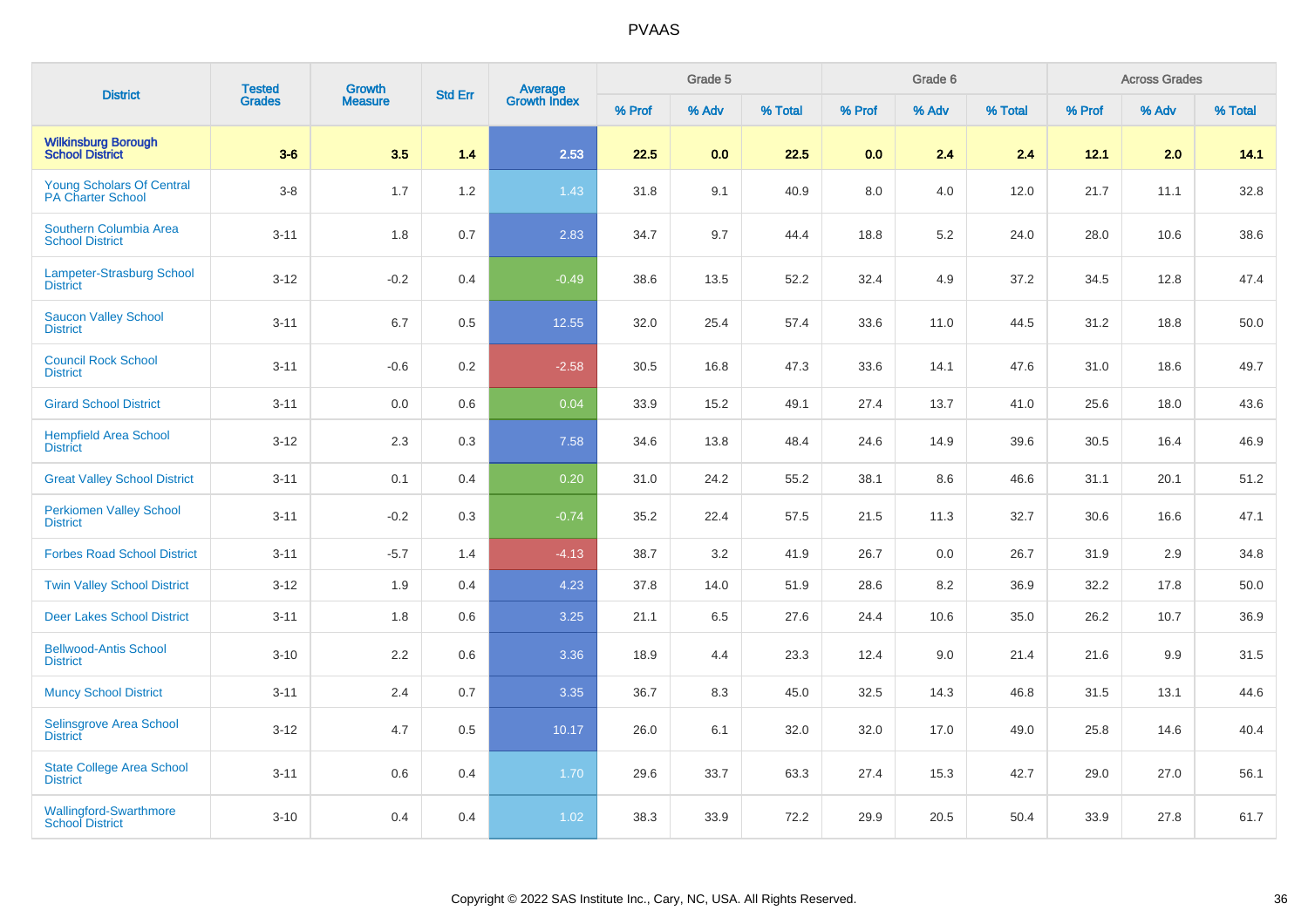| <b>District</b>                                          | <b>Tested</b> | Growth<br><b>Measure</b> | <b>Std Err</b> | <b>Average</b><br>Growth Index |        | Grade 5 |         |        | Grade 6 |         | <b>Across Grades</b> |       |         |
|----------------------------------------------------------|---------------|--------------------------|----------------|--------------------------------|--------|---------|---------|--------|---------|---------|----------------------|-------|---------|
|                                                          | <b>Grades</b> |                          |                |                                | % Prof | % Adv   | % Total | % Prof | % Adv   | % Total | % Prof               | % Adv | % Total |
| <b>Wilkinsburg Borough</b><br><b>School District</b>     | $3-6$         | 3.5                      | 1.4            | 2.53                           | 22.5   | 0.0     | 22.5    | 0.0    | 2.4     | 2.4     | 12.1                 | 2.0   | 14.1    |
| <b>Avonworth School District</b>                         | $3 - 10$      | 2.8                      | 0.5            | 5.25                           | 33.8   | 25.5    | 59.3    | 37.7   | 12.3    | 50.0    | 35.2                 | 20.0  | 55.2    |
| <b>Parkland School District</b>                          | $3 - 11$      | $-3.5$                   | 0.3            | $-13.25$                       | 33.6   | 26.4    | 60.0    | 33.4   | 15.9    | 49.3    | 30.8                 | 24.1  | 54.9    |
| <b>Franklin Regional School</b><br><b>District</b>       | $3 - 11$      | 0.3                      | 0.4            | 0.65                           | 39.6   | 22.0    | 61.7    | 33.2   | 19.3    | 52.5    | 31.7                 | 25.0  | 56.7    |
| <b>Colonial School District</b>                          | $3 - 11$      | $-0.9$                   | 0.3            | $-2.58$                        | 32.7   | 27.3    | 60.0    | 35.6   | 15.3    | 50.9    | 31.5                 | 21.3  | 52.8    |
| <b>Indiana Area School District</b>                      | $3 - 11$      | 1.8                      | 0.4            | 4.10                           | 29.3   | 17.7    | 47.0    | 23.9   | 11.7    | 35.5    | 30.1                 | 15.1  | 45.2    |
| <b>Springfield School District</b>                       | $3 - 11$      | $-3.6$                   | 0.4            | $-10.34$                       | 35.0   | 20.1    | 55.1    | 30.6   | 7.7     | 38.4    | 33.8                 | 18.4  | 52.2    |
| <b>Freeport Area School</b><br><b>District</b>           | $3 - 10$      | 0.9                      | 0.5            | 1.60                           | 30.5   | 9.9     | 40.5    | 26.6   | 15.3    | 41.9    | 29.3                 | 13.4  | 42.8    |
| <b>East Lycoming School</b><br><b>District</b>           | $3 - 11$      | 2.6                      | 0.6            | 4.75                           | 36.1   | 23.5    | 59.7    | 26.2   | 26.2    | 52.3    | 31.5                 | 19.5  | 51.0    |
| <b>Central Columbia School</b><br><b>District</b>        | $3 - 12$      | 3.8                      | 0.5            | 7.42                           | 30.5   | 25.2    | 55.6    | 28.2   | 25.2    | 53.3    | 32.6                 | 22.1  | 54.7    |
| <b>Quaker Valley School</b><br><b>District</b>           | $3 - 11$      | 0.6                      | 0.5            | 1.08                           | 36.4   | 23.6    | 60.0    | 32.5   | 20.8    | 53.3    | 34.0                 | 24.3  | 58.3    |
| <b>Cumberland Valley School</b><br><b>District</b>       | $3 - 12$      | 3.8                      | 0.2            | 15.85                          | 33.5   | 27.3    | 60.8    | 31.4   | 13.8    | 45.2    | 30.7                 | 22.4  | 53.2    |
| <b>Kane Area School District</b>                         | $3 - 10$      | 3.7                      | 0.7            | 5.17                           | 21.1   | 19.7    | 40.8    | 14.1   | 3.1     | 17.2    | 21.5                 | 9.0   | 30.4    |
| <b>Lower Moreland Township</b><br><b>School District</b> | $3 - 11$      | 2.2                      | 0.5            | 4.65                           | 27.3   | 27.3    | 54.6    | 38.8   | 19.4    | 58.2    | 32.4                 | 17.7  | 50.0    |
| <b>West Allegheny School</b><br><b>District</b>          | $3 - 12$      | 1.0                      | 0.4            | 2.40                           | 32.7   | 40.9    | 73.6    | 33.6   | 21.4    | 55.0    | 31.3                 | 30.8  | 62.1    |
| <b>Garnet Valley School</b><br><b>District</b>           | $3 - 10$      | $-2.1$                   | 0.4            | $-5.78$                        | 26.5   | 22.8    | 49.3    | 30.8   | 18.2    | 49.0    | 29.2                 | 18.6  | 47.8    |
| <b>General Mclane School</b><br><b>District</b>          | $3 - 11$      | 3.9                      | 0.5            | 7.89                           | 36.9   | 15.4    | 52.4    | 27.3   | 12.4    | 39.8    | 30.2                 | 16.6  | 46.8    |
| <b>Conemaugh Township Area</b><br><b>School District</b> | $3 - 12$      | $-1.5$                   | 0.8            | $-2.00$                        | 51.6   | 22.6    | 74.2    | 23.0   | 16.4    | 39.3    | 34.8                 | 23.6  | 58.4    |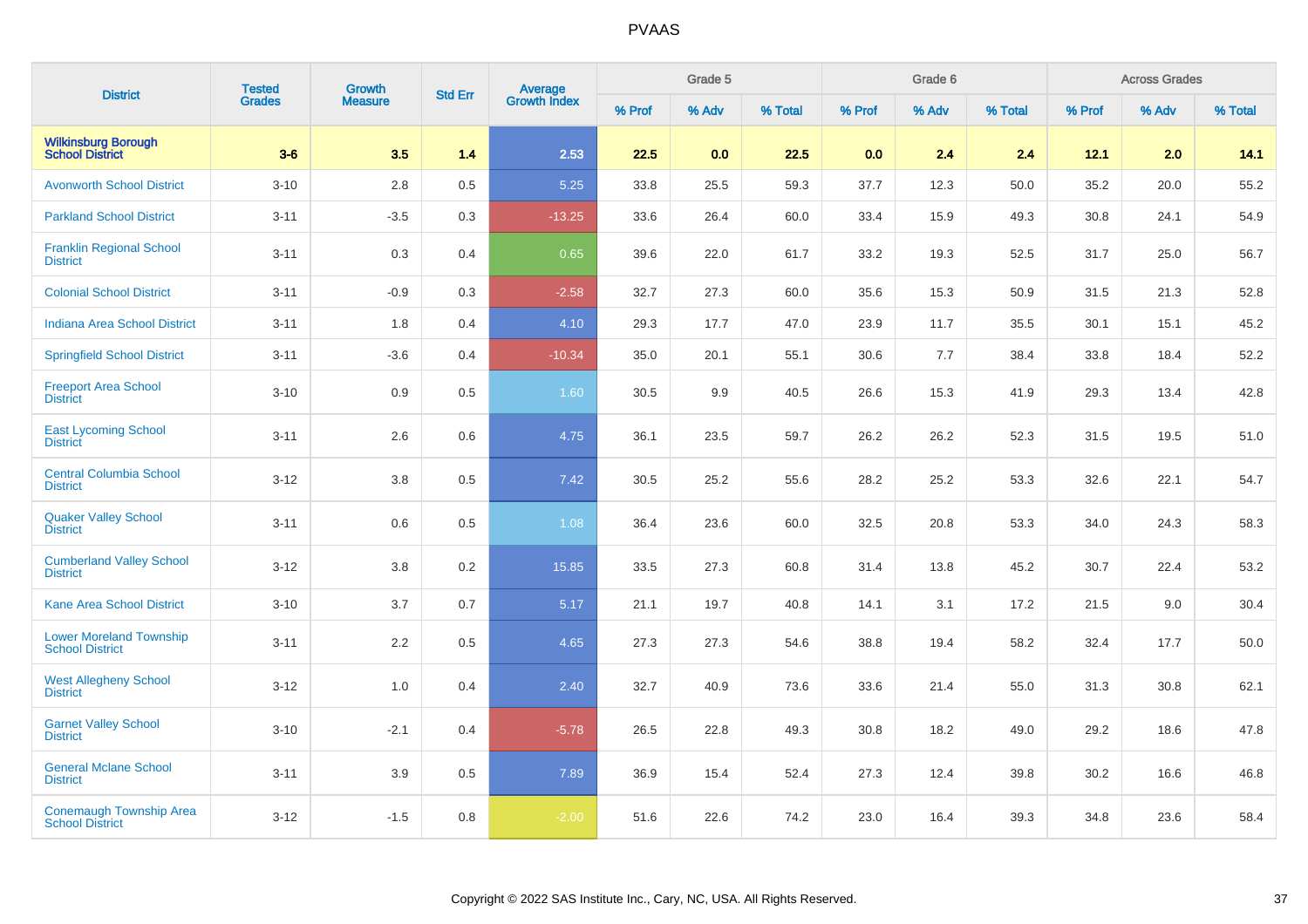| <b>District</b>                                         | <b>Tested</b> | <b>Growth</b><br><b>Measure</b> | <b>Std Err</b> | <b>Average</b><br>Growth Index |        | Grade 5 |         |        | Grade 6 |         | <b>Across Grades</b> |       |         |
|---------------------------------------------------------|---------------|---------------------------------|----------------|--------------------------------|--------|---------|---------|--------|---------|---------|----------------------|-------|---------|
|                                                         | <b>Grades</b> |                                 |                |                                | % Prof | % Adv   | % Total | % Prof | % Adv   | % Total | % Prof               | % Adv | % Total |
| <b>Wilkinsburg Borough</b><br><b>School District</b>    | $3-6$         | 3.5                             | 1.4            | 2.53                           | 22.5   | 0.0     | 22.5    | 0.0    | 2.4     | 2.4     | 12.1                 | 2.0   | 14.1    |
| <b>Springfield Township</b><br><b>School District</b>   | $3 - 11$      | 1.7                             | 0.5            | 3.63                           | 31.3   | 12.3    | 43.6    | 26.9   | 11.1    | 38.0    | 33.1                 | 15.4  | 48.5    |
| <b>Hermitage School District</b>                        | $3 - 12$      | $1.0\,$                         | 0.5            | 1.94                           | 39.7   | 7.8     | 47.5    | 34.3   | 21.7    | 55.9    | 33.8                 | 16.8  | 50.6    |
| Spring-Ford Area School<br><b>District</b>              | $3 - 11$      | 1.6                             | 0.3            | 5.87                           | 36.6   | 13.0    | 49.6    | 33.2   | 16.5    | 49.7    | 34.2                 | 19.2  | 53.4    |
| <b>Greater Latrobe School</b><br><b>District</b>        | $3 - 11$      | 1.6                             | 0.4            | 3.89                           | 36.4   | 15.5    | 51.9    | 37.0   | 5.3     | 42.3    | 34.1                 | 15.0  | 49.1    |
| <b>Wissahickon School District</b>                      | $3 - 10$      | $-0.4$                          | 0.3            | $-1.33$                        | 32.3   | 30.1    | 62.4    | 34.5   | 16.2    | 50.7    | 30.3                 | 27.2  | 57.4    |
| <b>Richland School District</b>                         | $3 - 11$      | 3.8                             | 0.6            | 6.45                           | 40.8   | 21.4    | 62.1    | 40.4   | 10.6    | 51.1    | 36.6                 | 16.5  | 53.1    |
| <b>Penn-Trafford School</b><br><b>District</b>          | $3 - 11$      | $-3.6$                          | 0.4            | $-9.37$                        | 40.3   | 24.6    | 64.9    | 36.1   | 20.9    | 57.0    | 34.4                 | 21.1  | 55.5    |
| <b>Rose Tree Media School</b><br><b>District</b>        | $3 - 10$      | $-1.7$                          | 0.4            | $-4.23$                        | 29.7   | 19.6    | 49.3    | 31.4   | 15.3    | 46.7    | 31.5                 | 20.2  | 51.8    |
| Downingtown Area School<br><b>District</b>              | $3 - 11$      | $-1.3$                          | 0.3            | $-3.81$                        | 40.5   | 24.2    | 64.7    | 28.9   | 24.6    | 53.5    | 36.8                 | 25.9  | 62.7    |
| Southern Lehigh School<br><b>District</b>               | $3 - 11$      | $-1.1$                          | 0.4            | $-2.36$                        | 33.9   | 21.0    | 54.8    | 28.3   | 16.8    | 45.1    | 35.0                 | 20.7  | 55.8    |
| Mt Lebanon School District                              | $3 - 11$      | $-2.1$                          | 0.4            | $-5.86$                        | 39.7   | 34.6    | 74.3    | 42.0   | 15.7    | 57.7    | 36.2                 | 29.4  | 65.5    |
| <b>Unionville-Chadds Ford</b><br><b>School District</b> | $3 - 11$      | 0.5                             | 0.4            | 1.38                           | 38.8   | 29.9    | 68.7    | 38.4   | 17.1    | 55.5    | 36.9                 | 27.5  | 64.4    |
| <b>Pine-Richland School</b><br><b>District</b>          | $3 - 11$      | $-1.8$                          | 0.3            | $-5.32$                        | 35.0   | 21.7    | 56.7    | 35.6   | 11.5    | 47.1    | 34.9                 | 21.2  | 56.1    |
| <b>North Allegheny School</b><br><b>District</b>        | $3 - 11$      | 0.3                             | 0.3            | 1.31                           | 38.5   | 35.1    | 73.5    | 35.2   | 13.4    | 48.6    | 34.1                 | 26.8  | 60.9    |
| <b>Avon Grove School District</b>                       | $3 - 10$      | 0.8                             | 0.4            | 2.09                           | 28.6   | 23.2    | 51.8    | 30.5   | 19.3    | 49.8    | 30.8                 | 18.2  | 49.0    |
| <b>Montour School District</b>                          | $3 - 11$      | $5.0\,$                         | 0.4            | 11.10                          | 31.8   | 25.1    | 57.0    | 30.6   | 24.5    | 55.1    | 31.2                 | 26.8  | 58.1    |
| <b>Norwin School District</b>                           | $3 - 11$      | $-0.5$                          | 0.3            | $-1.39$                        | 31.7   | 25.2    | 56.9    | 37.2   | 20.7    | 58.0    | 36.5                 | 21.0  | 57.4    |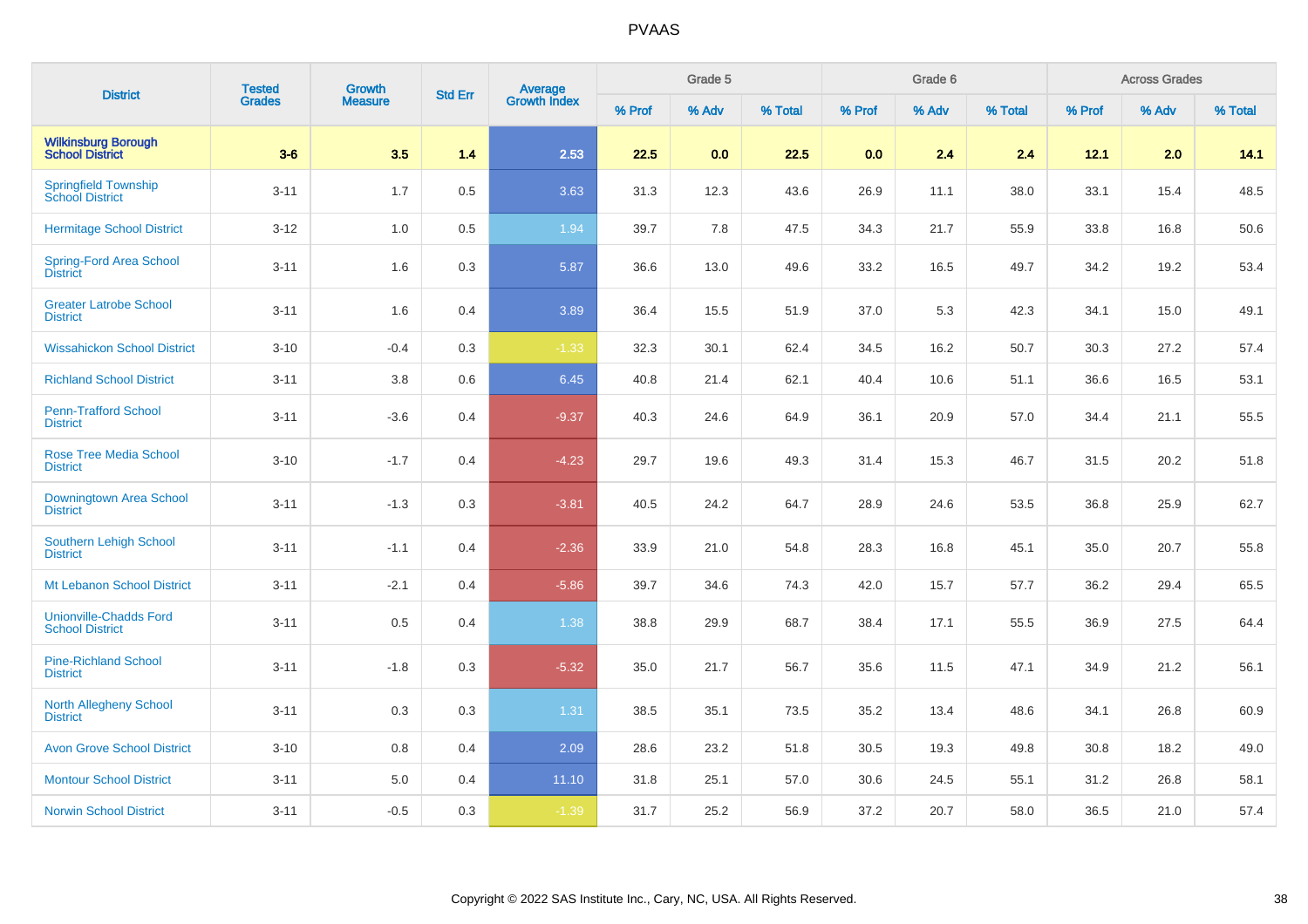| <b>District</b>                                      | <b>Tested</b> | <b>Growth</b><br><b>Measure</b>                                     | <b>Std Err</b> | <b>Average</b><br>Growth Index | Grade 5 |       |         |        | Grade 6 |         | <b>Across Grades</b> |       |         |
|------------------------------------------------------|---------------|---------------------------------------------------------------------|----------------|--------------------------------|---------|-------|---------|--------|---------|---------|----------------------|-------|---------|
|                                                      | Grades        |                                                                     |                |                                | % Prof  | % Adv | % Total | % Prof | % Adv   | % Total | % Prof               | % Adv | % Total |
| <b>Wilkinsburg Borough</b><br>School District        | $3-6$         | 3.5                                                                 | 1.4            | 2.53                           | 22.5    | 0.0   | 22.5    | 0.0    | 2.4     | 2.4     | 12.1                 | 2.0   | 14.1    |
| South Fayette Township<br><b>School District</b>     | $3 - 11$      | 0.2                                                                 | 0.4            | 0.46                           | 37.5    | 23.5  | 61.0    | 40.8   | 18.4    | 59.2    | 35.4                 | 28.3  | 63.7    |
| <b>Hampton Township School</b><br><b>District</b>    | $3 - 11$      | $0.5\,$                                                             | 0.4            | 1.19                           | 33.5    | 35.2  | 68.7    | 30.6   | 12.9    | 43.6    | 33.4                 | 29.9  | 63.3    |
| <b>Upper Dublin School</b><br><b>District</b>        | $3-12$        | 0.6                                                                 | 0.4            | 1.43                           | 41.8    | 29.3  | 71.1    | 38.5   | 24.8    | 63.3    | 35.7                 | 29.8  | 65.5    |
| <b>Peters Township School</b><br><b>District</b>     | $3 - 11$      | $0.5\,$                                                             | 0.4            | 1.39                           | 37.8    | 32.6  | 70.4    | 35.7   | 24.9    | 60.6    | 35.8                 | 30.6  | 66.3    |
| <b>Lewisburg Area School</b><br><b>District</b>      | $3 - 11$      | 6.7                                                                 | 0.6            | 12.13                          | 33.6    | 28.3  | 62.0    | 40.0   | 24.2    | 64.2    | 31.0                 | 30.1  | 61.1    |
| <b>Fox Chapel Area School</b><br><b>District</b>     | $3 - 11$      | 1.4                                                                 | 0.4            | 3.66                           | 35.9    | 45.1  | 81.0    | 31.9   | 28.4    | 60.2    | 30.3                 | 40.6  | 70.9    |
| <b>Lower Merion School</b><br><b>District</b>        | $3 - 11$      | 3.3                                                                 | 0.3            | 12.62                          | 27.6    | 48.2  | 75.8    | 31.4   | 37.3    | 68.6    | 31.2                 | 40.9  | 72.2    |
| <b>Derry Township School</b><br><b>District</b>      | $3 - 10$      | 4.3                                                                 | 1.3            | 3.36                           | 39.1    | 28.5  | 67.6    | 51.5   | 21.2    | 72.7    | 37.5                 | 30.3  | 67.8    |
| <b>Tredyffrin-Easttown School</b><br><b>District</b> | $3 - 10$      | 1.9                                                                 | 0.4            | 4.37                           | 36.2    | 36.2  | 72.4    | 36.8   | 28.2    | 65.0    | 33.6                 | 38.6  | 72.2    |
| <b>Radnor Township School</b><br><b>District</b>     | $3 - 12$      | 4.4                                                                 | 0.4            | 10.31                          | 34.0    | 41.4  | 75.4    | 41.7   | 25.4    | 67.1    | 36.8                 | 31.8  | 68.6    |
| <b>Souderton Charter School</b><br>Collaborative     | $3-8$         | 4.0                                                                 | 1.3            | 3.21                           | 51.8    | 22.2  | 74.1    | 44.0   | 24.0    | 68.0    | 40.1                 | 26.8  | 66.9    |
| <b>Upper Saint Clair School</b><br><b>District</b>   | $3 - 11$      | $3.0\,$                                                             | 0.4            | 7.98                           | 36.3    | 35.5  | 71.8    | 40.8   | 27.3    | 68.1    | 36.7                 | 35.6  | 72.3    |
| <b>Infinity Charter School</b>                       | $3-8$         | 5.9                                                                 | 1.2            | 4.84                           | 40.9    | 31.8  | 72.7    | 46.2   | 11.5    | 57.7    | 38.7                 | 29.6  | 68.3    |
|                                                      |               |                                                                     |                |                                |         |       |         |        |         |         |                      |       |         |
|                                                      |               |                                                                     |                |                                |         |       |         |        |         |         |                      |       |         |
|                                                      |               | Significant evidence that the district exceeded the growth standard |                |                                |         |       |         |        |         |         |                      |       |         |
|                                                      |               | Moderate evidence that the district exceeded the growth standard    |                |                                |         |       |         |        |         |         |                      |       |         |